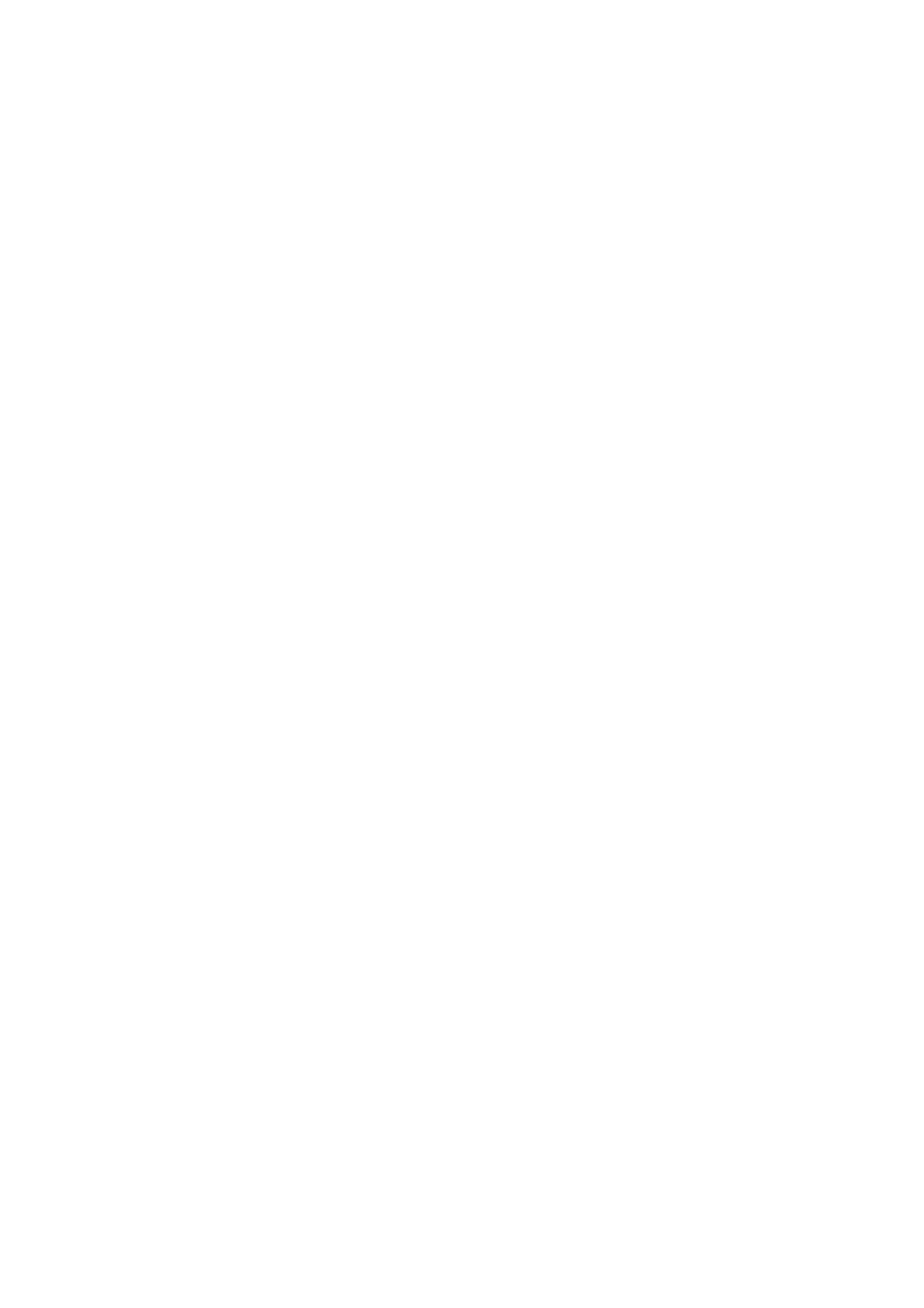#### **CONTENTS**

#### 1 INTRODUCTION

- 2 THE CASE STUDY: A MOVE FROM FREE TRADE TO A TARIFF-RATE QUOTA FOR GERMANY UNDER THE COMMON EUROPEAN BANANA POLICY
	- 2.1 A BRIEF SKETCH OF THE GERMAN BANANA ECONOMY
	- 2.2 THE INITIAL EUROPEAN BANANA POLICY AFTER 1993
	- 2.3 THE EUROPEAN BANANA POLICY OF THE FRAMEWORK AGREEMENT AND IN THE RECENT PAST
- 3 THE INFLUENCE OF MARKET STRUCTURE AND CONDUCT ON THE REDISTRIBUTIVE IMPLICATIONS OF A TARIFF-RATE QUOTA POLICY
	- 3.1 MARKET-STRUCTURE FRAMEWORK 1: PERFECT COMPETITION, SMALL- COUNTRY CASE
		- 3.1.1 THEORETICAL ANALYSIS
		- 3.1.2 EMPIRICAL ANALYSIS
		- 3.1.2.1 ECONOMETRIC RESULTS ON PRICE FORMATION AND IMPORT DEMAND BEHAVIOUR
		- 3.1.2.2 EMPIRICAL RESULTS ON THE POLICY IMPACTS
		- 3.1.3 CONCLUSIONS
	- 3.2 MARKET-STRUCTURE FRAMEWORK 2: PERFECT COMPETITION, LARGE- COUNTRY CASE
		- 3.2.1 THEORETICAL ANALYSIS
		- 3.2.2 EMPIRICAL ANALYSIS
		- 3.2.2.1 ECONOMETRIC RESULTS ON IMPORT DEMAND AND EXPORT SUPPLY BEHAVIOUR
		- 3.2.2.2 REDISTRIBUTIVE IMPACTS IN THE LARGE-COUNTRY CASE
		- 3.2.3 CONCLUSIONS
	- 3.3 MARKET-STRUCTURE FRAMEWORK 3: IMPERFECT COMPETITION
		- 3.3.1 THEORETICAL ANALYSIS
		- 3.3.2 EMPIRICAL RESULTS
		- 3.3.2.1 ECONOMETRIC RESULTS ON IMPORT DEMAND, PRICE FORMATION AND MARKET POWER
		- 3.3.2.2 WELFARE IMPLICATIONS UNDER IMPERFECT COMPETITION
		- 3.3.3 CONCLUSIONS
- 4 SUMMARY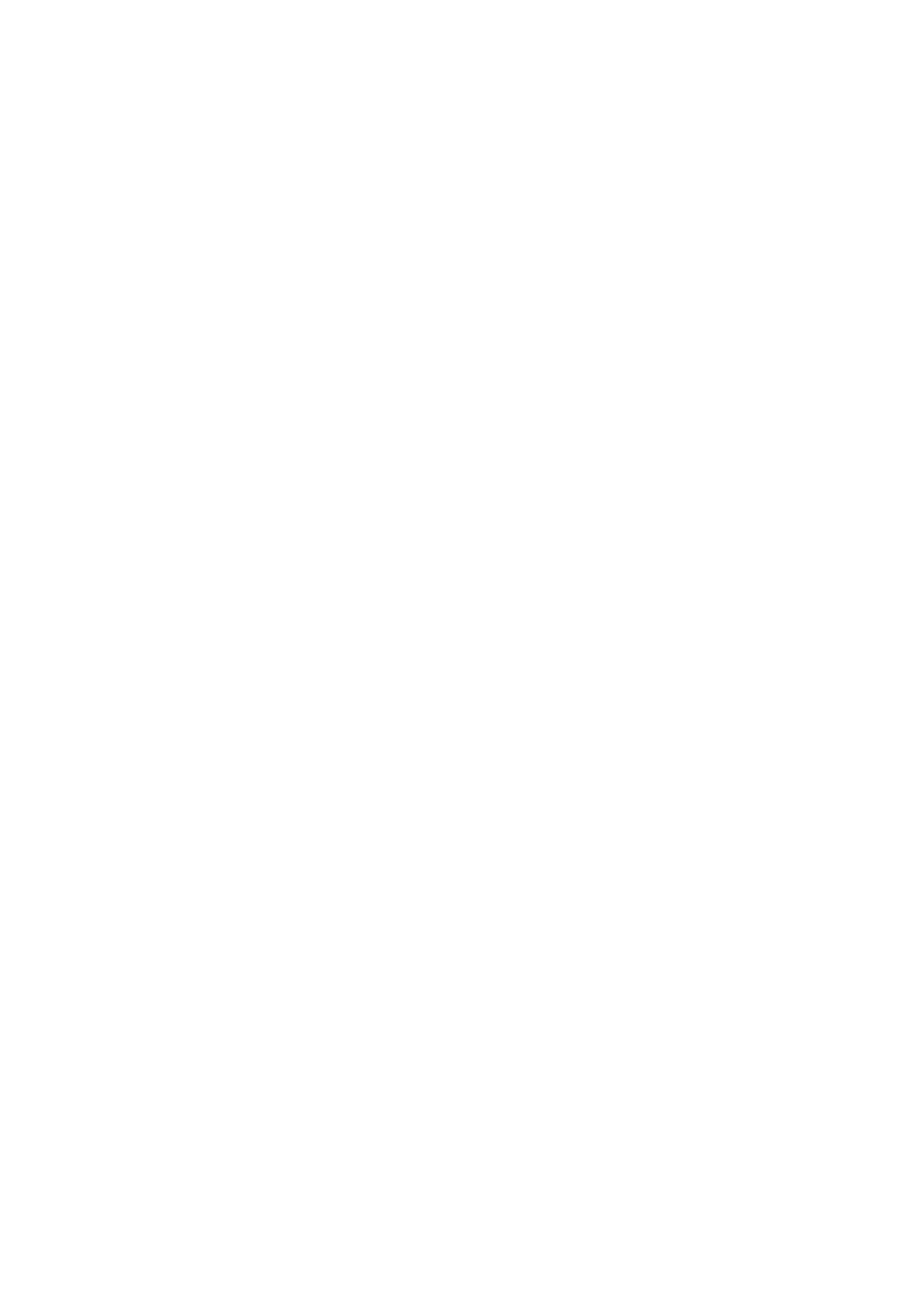#### **1 Introduction**

Tariff-rate quotas have become one of the major agricultural trade policies. In some industrialized countries like the USA and Japan, tariff-rate quotas have been prominent agricultural policy instruments for many years. In other countries or country groups, like the EU, tariff-rate quotas were increasingly introduced after the successful completion of the Uruguay round. They are typically constructed as a two-tier tariff, with a lower tariff rate effective up to a certain import quantity and a higher tariff rate above this quantity. Thus, a tariff rate quota includes a tariff component - i.e. the two tariff rates - and a non-tariff component, i.e. the quantitative restriction. Independent of whether the tariff or the non-tariff components determine the import price, tariffrate quotas are regarded as a tariff policy in the international trade negotiations and in the policy review by international organizations [OECD (1996, 1997)] and not as a nontariff trade barrier. This makes tariff-rate quotas an interesting option for policy-makers in the adjustment process towards further trade liberalization.

Despite being regarded as a tariff policy, tariff-rate quotas often include a prohibitive tariff above the trigger quantity. The policy becomes similar to an import quota in these cases and represents a nontariff trade barrier in economic terms. Like typical nontariff barriers, such tariffrate quotas cause quota rents and provide an incentive towards rent-seeking. We will analyze in this paper the redistributive implications of a tariff-rate quota and outline that welfare and redistributive effects depend crucially on the market structure. The argument will be shown theoretically first and then founded empirically for the introduction of the European banana market policy on the German banana market. A tariff-rate quota with a prohibitive upper tariff rate was introduced there on a formerly fully liberalized market. The general argument stressed here is not only that market conduct matters for the redistributive impact of nontariff barriers, but also that determining market conduct empirically may be very difficult. A detailed institutional and quantitative market analysis, which is usually time-consuming and often not provided in trade policy analysis, is crucial for getting the assumptions of a model and the conclusions right.

Given this background, the objectives of this paper are threefold. We try to

- (i) analyze and measure the impact of the European banana trade regime on the German banana market under alternative assumptions on market structure and conduct;
- (ii) empirically test and economically evaluate the possible assumptions on market structure and conduct on the German import market for bananas;
- (iii) elaborate how a tariff-rate quota affects aggregate welfare and distribution depending on whether perfect competition - either with the small- or large-country assumption - or imperfect competition occurs.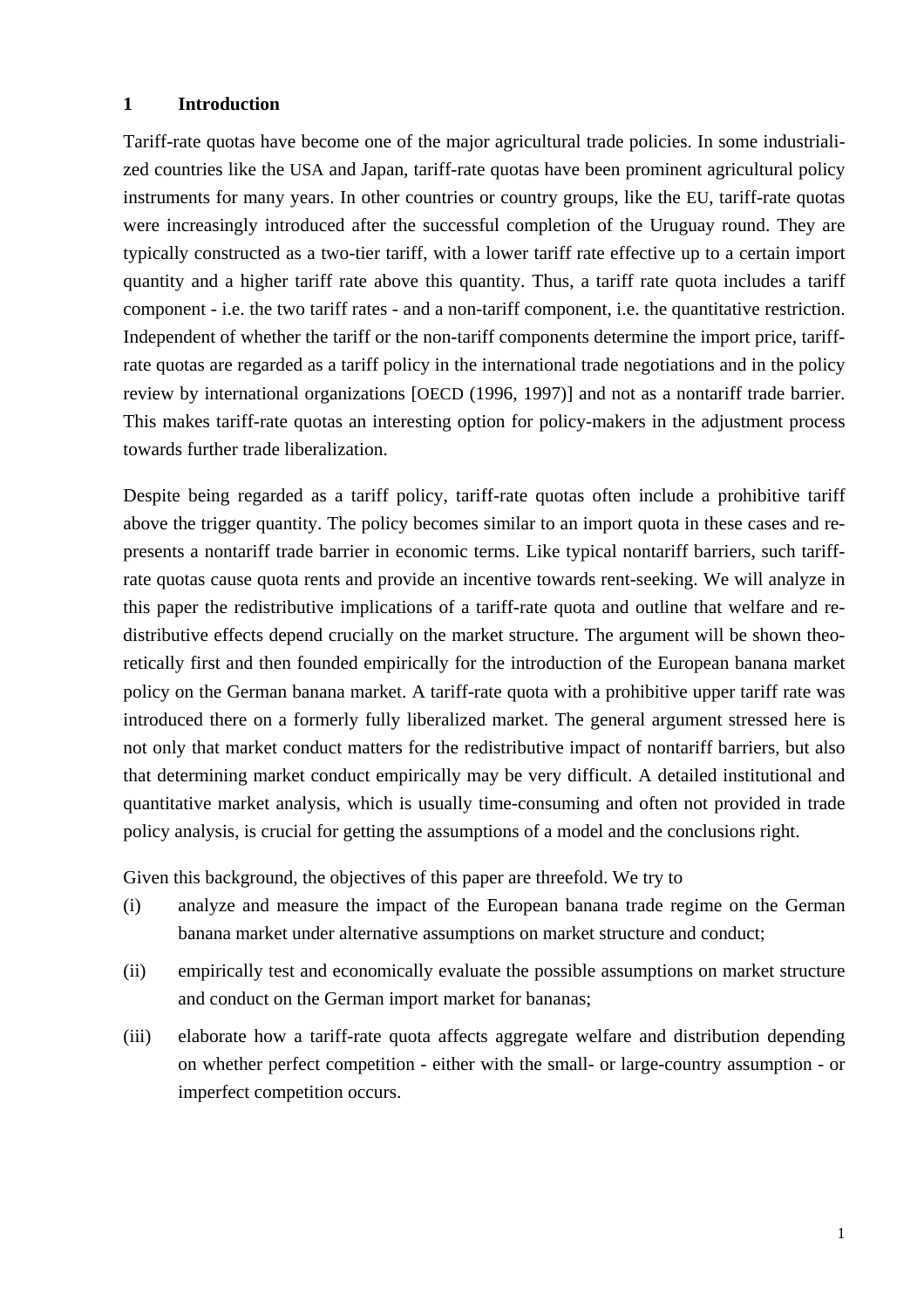## **2 The Case Study: A Move from Free Trade to a Tariff-rate Quota for Germany Under the Common European Banana Policy**

The European banana sector has been a major element of the world banana economy for many years. Whereas major features of the world banana economy have been elaborated in much detail elsewhere [ARTHUR/HOUCK/BECKFORD (1968); VALLES (1968); FAO (1985)], we concentrate here on the banana sector of the European Union prior to and after the Common European Banana Market Policy in 1993.

Up to 1992, no uniform EU policy on bananas had existed although there had been a Common External Tariff of 20% on banana imports and a general exemption from this tariff for all ACP countries. Only five EU members had been subject to these two trade policies alone: Netherlands, Belgium, Luxembourg, Denmark and Ireland. All other EU countries, with the exception of Germany, had restricted banana imports by additional measures. The objective of the additional trade restrictions had been to protect domestic banana producers like in Spain, Portugal and Greece or associate producer countries or regions as in the cases of the UK, France and Italy. The details of these earlier trade restrictions in bananas are reported elsewhere [BEHR/ ELLINGER (1993); BORRELL/YANG (1992); MATTHEWS (1992)].

What makes the German banana market most interesting for an analysis of the new policy is that it had been the most liberal one within the EU. Therefore, strong impacts of the tariff-rate quota can be expected. In Protocol No.6 to the Treaty of Rome, Germany had received a duty-free import quota which was supposed to meet domestic needs. This meant that the duty-free quota had been extended over time, also following reunification, from 632,000 mt to 984,000 mt for the unified Germany [MATTHEWS (1992)]. Traditionally, Germany has also been the most important market segment of the EU, with a market share being 33% in 1992.

The diverging national banana market policies had been clearly inconsistent with the spirit of the European Single Market and a uniform market policy was laid down and introduced on July 1, 1993. The discussion on the new European Banana Policy had been very controversial prior to the introduction of the new policy and has remained so until today. In order to clarify the institutional framework for the analysis in the following sections, the original European Banana Policy after 1993 and the modified regulations of the FRAMEWORK Agreement are briefly reviewed now.

### **2.1 A Brief Sketch of the German Banana Economy**

The market structure in the marketing and distribution channel for bananas in Germany has been described in detail by BEHR/ELLINGER (1993). Hence, only a few major features of the German market for bananas are outlined<sup>1)</sup>.

In the formerly unregulated market, Germany imported almost exclusively dollar bananas, i.e. bananas with an origin in Central and South America. In 1992, 99.7% of imports came from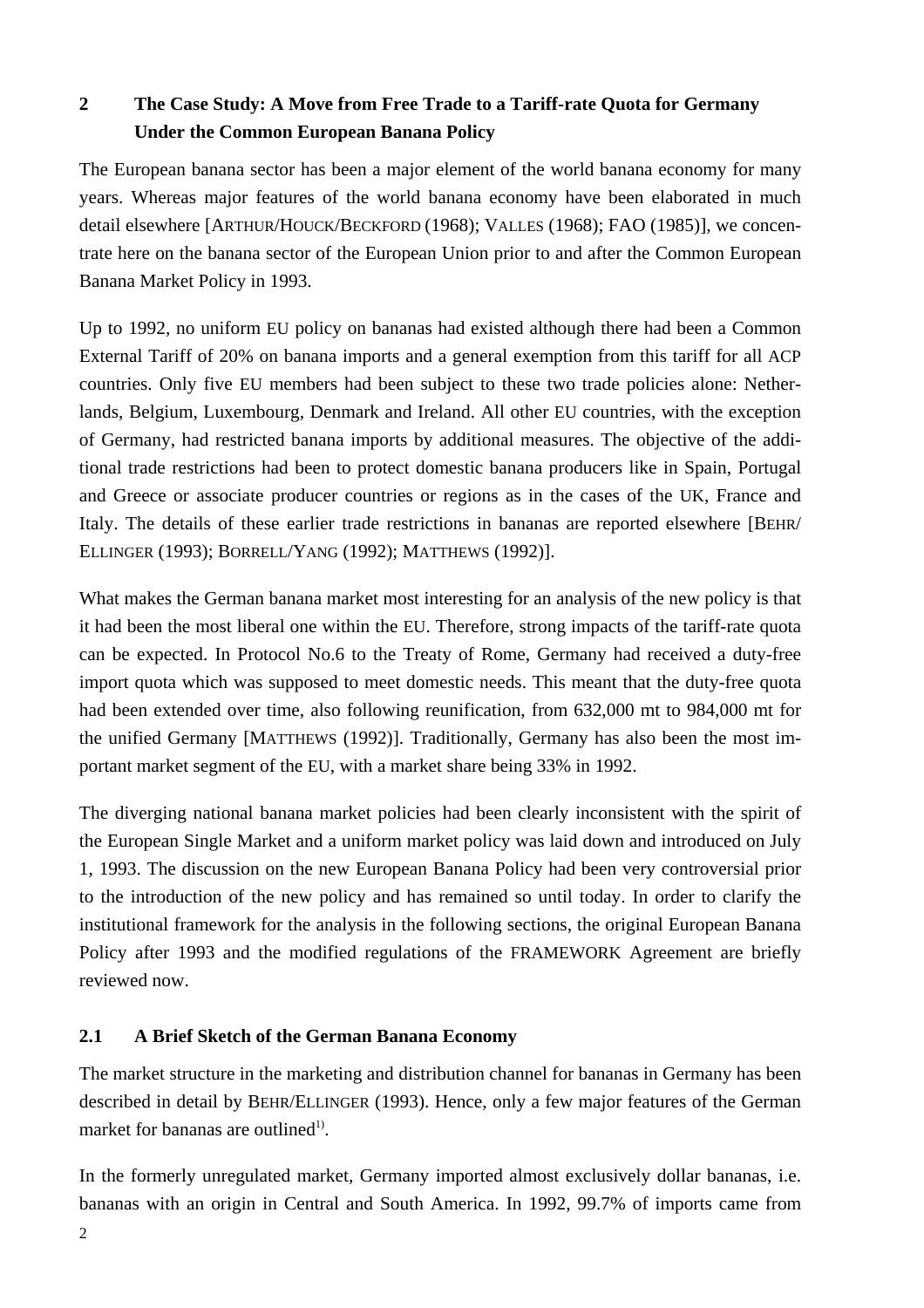dollar-banana exporters and only 0.3% were bananas from ACP countries or the EU [ZMP (1994)]. This structure of banana imports is very different from the EU's structure of banana imports, where the shares of dollar, ACP and EU bananas were 67.1%, 16.6% and 15.9% respectively.

Most of the German banana imports arrive at three German ports (Hamburg, Bremerhaven, Rostock) or via Belgian ports (Antwerpen, Zeebrügge). Important actors in the German banana economy are importers, ripeners, wholesalers, retail traders and - of course - consumers. A rather strong market concentration is given at the level of importers and ripeners. Contractual arrangements and/or vertical intregration are common. About ten importers had been active on the German market prior to the new banana policy. Some of these, like Chiquita or Dole Fresh Fruit Company, are German branches of multinational firms which are already involved in the producing countries and the export business. Others are independent German import firms. Some of the importers, e.g. Cobana, are also ripeners, but most are not. The largest ripener is Atlanta with a market share of about 40%. Atlanta is heavily involved in the ripening and distribution of Chiquita bananas.

Price formation on the European banana market in general occurs weekly between importers and ripeners at the import level. In some publications [e.g. BEHR/ELLINGER (1993)] and by banana traders it is argued that the price Chiquita charges is a guideline for the price policy of other importers in the respective week. This suggests some form of imperfect-competition price formation with Chiquita being a price-leader.

At the wholesale and retail level, bananas are usually distributed and marketed under brandnames. Brands partly carry the name of multinational firms engaged already in producing countries and export. Chiquita, Dole or Del Monte are cases in point. Other brandnames were introduced by those firms, too, like Bonita. Brands were also created by importers, e.g. Onkel Tuca, or by ripeners, e.g. Cobana.

Table 1 gives some evidence on the trends and structure of banana consumption in Germany. Over the long run, banana consumption has strongly increased from 1.5 kg in 1950/51 in the former Federal Republic of Germany (FRG) to 14.9 kg in 1992/93 in the unified Germany on a per-capita basis. Data for 1993 and later are not presented here as they are already affected by the new European Banana Policy. After German unification, banana consumption in East Germany rose strongly and reached levels clearly beyond those in the former FRG. Consumption data from household surveys are generally lower than those derived from aggregate market data. Results from a major household survey show that banana consumption does not significantly rise or fall with age. A peak consumption level is given in the age group of the 19-24 years old. With the presented high levels of per-capita consumption, bananas are the second-most important fruit consumed by Germans now behind apples.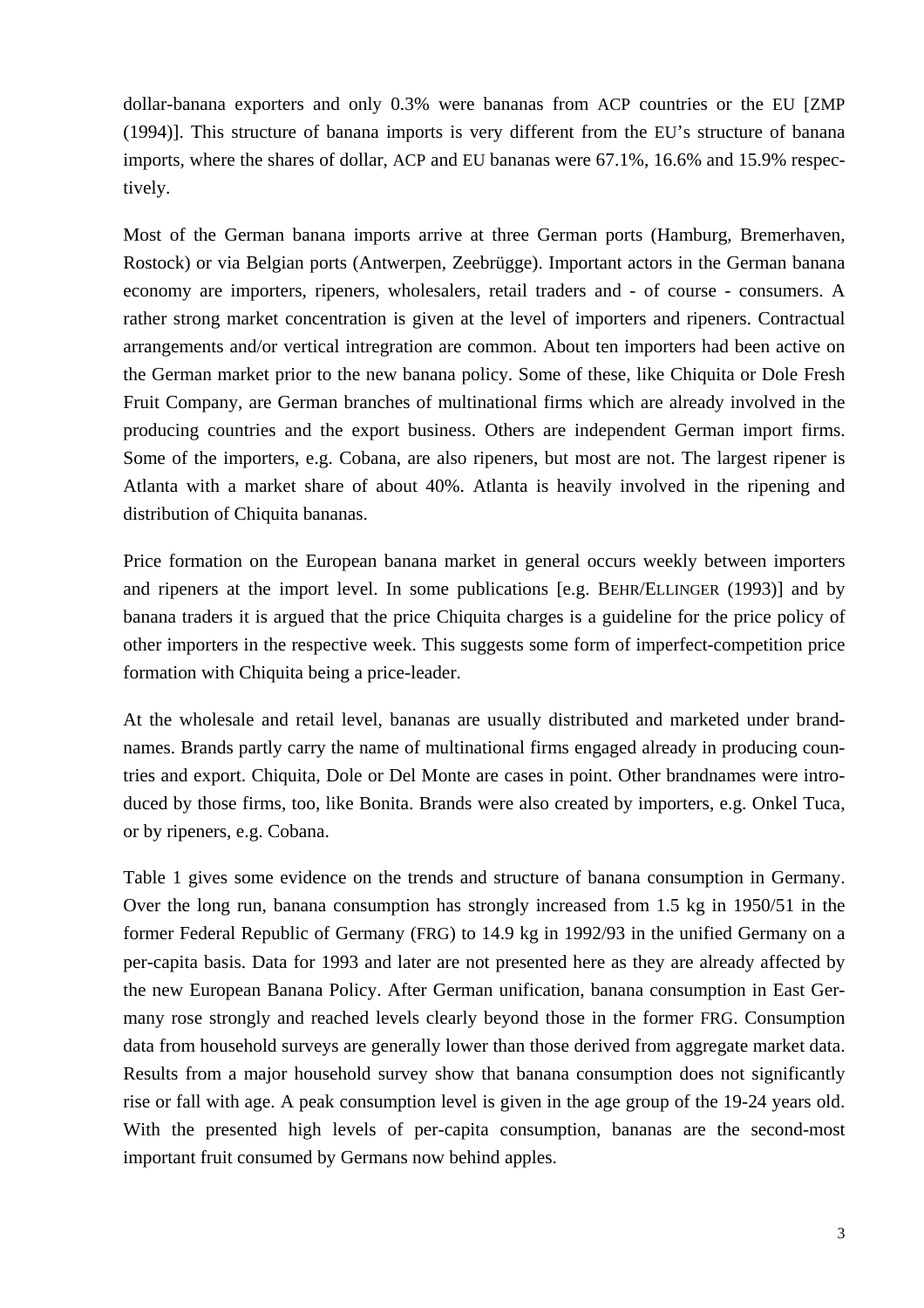| Economic<br>Variables                                                                                                                                           | Former<br><b>FRG</b>                     | Former<br><b>East Germany</b>                       | Germany      |
|-----------------------------------------------------------------------------------------------------------------------------------------------------------------|------------------------------------------|-----------------------------------------------------|--------------|
| Per-capita Demand<br>(derived from market data) <sup>a)</sup> :<br>1950/51:<br>1960/61:<br>1970/71:<br>1980/81:<br>1988/89:<br>1989/90:<br>1990/91:<br>1991/92: | 1.5<br>7.7<br>8.6<br>8.1<br>11.3<br>13.2 | $3.1^{b}$<br>$3.9^{b)}$<br>$18.1^{b}$<br>$22.5^{b}$ | 14.5<br>15.5 |
| 1992/93:<br>Per-capita Demand<br>(derived from household panel) <sup>b)</sup> :<br>1989:<br>1990:<br>1991:<br>1992:                                             | 9.8<br>9.8<br>10.0<br>10.1               | $21.5^{b}$<br>16.5<br>15.5                          | 14.9         |
| Per-capita Demand Depending<br>on Age (grams/day), $1987^{\circ}$ :<br>Age: 14-18:<br>$19-24:$<br>$25 - 50$ :<br>$51-64:$<br>$> 64$ :                           | 37.9<br>43.3<br>38.9<br>38.2<br>39.0     |                                                     |              |

**Table 1:** Banana Consumption in Germany, 1950/51-1992/93 (kg/capita and year)<sup>a)</sup>

a) Market data on imports are used to derive per-capita consumption.- b) The household data from STATISTISCHES BUNDESAMT for Household 2 are used to derive per-capita demand. Household 2 is a 4-person household with middle income level.- c) Household data from the "Nationale Verzehrsstudie" are used to derive per-capita demand.

**Sources:** BUNDESMINISTERIUM FÜR ERNÄHRUNG, LANDWIRTSCHAFT UND FORSTEN; ZMP (1994); RÖDER (1998).

A distinctive feature of the German banana market is its seasonality with regard to consumption and prices. Price peaks in consumer and import prices occurred in Germany from March to June during the period 1973-92, price busts from October to January [WEIß (1995)], and the consumer prices follow the import prices with a lag of about one month. The seasonal price pattern is often rationalized with seasonal fluctuations of demand due to a varying degree of available other fruits over the year. The banana supply is, on the other hand, rather stable thus implying that seasonal demand fluctuations transmit into seasonal price fluctuations.

Based on this brief information on the German banana economy, we can illustrate the marketing channel for bananas with the market models in Appendices 1 and 2. Both Appendices start from a competitive market, where Germany is a small country in Appendix 1 and a large country in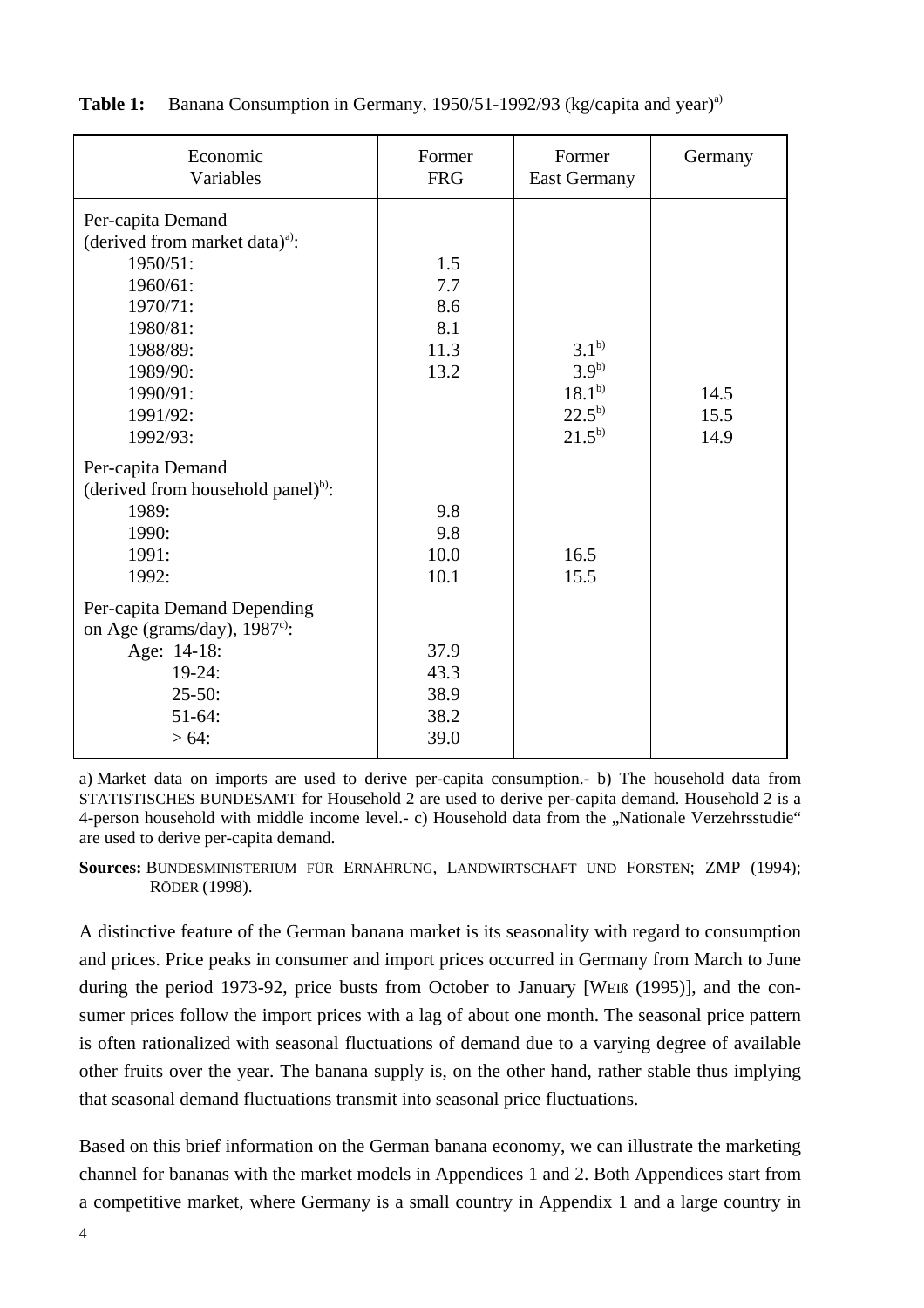Appendix 2. Demand for bananas at the various stages of the marketing channel are derived from the consumers' demand for bananas  $(D<sub>c</sub>)$ . Supply of bananas on the German market is derived from the supply curve in the banana-producing exporting countries  $(S_E)^2$ . All other supply functions at the following marketing stages are derived from  $S<sub>E</sub>$  by adding marginal costs of transportation and processing (in particular ripening) of bananas.

We distinguish four stages of price formation: (i) the export level, where foreign suppliers in the producing countries typically meet multinational banana firms on the demand side; (ii) the import level, where multinational firms typically offer bananas to ripeners and wholesalers; (iii) the wholesale level, where ripeners and wholesalers sell bananas to retailers; (iv) the consumers' level, where the consumers buy the final product from retailers. The major difference between Appendices 1 and 2 is that the supply functions are perfectly elastic if Germany is a small country on the banana import market and upward-sloping in the large-country case. Although various deviations from this stylized model occur in practice, the stylized presentation of the marketing channel captures major structures and provides the theoretical background for the later market and policy analysis in the competitive situation.

#### **2.2 The Initial European Banana Policy After 1993**

Two major policy changes characterized the initial EU banana policy after the policy change. On the internal EU market, a deficiency payment system for EU banana producers was introduced. This deficiency payment system was supposed to cover earnings shortfalls due to the new policy. Payments to producers cover the whole difference between historical reference earnings and the actual earnings from banana production. They were limited to a maximum quantity of 854,000 metric tons of bananas in the traditional banana-producing EU regions (including Guadeloupe and Martinique).

With regard to external trade, a tariff quota and import licensing system was put into force. The basic rules are the following. The quota was as high as 2 million metric tons of bananas either imported from third countries or as non-traditional ACP exports to the EU. A tariff of 100 ECU per metric ton was imposed on banana imports from third countries within this quota; non-traditional ACP banana exports to the EU market within the quota are duty-free (Art.18). The quota could be raised or lowered in principle, depending on forecasts of banana 'needs' in the EU. In 1994, the quota was already increased to 2.1 million metric tons. For exports exceeding the quota, a prohibitive tariff of 750 ECU/mt for non-traditional ACP banana exports to the EU and of 850 ECU/mt for imports from third countries was set.

A further distinctive feature of the tariff quota policy was the initial distribution of import licences (Art.19). In general, banana imports had to be covered by import licences. Only 66.5% of the whole quota were allocated to market participants who had marketed dollar bananas and/or non-traditional ACP bananas (so called A-licences). 30 percent of the import licences were given to market participants who had marketed EU and/or traditional ACP bananas (so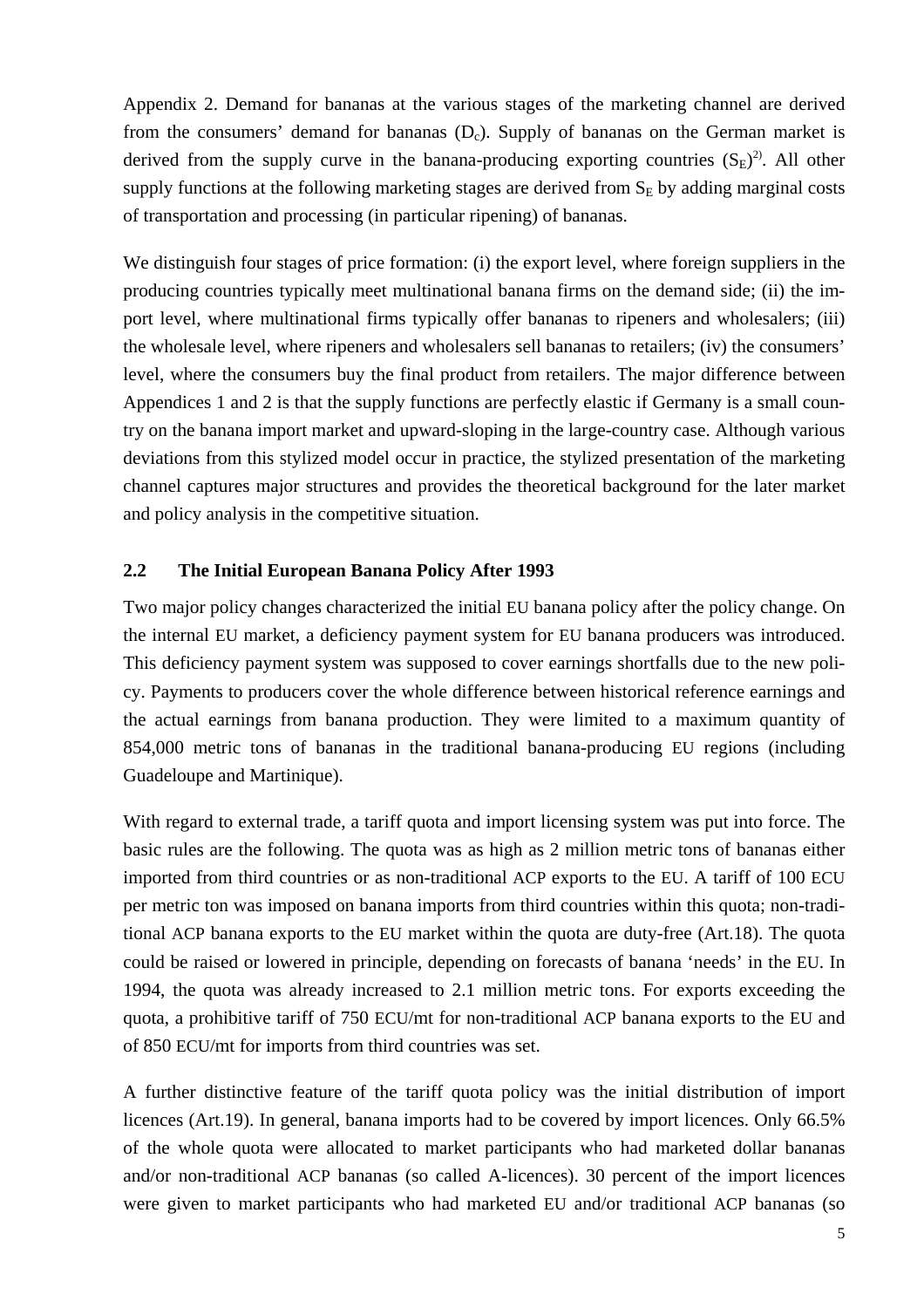called B-licences). The residual 3.5% of the quota were reserved for beginners who had started to sell non-traditional ACP or third-country bananas in the EU. The allocation of licences within the two major groups was further regulated according to the function of a firm in the distribution channel: 57% went to primary importers, 15% to secondary importers and 28% to ripeners [THAGESEN/MATTHEWS (1997), p.617]. The relevant benchmark quantities were computed by a moving average of the relevant exports in the last three years. The licences were generally tradeable.

These initial regulations of the New European Banana Policy are considered when its economic impacts for the years 1993 and 1994 are measured.

## **2.3 The European Banana Policy of the FRAMEWORK Agreement and in the Recent Past**

The original Common European Banana Policy, as laid down in Council Regulation No.404/93 [COMMISSION OF THE EU (1993)], was disputed heavily from the very beginning. A GATT Panel concluded in January 1994 that it was inconsistent with various GATT rules [THAGESEN/ MATTHEWS (1997)]. Despite this critical view of the GATT Panel, the EU reached an agreement for 1995 with four of the five countries which had initiated this and an earlier GATT Panel<sup>3)</sup>. The agreement is known as the FRAMEWORK Agreement and laid down in Council Regulation 3290/94 of 22 December 1994.

The major change in the FRAMEWORK Agreement was a new distribution of the quota rights away from the pure allocation of import licences. 49.4% of the overall quota were allocated to the four Latin American countries Costa Rica (23.4%), Colombia (21%), Nicaragua (3%) and Venezuela (2%). They were allowed to issue export certificates for up to 70 percent of the national quotas. Among importers, there was still the restriction that the 66.5:30:3.5% rule was valid. An additional quota of 90,000 metric tons was issued for the Dominican Republic (55,000 mt), Belize (15,000 mt), Côte d' Ivoire (7,500 mt), Cameroon (7,500 mt) and other countries (5,000 mt). The residual share was mainly provided by Latin American exporters not participating in the export quota distribution, i.e. Ecuador, Panama, Honduras and Guatemala.

A further general change in the FRAMEWORK Agreement was the reduction of the within-quota tariff rate from 100 to 75 ECU/mt and a rise in the tariff quota from 2.1 to 2.2 million tons. With an additional quota for the new EU member countries Austria, Sweden and Finland, the overall quota was raised by 353,000 metric tons to 2,553 million metric tons in 1996.

After the introduction of the FRAMEWORK Agreement, a dispute settlement procedure in the WTO was initiated by the USA, Guatemala, Honduras and Mexico in September 1995. The Dispute Settlement Panel concluded in March 1997 that the European Banana Policy is not consistent with several GATT and GATS rules. Although the EU appealed against this conclu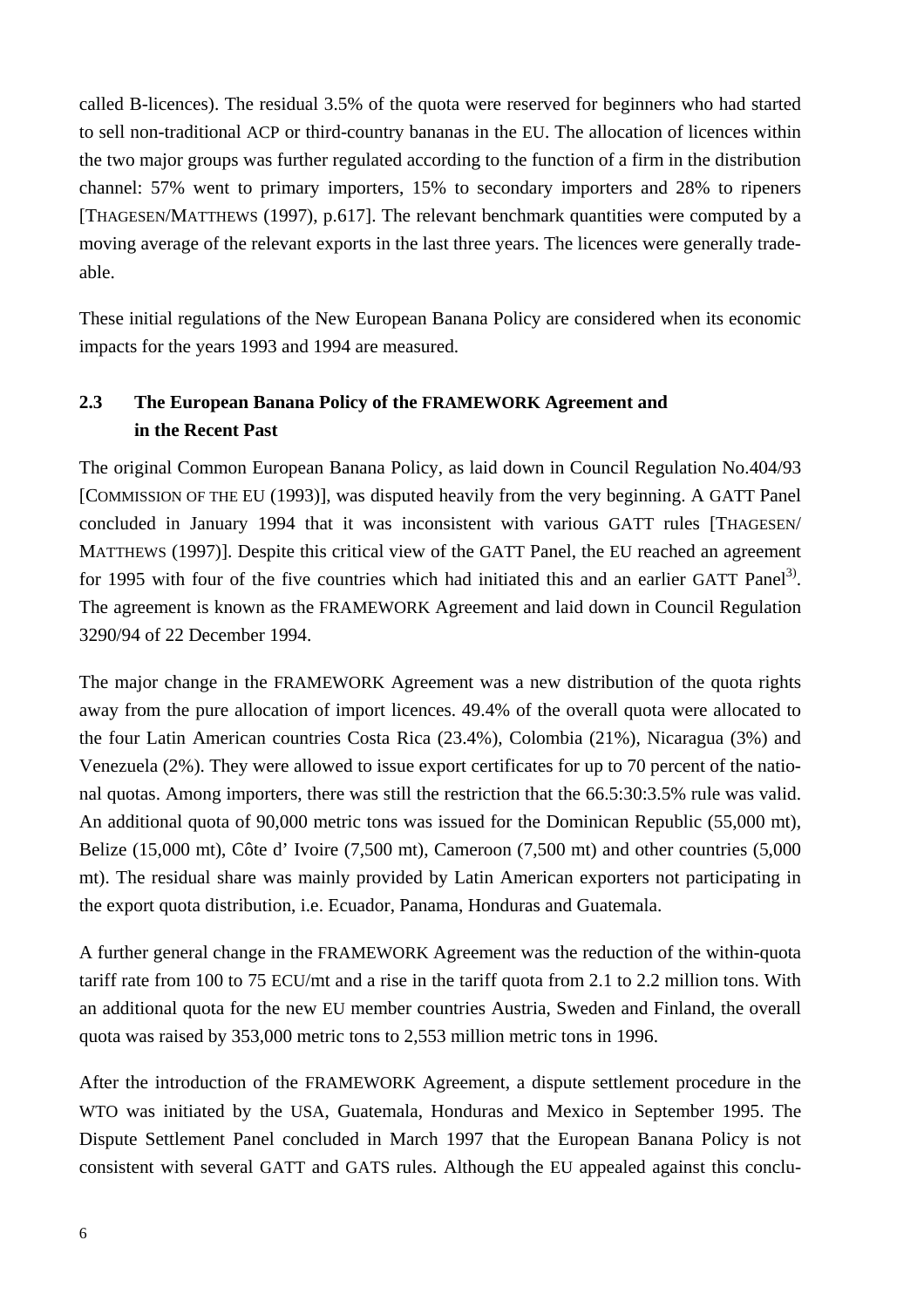sion, the decision was confirmed in September 1997. The EU has to develop a modified policy now until the end of 1998.

The discussion on this reform has been burdened with dissension among EU member countries and conflicting views of market participants inside and outside the EU. Despite this, the Council of the EU Agricultural Ministers decided in June 1998 about a policy change that will probably be disputed further under the WTO. The EU Commission's proposal sticks to the tariff-rate quota of 2.2 million tonnes plus the additional 353,000 tons as a consequence of EU enlargement. The tariff-free quota for ACP exporters remains valid, too, as does the within-quota tariff of 75 ECU/mt.

Important changes refer to the licensing system, which had been the main focus of the WTO decision. The distinction between A, B and C licences was suspended. The Commission distinguishes now traditional and new market participants on the basis of the period 1994-96. No export licences are involved any more. The European Supreme Court had already annulled in March 1998 the rule of the FRAMEWORK Agreement that group B importers were exempt from the obligation to acquire export licences. The Court had interpreted this as a discrimination against group A importers.

## **3 The Influence of Market Structure and Conduct on the Redistributive Implications of a Tariff-rate Quota Policy**

In the following, we will analyze theoretically how a tariff-rate quota affects prices, trade and economic welfare under different assumptions on market conduct. Having the introduction of the European Banana Policy on the German market in mind, we will stress the situation where a common policy is introduced in a customs union and where the pre-policy regime was free trade. It will be argued that different forms of market conduct are, in principle, justifiable for an empirical analysis of the German banana market. Analyses on the banana economy in the literature have been based on either perfect competition, on the basis of the small-country or the large-country assumption, or any form of imperfect competition. HERRMANN (1999) analyzes the impacts of the European Banana Market Regime on the German banana market for the first two years of operation based on a perfect-competition model and the assumption that Germany faces a perfectly elastic export supply. WEIß (1995) provides a thorough analysis of price transmission in the marketing channel of the German banana economy. He basically shows a very strong price transmission from the world market to the German banana market, whereas the German banana market was not integrated with more restricted markets like France and United Kingdom prior to the introduction of the Common European Banana Policy. WEIß did not explicitly test for imperfect competition and did not analyze the Common Policy's economic impacts. DEODHAR and SHELDON (1995) also refer to the German banana market and estimate a conjectural variation coefficient from a structural model of the market at the retail level. They conclude that firms demonstrated Cournot-Nash behaviour, i.e. are marking up prices above marginal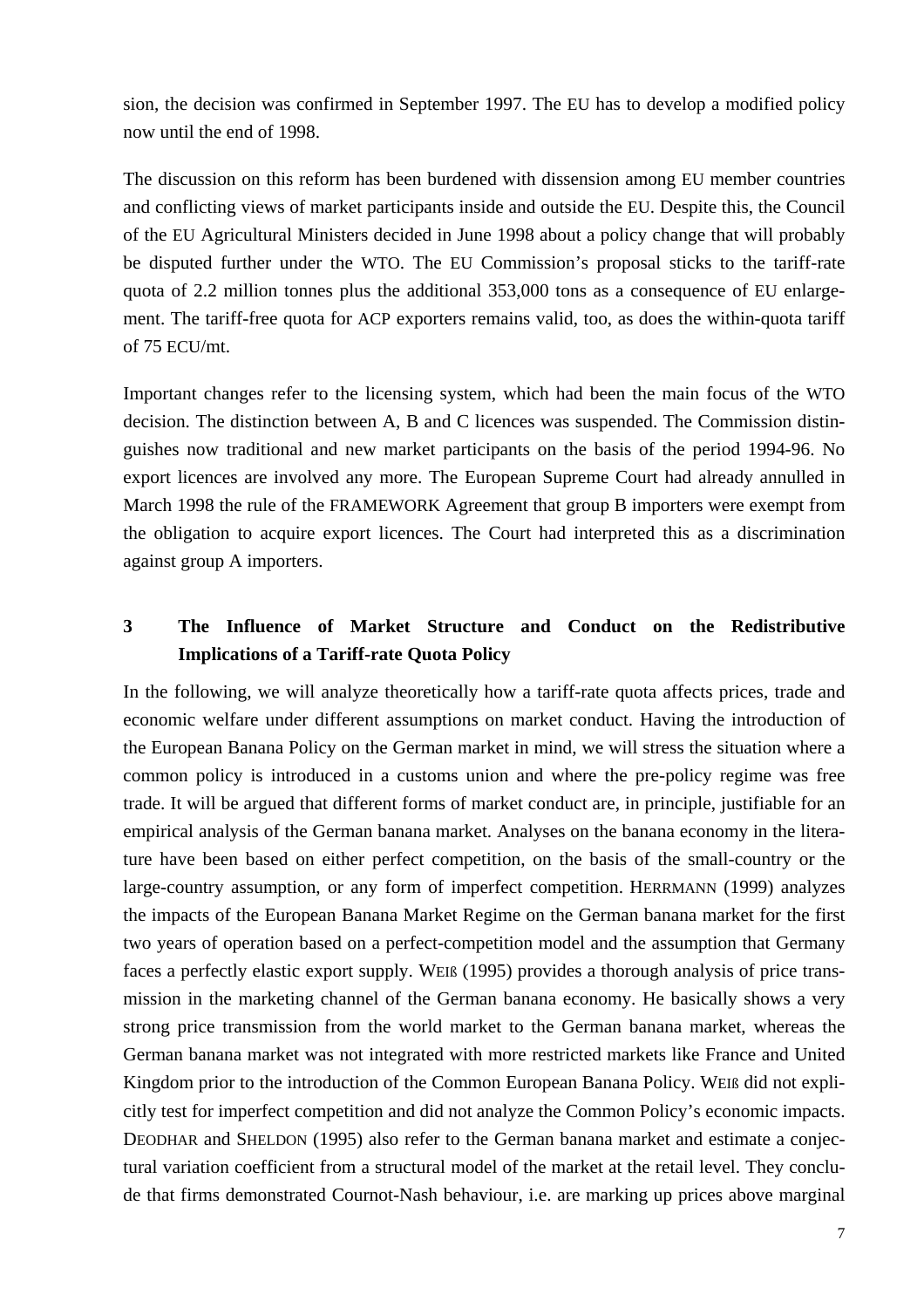costs, and that the German market for banana imports has not been perfectly competitive. Other recent studies on the European Banana Policy had a wider regional coverage of topics and dealt in less detail with the German banana market. GUYOMARD et al. (1996) analyze likely price, trade, consumption and welfare effects of the European Banana Policy in the EU and the world banana economy. They utilize a multi-region partial equilibrium model of the world banana market with elasticities mainly calibrated from the literature. Whether individual countries are small or large, i.e. affect the world price, depends implicitly on the relative size of the country. Further empirical studies, using an ex-ante approach with data before 1993 and stressing European and worldwide aspects, are KERSTEN (1995) and BORRELL (1997 and earlier studies cited therein).

In order to measure the effects of the tariff-rate quota, it is important to model the hypothetical situation without the introduction of the policy. With regard to import prices, we posit that the same price transmission between the export market and the German import market would occur as in the pre-policy situation. On this basis, the hypothetical import price may be modelled with an estimated price transmission equation. The import price and the underlying price transmission may have been the outcome of different market structures and conducts, however. Perfect competition as well as imperfect competition, e.g. an oligopoly on the German import market, may have been valid. In the perfect-competition case, either the small-country or the large-country assumption may hold. The pure observation of historical prices and quantities may be compatible with all these very different forms of market conduct. Therefore, our empirical analysis is also targeted at determining which assumption is valid in the situation without policy and, hence, which set of empirical estimates of policy impacts is the most realistic one.

#### **3.1 Market-structure Framework 1: Perfect Competition, Small-country Case**

The first possible market structure one might posit for the German banana market is a perfectly competive market with Germany being a small country. In this case, the export supply curve of foreign suppliers to the domestic banana market would be perfectly elastic. One major argument for the assumption of perfect competition could be the result of earlier studies indicating a quick and nearly full price transmission of world prices to the German banana market [WEIß (1995)]. We know that this is more likely under perfect than imperfect competition [MCCORRISTON/ MORGAN/RAYNER (1998]. The small-country assumption has to be founded on market-share arguments. The German share of the world banana market was slightly above 10% in most of the years in the period 1960-92 and thus not insignificant [FAO(a)]. It cannot be said, however, that Germany is a dominant market participant on the world banana market. Compared to the U.S., which reached a market share around 40% in most years of the period 1960-92, Germany is a comparatively small country on the market. Moreover, Germany does not act as one country but individual importers are the decision units with market shares being clearly less than 10% of the world market.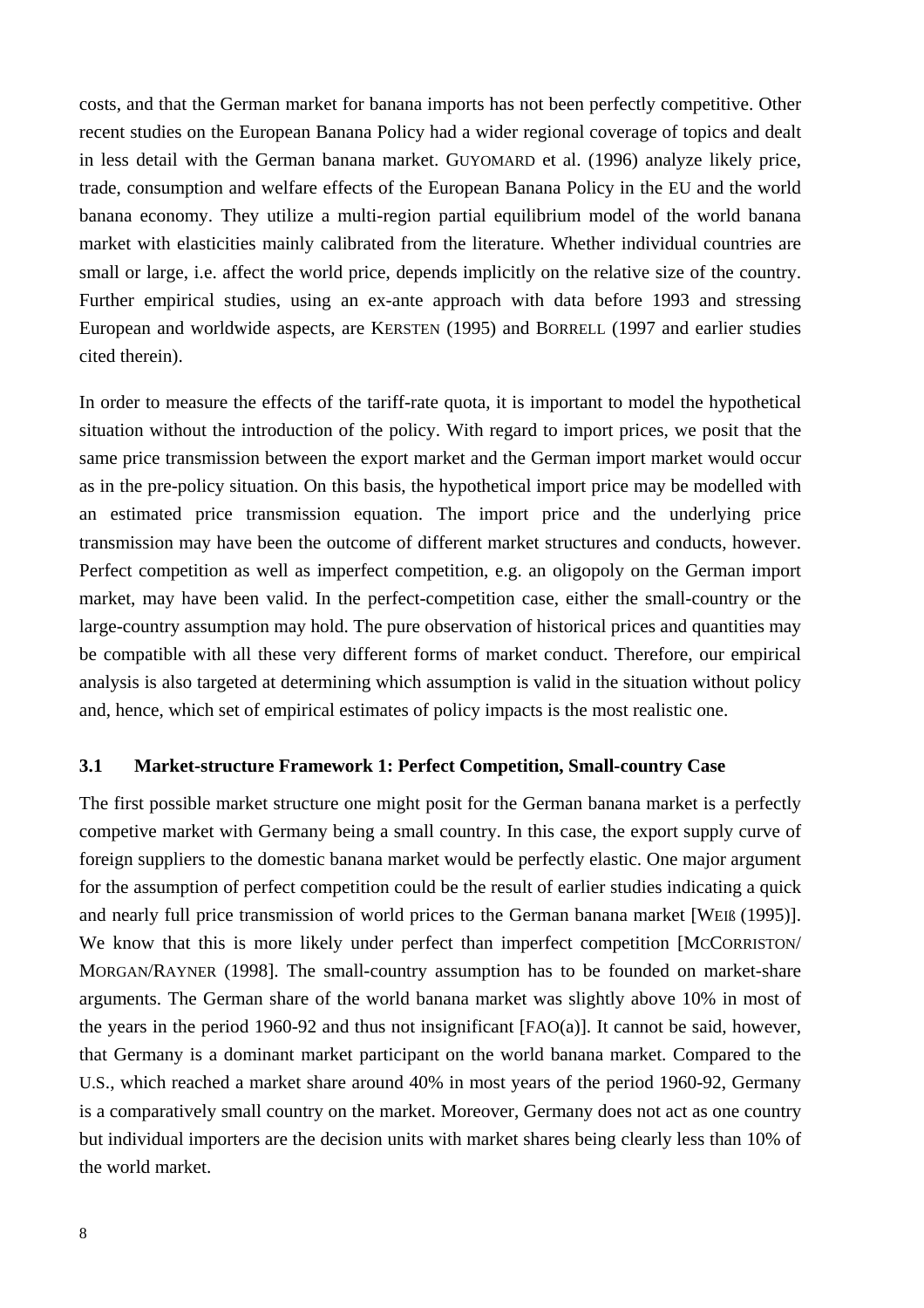#### **3.1.1** *Theoretical Analysis*

The following theoretical analysis of the introduction of a tariff-rate quota in a customs union under Framework 1 draws heavily upon HERRMANN (1999) whose argumentation is only briefly summarized here. The economic impacts are closely related to those of voluntary export restraints as explained in the general trade literature [FEENSTRA (1992); HILLMAN (1989); HILLMAN (1991); VOUSDEN (1990)]. They differ, however, from these impacts by the fact that a tariff and a non-tariff element are combined here and that the redistributive impacts of the Common Financial System of the EU has to be considered here in a welfare analysis.

In Framework 1, the export supply curve of dollar-banana exporters on the German banana market (S) is totally elastic at the world price level. We concentrate on the supply of dollar bananas, as more than 95% of all consumed bananas on the German market are dollar bananas in the situations with and without the European Banana Regime. A sizeable substitution between dollar and ACP or EU bananas has not occurred. The German import demand curve is D and under free trade, the pre-policy situation, this results in an equilibrium import price  $p<sub>o</sub>$  and German banana imports of  $q_0$ .

A tariff-rate quota is now introduced under the Common European Banana Policy. A quota is fixed at the European level, of which Germany receives  $q_1$ . Licences for the quotas are allocated to importers in the original European Banana Policy thus leading to quota rents for importers. A two-part tariff is introduced:  $t_0$  on all imports up to the quota and  $(t_0 + t_1)$  as a prohibitive tariff rate above the quota. This leads to the kinked export supply curve S' with a vertical part between p' and p''. S' intersects now D at  $p_1$ . Thus, the tariff-rate quota raises the import price from  $p_0$  to  $p_1$  and restricts imports from  $q_0$  to  $q_1$ .

It has been explained in detail in HERRMANN (1999) that the European and the German point of view have to be distinguished in a welfare analysis of the tariff-quota impacts on the German banana market. This is due to the existence of the Common Financial System in the EU and has been shown first by KOESTER (1977) for the Common Agricultural Policy in general. **The welfare analysis from the European point of view** has to incorporate welfare effects on EU consumers, EU traders and the EU budget on the market under question. Consumers on the German market for banana imports lose the area  $(a + b + c)$  in consumer surplus<sup>4)</sup> as a consequence of rising prices. A part of the price rise is due to the introduction of the tariff  $t<sub>o</sub>$ . A budgetary gain by the area b arises at the EU level. Additionally, quota rents occur on the German market for EU traders in the magnitude of the area a. Prices rise stronger than in the pure tariff case and, as importers received the licenses for  $q_1$  under the original policy rules, the restricted quantity can be sold at the highest bid, i.e. at  $p_1$  rather than p'. From the European point of view, the losses of EU consumers overcompensate gains by EU traders and the EU budget on the German banana market and a net welfare loss of area c occurs. Area c represents a deadweight loss since consumption on the German banana market falls below the socially optimal level due to the new policy.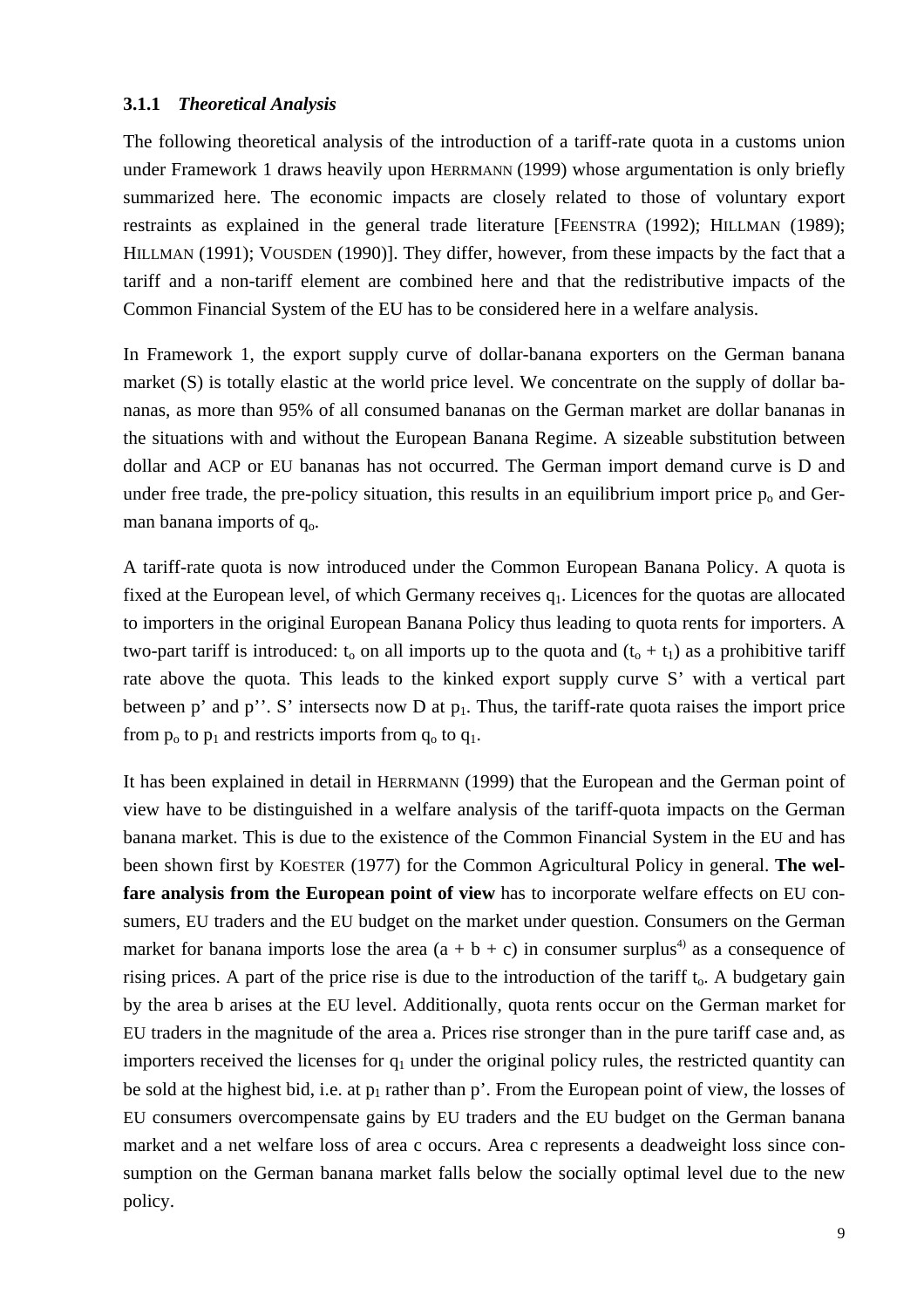**Figure 1: Economic Implications of the Tariff-rate Quota Policy on the German Banana Market (Small-country Assumption)**



**The welfare analysis from the German point of view** has to consider German consumers, German traders and the national government's budget. Again, the welfare loss for consumers on the German banana market is the area  $(a + b + c)$ , since domestic consumers are affected by the price rise. The other two groups of the society are, however, affected less positively than their EU counterparts. Due to the existence of a customs union, the new tariff raises revenues at the EU level. It only increases the national tax revenue if the national contributions to the EU budget are lowered consequentially. The budgetary gain from the German point of view is thus  $\alpha \cdot b$ with  $0 \le \alpha \le 1$ . German traders will get only a share of the total quota rent on the German banana market. As licences have been partly allocated to traders, who marketed ACP and EU bananas, a share of the quota rent will go to non-German EU traders. German traders' welfare gain is  $\beta \cdot a$  with  $0 \le \beta \le 1$ . When we aggregate welfare impacts from the German point of view, a net welfare loss by the area  $\{c + a(1 - \beta) + b(1 - \alpha)\}\)$  occurs due to the introduction of the tariff-rate quota on the German banana market. The size of the welfare loss is higher than from the European point of view.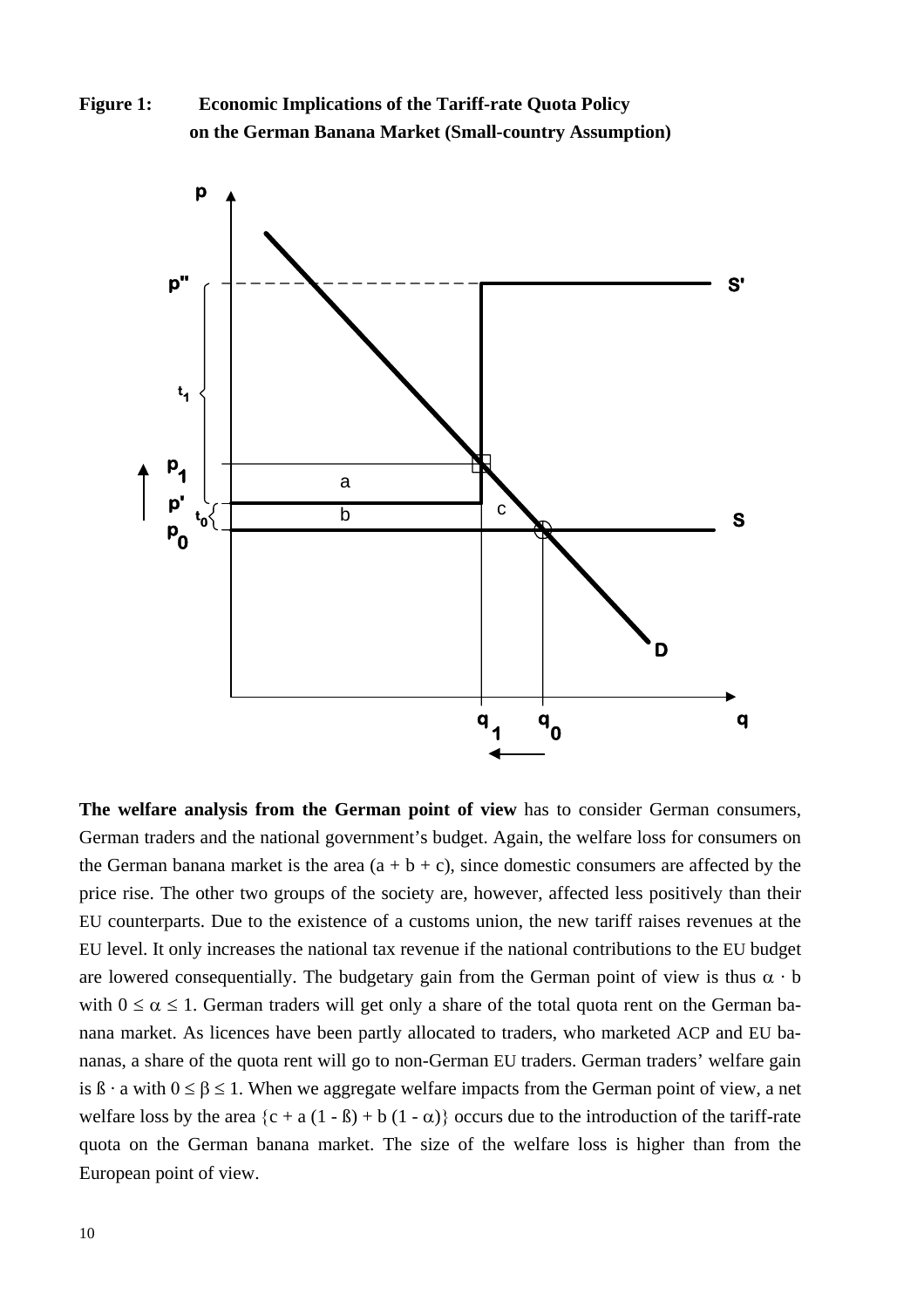#### **3.1.2** *Empirical Results*

The price, quantity, expenditure and welfare effects shown by Figure 1 will now be measured empirically. As Figure 1 refers to the original European Banana Policy after 1993, the empirical results refer to 1993 and 1994 when this original policy was in force. The computations for Framework 1 follow HERRMANN (1999) but consider more recently available data and also go beyond that analysis by additional econometric demand estimates and by providing tests of the model assumptions.

We present econometric evidence on important market parameters first and then the computed policy impacts on the basis of those parameters.

#### 3.1.2.1 *Econometric Results on Price Formation and Import Demand Behaviour*

In principle, the price/quantity combinations  $p_1/q_1$  of Figure 1 can be derived from official statistics. Not observable is, in periods after the introduction of a tariff-rate quota, the hypothetical price/quantity combination in the situation of free trade. In order to model the hypothetical import price, we utilize the historical price transmission from the export market to the German import market. For computing hypothetical imports, we need to estimate the slope of the import demand function for identifying the equilibrium point between the modelled exogenous price and demand, i.e. the S curve and the D curve.

A comprehensive specification search, which is not shown here in detail, yielded the following price transmission equation:

(1) ln p = 0.1212 + 0.9212\*\*\* ln p<sub>w</sub> + 0.8746\*\*\* ln e  
(1.78) (12.53) (6.82)  

$$
(\overline{R}^2 = 0.89; F = 90.42***; DW = 1.32)
$$

Equation (1) describes the long-run price transmission from the world market, defined as the for-price for South and Middle American bananas of class I in New York  $(p_w)$ , to the German import market. The world price is measured in US-\$, the German import price (p) in DM, and e is the exchange rate expressed as the price of one US- $\frac{1}{2}$  in DM<sup>5)</sup>.

Equation (1) allows for a differential impact of the world price and the exchange rate on the German import price for bananas. The world price and exchange rate transmission elasticities are close to unity. This indicates that alterations in world prices and exchange rates were nearly completely transmitted to the German market within the individual years of the period 1970-92. The corrected coefficient of determination shows that about 90% of the total variation in logarithms of German import prices can be explained by the price-transmission equation. Additionally, the t-values in parentheses show that both explanatory variables are statistically significant at the 99.9%-level.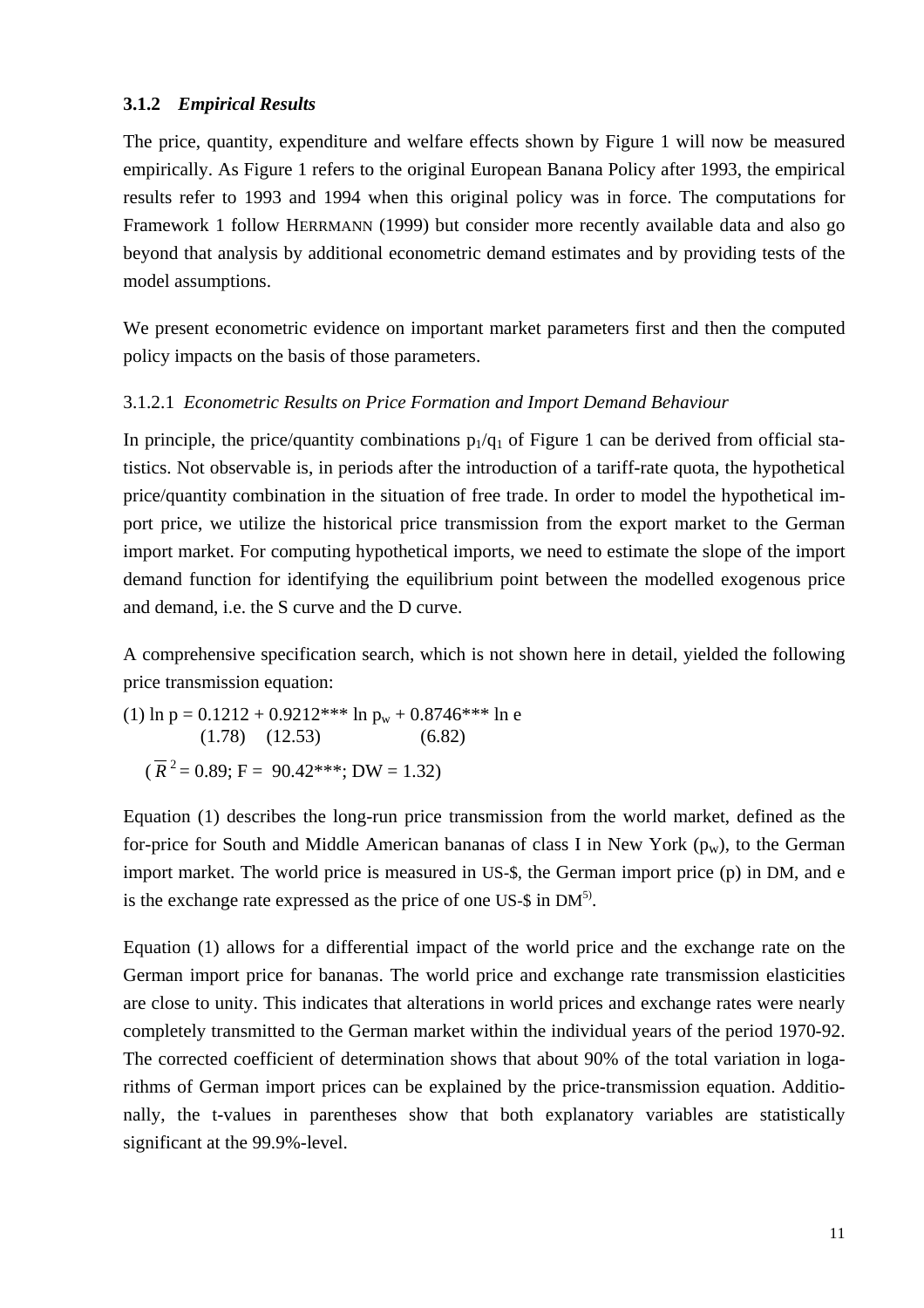This strong price transmission under the free-trade situation may have been the outcome of alternative market structures, either a perfectly or imperfectly competitive market. Independent of the market conduct, which is not directly observable, we posit here that German import prices for bananas would have followed the pattern of price and exchange rate transmission as indicated by equation (1). Thus, equation (1) is utilized for modelling hypothetical import prices after the introduction of the new European Banana Regime.

Hypothetical imports have to be modelled then on the basis of estimated import demand functions for bananas. Under Framework 1, the import price can be treated as exogenous in the econometric estimates of import demand. Foreign exporters supply bananas at the German border for the given international price. This assumption justifies OLS estimates of German import demand.

Table 2 gives an overview of selected estimates of German banana import demand functions. A comprehensive specification search was performed on the basis of the following theoretical considerations and with data for the period 1960-92. Standard microeconomic theory suggests that banana import demand (q) depends on the import price of bananas (p), the import price of a major substitute  $(p^S)$  in consumption and the income level  $(Y)$ : (2)  $q = f(p, p^S, Y)$ .

The expected signs of the first derivatives of equation (2) are positive with regard to  $p^S$  and Y and negative with regard to p. p and  $p<sup>S</sup>$  are expressed in domestic currency as is income. It has been shown in earlier trade studies that the reaction in import demand might be different due to changes in the world price, expressed in an international currency like the US-\$  $(p^{\$})$ , and the exchange rate (e), i.e. the price of the US-\$ in domestic currency units [WILSON/TAKACS (1979)]. Equation (2) can address this when it is estimated as (3)  $q = g(p^s, p^{S, s}, e, Y)$ .

Equation (3) allows for a differential response of import demand to world prices, denominated in international currency, and the exchange rate. Previous studies on the fruit market suggest that the major substitute in consumption for bananas is apples [WEIß (1995)]. If the world apple price  $(p_w^A)$  is introduced and we consider a dummy variable for the effects of German unification (D), formula (3) changes to (4)  $q = h (p^{\$}, p^{A, \$}, e, Y, D)$ .

Model (4) was a starting point for the specification search, and various functional forms of this relationship were estimated for the period 1960-92 and various subperiods. Models were estimated as aggregate market demand and as per-capita demand functions and either nominal or deflated variables were used. The analysis contained also a comprehensive analysis of cointegration with the estimates of error-correction models, some of which are reported elsewhere [HERRMANN (1999)]. We will not concentrate on cointegration analysis here since this would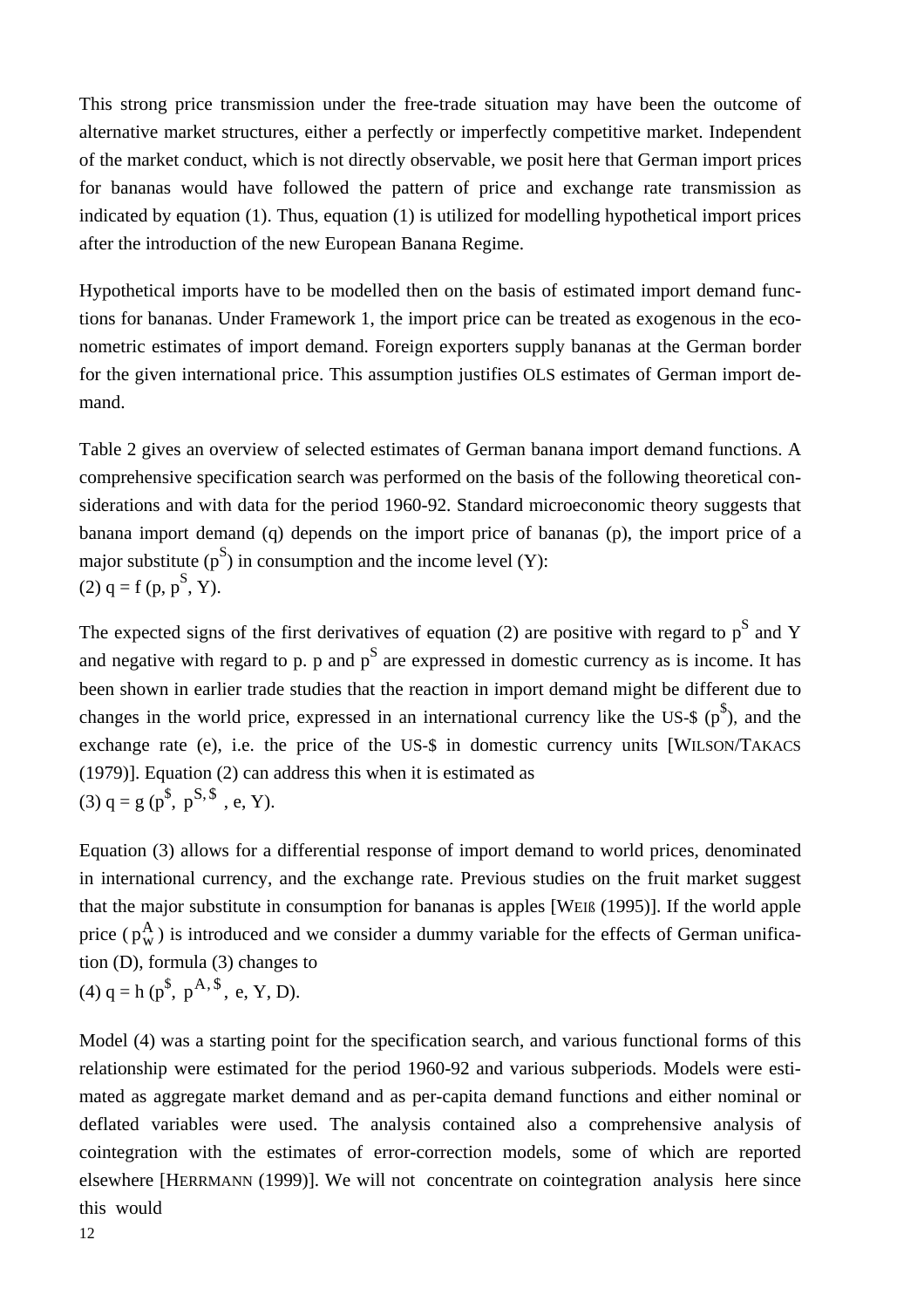| Models<br>(Estimation Period) | <b>Estimated Equations and Test Statistics</b>                                                                                     |  |  |  |
|-------------------------------|------------------------------------------------------------------------------------------------------------------------------------|--|--|--|
| <b>Market Demand Models:</b>  |                                                                                                                                    |  |  |  |
| $(1)$<br>(1977-92)            | $q = -3.7164 - 0.3490 \cdot 10^{-3}$ *** $p\frac{DM}{R} + 0.4544 \cdot 10^{-4} p\frac{A}{R}$ . DM<br>$(-1.08)$ $(-4.87)$<br>(0.47) |  |  |  |
|                               | + $0.7337 \cdot 10^{-2}$ *** $Y_R$ + 1.5046 D<br>(5.70)<br>(1.88)                                                                  |  |  |  |
|                               | $(\overline{R}^2 = 0.98; F = 194.39***; DW = 1.98; Ramsey's REST 2 = 0.83 \cdot 10^{-6})$                                          |  |  |  |
| $(2)$<br>(1977-92)            | $\ln q = -7.9335 - 0.5673** \ln p\frac{DM}{R} + 0.0887 \ln p\frac{A, DM}{R}$<br>(-1.58) (-4.49) (0.48)                             |  |  |  |
|                               | + 1.8928** ln Y <sub>R</sub> + 0.0573 D<br>(4.53)<br>(0.44)                                                                        |  |  |  |
|                               | $(\overline{R}^2 = 0.96; F = 86.48***; DW = 1.31; Ramsey's RESET 2 = 2.17)$                                                        |  |  |  |
| (3)<br>$(1977-92)$            | $q = 3.7797^* - 0.4031 \cdot 10^{-3} *$ p <sup>DM</sup> - 0.4163 $10^{-5}$ p <sup>A, DM</sup><br>$(3.13)$ $(-6.04)$<br>$(-0.23)$   |  |  |  |
|                               | + 0.3940.10 <sup>-2***</sup> Y + 2.2488** D<br>$(8.81)$ $(3.50)$                                                                   |  |  |  |
|                               | $(\overline{R}^2 = 0.98; F = 168.77***; DW = 2.09; Ramsey's RESET 2 = 0.63)$                                                       |  |  |  |
|                               | Own price, income and unification elasticities of import demand, evaluated at<br>mean values:                                      |  |  |  |
|                               | $\epsilon_p^{DM}$ = -0.55; $\mu$ = 1.01; $\epsilon_p$ = 0.30                                                                       |  |  |  |
| (4)<br>$(1977-92)$            | q = 8.2662* - 2.0065* e - 0.8727·10 <sup>-3</sup> ** p <sup>\$</sup><br>(3.18) (-3.18) (-3.72)                                     |  |  |  |
|                               | - 0.1486 $\cdot$ 10 <sup>-3</sup> p <sup>A, \$</sup> + 0.4143 $\cdot$ 10 <sup>-2</sup> *** Y + 2.6077** D<br>(-0.53) (6.33) (3.35) |  |  |  |
|                               | $(\overline{R}^2 = 0.97; F = 106.78***; DW = 1.93; Ramsey's RESET 2 = 0.78)$                                                       |  |  |  |
| (5)<br>$(1960-92)$            | q = 5.2418* - 0.2187 $\cdot$ 10 <sup>-3</sup> * p <sup>DM</sup> + 0.7357 p <sup>A</sup> , DM<br>(2.05) (2.59) (0.74)               |  |  |  |
|                               | + 0.1437·10 <sup>-2</sup> $Y_R$ + 5.3576*** D<br>$(5.36)$ $(7.65)$                                                                 |  |  |  |
|                               | $(\overline{R}^2 = 0.90; F = 71.49***; DW = 1.01; Ramsey's RESET 2 = 2.21)$                                                        |  |  |  |

**Table 2:** The German Import Demand Behaviour for Bananas, 1977-92 and 1960-92: Selected Econometric Results (Framework 1: Small-country Case)**<sup>a</sup>**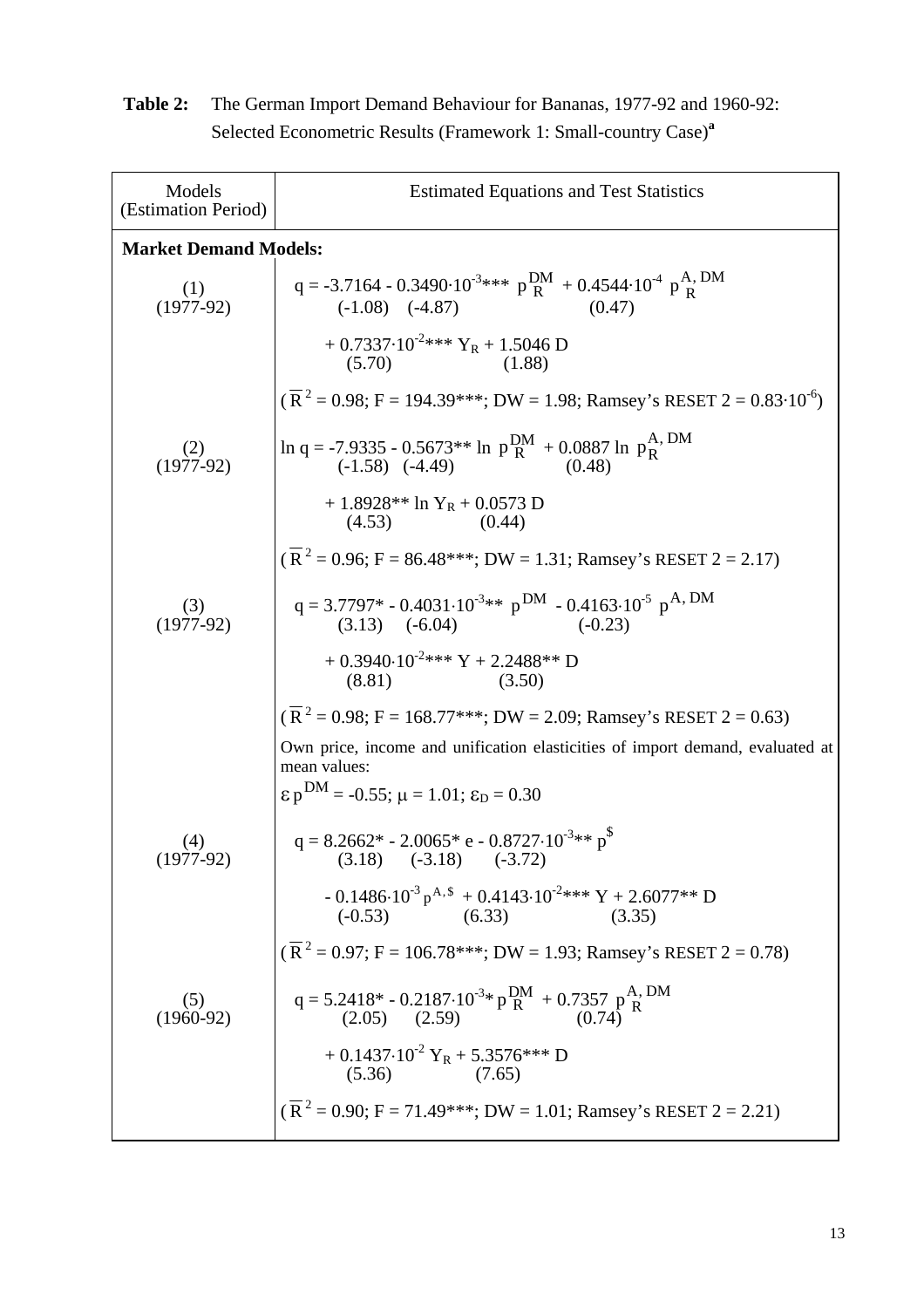| Models<br>(Estimation Period) | <b>Estimated Equations and Test Statistics</b>                                                          |  |  |  |  |
|-------------------------------|---------------------------------------------------------------------------------------------------------|--|--|--|--|
|                               | <b>Per-capita Demand Models:</b>                                                                        |  |  |  |  |
| (6)<br>$(1977-92)$            | $q^C = -5.6561 - 5.8171*** p\frac{DM}{R} + 0.7029 p\frac{A, DM}{R}$<br>(-1.04) -5.46) (0.46)            |  |  |  |  |
|                               | + $0.7261 \cdot 10^{-3}$ *** $Y_R^C$ + 4.1880*** D<br>$(5.72)$ $(8.87)$                                 |  |  |  |  |
|                               | $(\overline{R}^2 = 0.96; F = 87.01***; DW = 1.94; Ramsey's RESET 2 = 0.02)$                             |  |  |  |  |
| $(1977-92)$                   | $\ln q^C = -18.0843^{**} - 0.5751^{**} \ln p_R^{DM} + 0.1169 \ln p_R^{A, DM}$<br>(-4.26) (-4.78) (0.65) |  |  |  |  |
|                               | + 1.9850** ln $Y_R^C$ + 0.2905*** D<br>(4.81) (5.45)                                                    |  |  |  |  |
|                               | $(\overline{R}^2 = 0.93; F = 49.37***; DW = 1.40; Ramsey's RESET 2 = 1.76)$                             |  |  |  |  |
| (8)<br>$(1977-92)$            | $q^C = 6.1724** - 6.6128** p^{DM} - 0.3894 p^{A, DM}$<br>$(3.32)$ $(-6.34)$ $(-0.24)$                   |  |  |  |  |
|                               | + $0.3948 \cdot 10^{-3}$ *** $Y^C$ + 2.9708** D<br>$(9.01)$ $(4.26)$                                    |  |  |  |  |
|                               | $(\overline{R}^2 = 0.95; F = 73.66***; DW = 1.94; Ramsey's RESET 2 = 1.06)$                             |  |  |  |  |
| (9)<br>$(1977-92)$            | $q^C = 13.4488^{**} - 3.2752^{**}$ e - 14.4413** p <sup>DM</sup><br>$(3.37)$ $(-3.37)$ $(-3.80)$        |  |  |  |  |
|                               | - 2.3062 p <sup>A, DM</sup> + 0.4172·10 <sup>-3</sup> *** $Y^C$ + 3.7541** D<br>(-0.54) (6.32) (3.50)   |  |  |  |  |
|                               | $(\overline{R}^2 = 0.94; F = 45.54; DW = 1.81; Ramsey's RESET 2 = 1.31)$                                |  |  |  |  |

Table 2 continued: The German Import Demand Behaviour for Bananas, 1977-92 and 1960-92: Selected Econometric Results (Framework 1: Small-country Case)

a) The variables are defined as follows: q is defined as the German import demand for bananas, measured in 100 000 metric tons in the market demand functions and in kilograms in the per-capita demand functions. p  $(p^A)$  is the German import unit value for bananas (apples), measured in US-\$ per 10 metric tons in the market demand functions and per kilogram in the per-capita demand functions. The superscript DM indicates that prices are denominated in German marks rather than in US-\$. Y is the German gross domestic product in billion DM and e is the exchange rate expressed as the price of one US-\$ in DM. D is a dummy variable for German unification with one for the period 1990-92 and zero in all other years. The superscript C stands for per-capita, the subscript R for real values. Real values are computed by deflating with the German consumer price index, where 1985=100. Values in parentheses are t-values.  $\overline{R}^2$  is the corrected coefficient of determination, F the F-value and DW the Durbin/Watson coefficient. Ramsey's RESET 2 is a Lagrange multiplier test of functional form, where the residuals are regressed on the independent variables and the square of the fitted dependent variable [HALL/CUMMINS (1997), p.31]. \*\*\*, \*\* and \* represent the 99.9%-, 99%- and 95%-levels of statistical significance.

**Source:** Own computations with data taken from WEIß (1995), DEUTSCHE BUNDESBANK, FAO(b) and STATISTISCHES BUNDESAMT.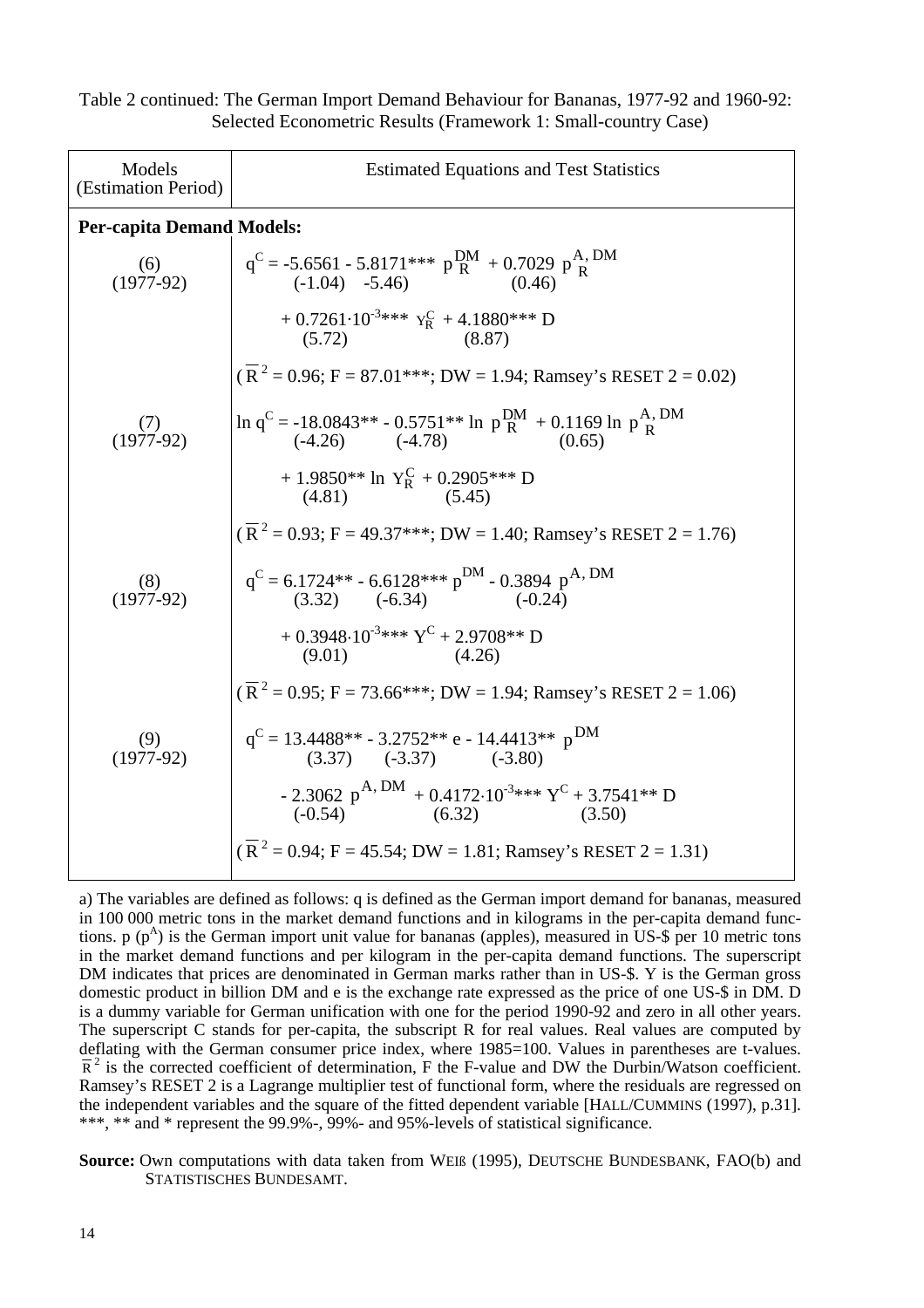substantially increase the empirical part of this paper without adding much to the economic argument. Moreover, due to the availability of annual data, the length of the time series is very short for a serious analysis of cointegration testing and the formulation of error-correction models. The relevant time series do seem to be cointegrated, however, so that we can interpret all presented import demand functions as cointegrating regressions in the sense of ENGLE and GRANGER (1987) revealing the long-run relationship between independent and dependent variables.

The results of Table 2 can be summarized as follows. In general, a very large share of variations in market demand or per-capita demand for German banana imports can be explained after a careful specification search. The best models of aggregate as well as per-capita import demand explain more than 95% of demand variations with highly significant explanatory variables and no indication of autocorrelation or misspecification.

The estimation period has a major influence on the modelling results and 1977-92 is chosen here. There seem to be structural changes in banana import behaviour over the long run. All econometric import demand models for the whole period 1960-92 remained somewhat unsatisfactory. In particular, some autocorrelation remained in all these models as the Durbin/Watson coefficient for equation (5) in Table 2 shows. A comparison of estimates for subperiods indicates that the role of the substitutive good apples diminished and that estimated coefficients were not stable over the long period 1960-92. This must lead to some form of misspecification when a uniform functional form is imposed on the model for the whole period. The estimated results for the subperiod 1977-92 were consistently superior and point to a clear pattern of import demand behaviour in the second subperiod. This can be seen by comparing the equivalent model specifications (1) and (5) in Table 2.

What are the important determinants of German import demand for bananas in the period 1977- 92? Equation (1) in Table 2 shows that aggregate German import demand for bananas increased significantly with

- a falling real import price, measured in German mark,

- an increasing real income in Germany,

but not with a rising real import price for apples. It is a consistent result in all estimated models for 1977-92 that apples are not regarded as substitute for bananas anymore. Some of the models for 1960-92 and nearly all models for 1960-76, which are not presented here, still show the opposite. The variable D is only statistically significant at the 90%-level in equation (1), but various other models in Table 2 reveal that German unification raised aggregate import demand as well as, very clearly, per-capita imports of bananas.

A further general pattern visible in the specification search was that market demand as well as per-capita demand followed a linear rather than loglinear functional form. This can be seen by comparing the functions (1) and (2) as well as the functions (6) and (7). It is not so much the corrected coefficient of determination, which is generally high and not directly comparable for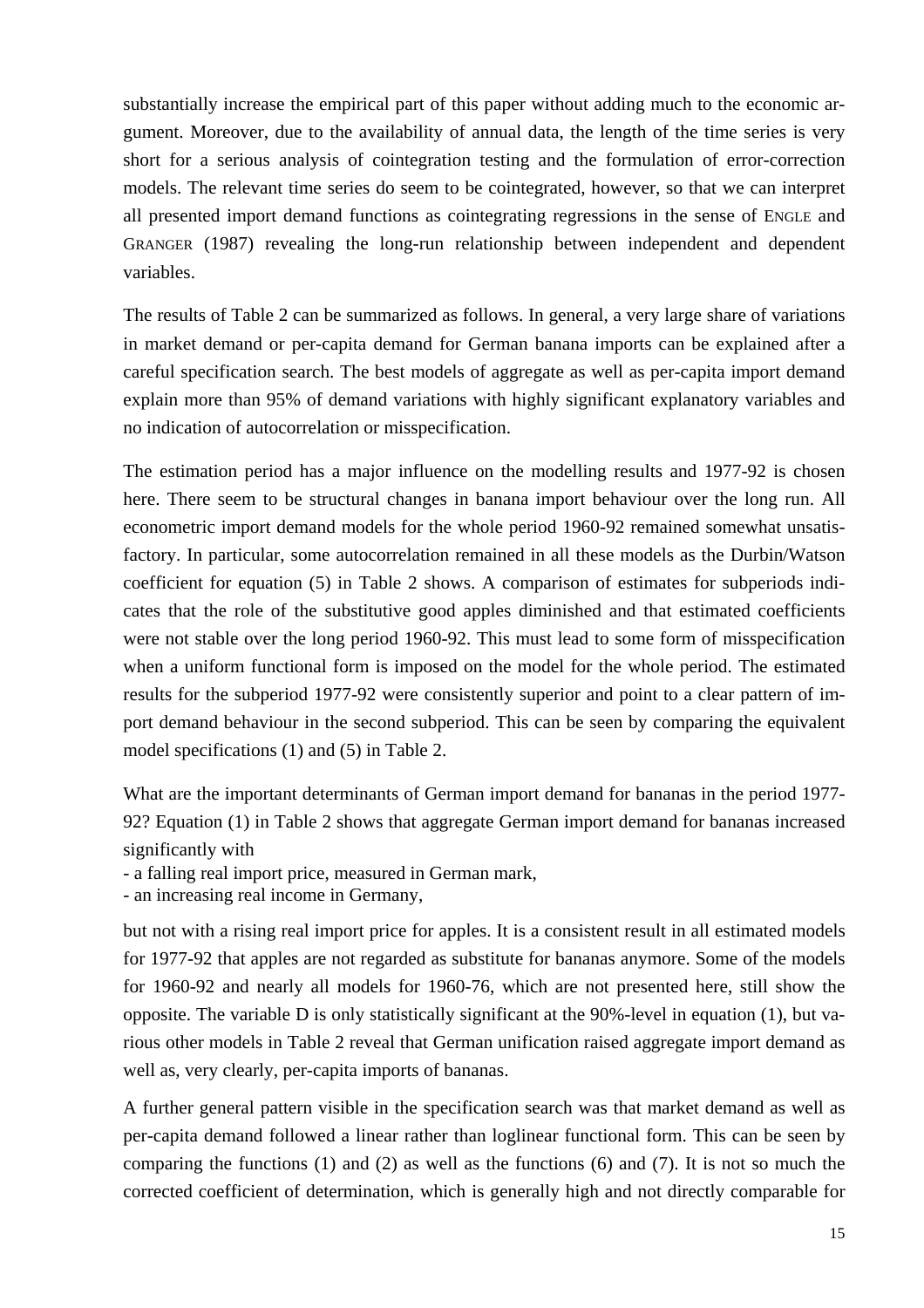the two functional forms, but especially the better value of the Durbin/Watson coefficient for the linear model that leaves doubt with regard to the functional specification of the loglinear model.

Table 2 contains models where the explanatory variables are deflated, i.e. real models, as well as models where prices and income are measured in current values, i.e. nominal models. A further interesting result is that the nominal models have a high explanatory power, too, and show statistically significant influences of all explanatory variables except the import price for apples. The comparative performance of nominal models can be seen by comparing the market demand equation (3) in Table 2 with equation (1) and the per-capita demand model (8) with (6). In equations (3), (6) and (8), we see a highly significant and positive influence of German unification on aggregate import demand and per-capita demand for bananas. The Durbin/Watson coefficients are again close to two and do not indicate any autocorrelation. Moreover, Ramsey's Reset test does not indicate any functional misspecification of the model. In general, Ramsey's Reset test is not significant at the 95%-level for any model of Table 2 and the test statistic does exceed a value of two only in model (5) for the total period 1960-92.

Equations (4) and (9) in Table 2 cover the fully specified models which distinguish between import prices in US-\$ and the exchange rate. The exchange rate expressed in DM per US-\$, has the expected negative effect on aggregate German import demand for bananas as well as on percapita import demand. The world price variable, expressed in US-\$, is significantly negative as expected. It is obvious from the comparison of equations (4) and (5) as well as of equations (8) and (9), however, that the additional introduction of the exchange rate does not contribute anything to the explanatory power of the more parsimoneous models (4) and (8). Moreover, the exchange rate and world price elasticity of import demand were very similar so that no differential impact of the world price and the exchange rate on demand could be detected. Hence, the models introducing the import price variable in DM were preferred.

All the per-capita import demand models are specified in kg and prices per kg and, therefore, the detailed analysis of one equation may be instructive. According to equation (6),

- an increase of the real banana import price by 0.10 DM per kg will lower banana imports per capita by 0.581 kg;
- an increase of real per-capita income by 1000 DM annually will raise banana imports per capita by 0.726 kg;
- German unification increased per-capita banana imports by 4.19 kg.

Although the effects of German unification seem especially strong in this equation, we can generalize from equations (6) to (9) that the unification had a major effect on per-capita banana imports in 1990-92. The percentage change in per-capita imports due to unification was 29% according to the estimated equation (7). Own price and income elasticities of per-capita import demand are -0.58 and 1.99 respectively in the same equation. Again, the statistical criteria were very satisfactory in the per-capita models and in no case did the Ramsey test indicate any significant misspecification.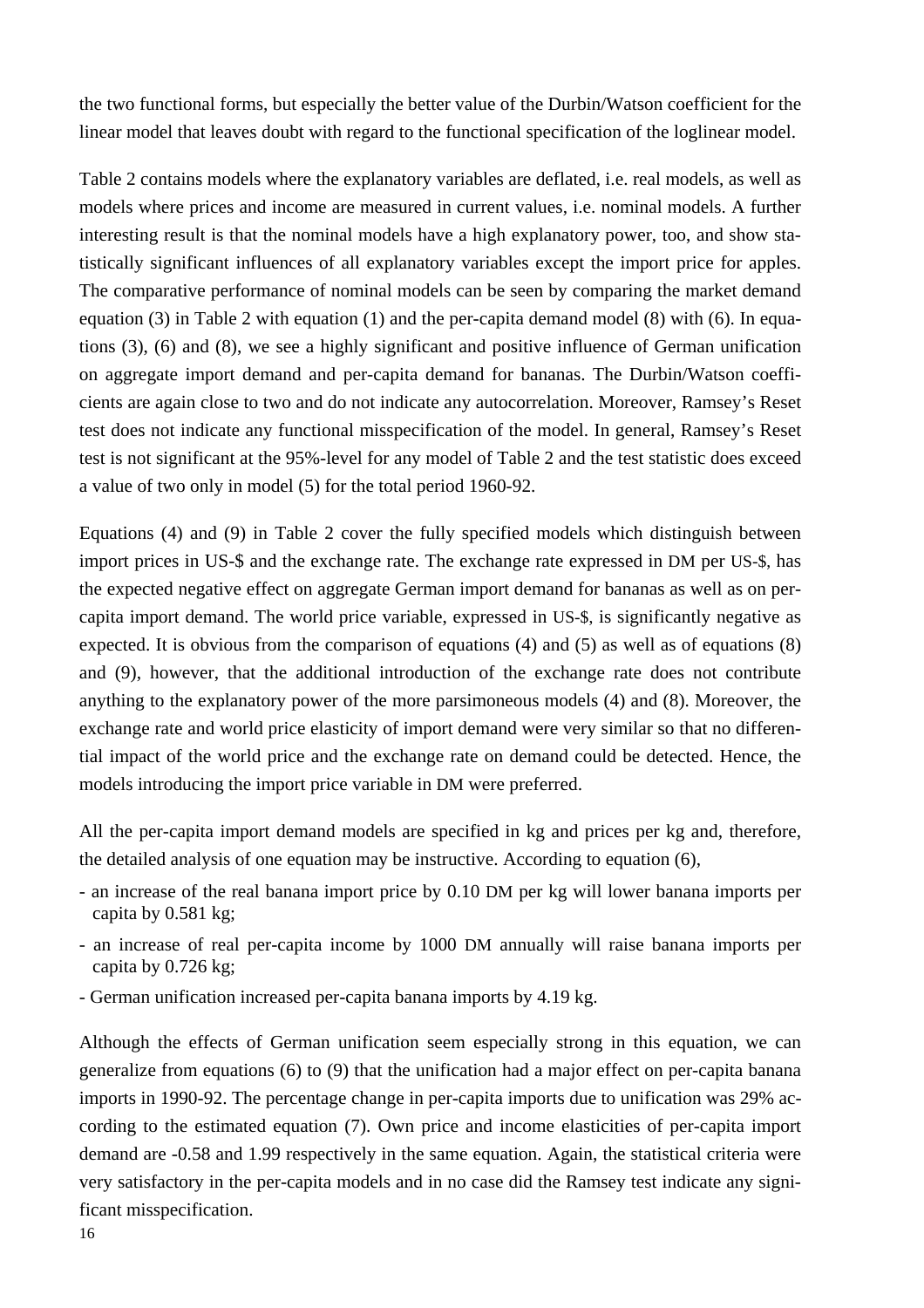Among all the models shown in Table 2, we select equation (3) for the following policy analysis. The price coefficient of import demand from this equation is utilized for measuring impacts of the new European Banana Policy on trade, consumption, import expenditures and welfare on the German banana market. As nominal, real models and per-capita models performed equally well, equation (3) is preferred since it allows to model immediately with data from the banana market without using further macroeconomic data as in the real and the percapita models.

necessary to test whether the explanatory variable  $p_w^{\text{DM}}$  is correlated with the disturbance term.<sup>7)</sup> One major argument against equation (3) or an alternative model of Table 2 could be that the world banana price might be endogenous rather than exogenous. This would be identical with the large-country rather than the small-country assumption, i.e. the main assumption of Framework 2 to be dealt with later. The standard approach to test for simultaneity is to perform a HAUSMAN specification test [HAUSMAN  $(1978)$ ]<sup>6</sup>. In our context of equation (3) in Table 2, it is This basically equivalent to a test whether the two-stage least squares estimates are significantly different from the OLS estimates. The result of a HAUSMAN specification test lends clear support to the small-country assumption implicit in equation (3). If we specify a plausible alternative and simultaneous model of the German import market for bananas $\delta$  this yields the following reduced form for the price variable:

(5) 
$$
\hat{p}^{DM} = -3023.85 + 3679.22^{**}e - 0.1569 p^{A, DM} + 3.8782^{**}Y - 2246.32 D
$$
  
\n(-0.77) (3.95) (-0.51) (3.41) (-1.28)  
\n( $\overline{R}^2 = 0.58$ ; F = 6.13\*\*; DW = 1.43)

All variables and all test statistics are defined as in Table 2. When we enter the estimated values (marked by  $\land$ ) of the price variable additionally into the preferred import demand equation (3) of Table 2, we get:

(6) 
$$
\hat{q} = 3.5942^* - 0.4599 \cdot 10^{-3} * ^{*} p^{DM} - 0.2381 p^{A, DM} + 0.3808 \cdot 10^{-2} * * ^{Y}
$$
  
\n(2.84) (-4.32) (-0.22) (7.68)  
\n+ 2.4134 \*\*D + 0.9668 \cdot 10^{-4} \hat{p}^{DM}  
\n(3.45) (0.70)  
\n( $\overline{R}^2 = 0.98$ ; F = 128.78; DW = 2.11; Ramsey's REST 2 = 1.57)

HAUSMAN's specification test focuses on whether the regression coefficient of the additional, estimated variable  $\hat{p}^{DM}$  is statistically different from zero or not. The first result would indicate a misspecification due to simultaneity bias; the second result would not point to any such misspecification. The regression coefficient of  $\hat{p}^{DM}$  is clearly insignificant. This suggests that the banana import price is not an endogenous variable on the German import market and that we can start from the small-country assumption.

#### 3.1.2.2 *Empirical Results on the Policy Impacts*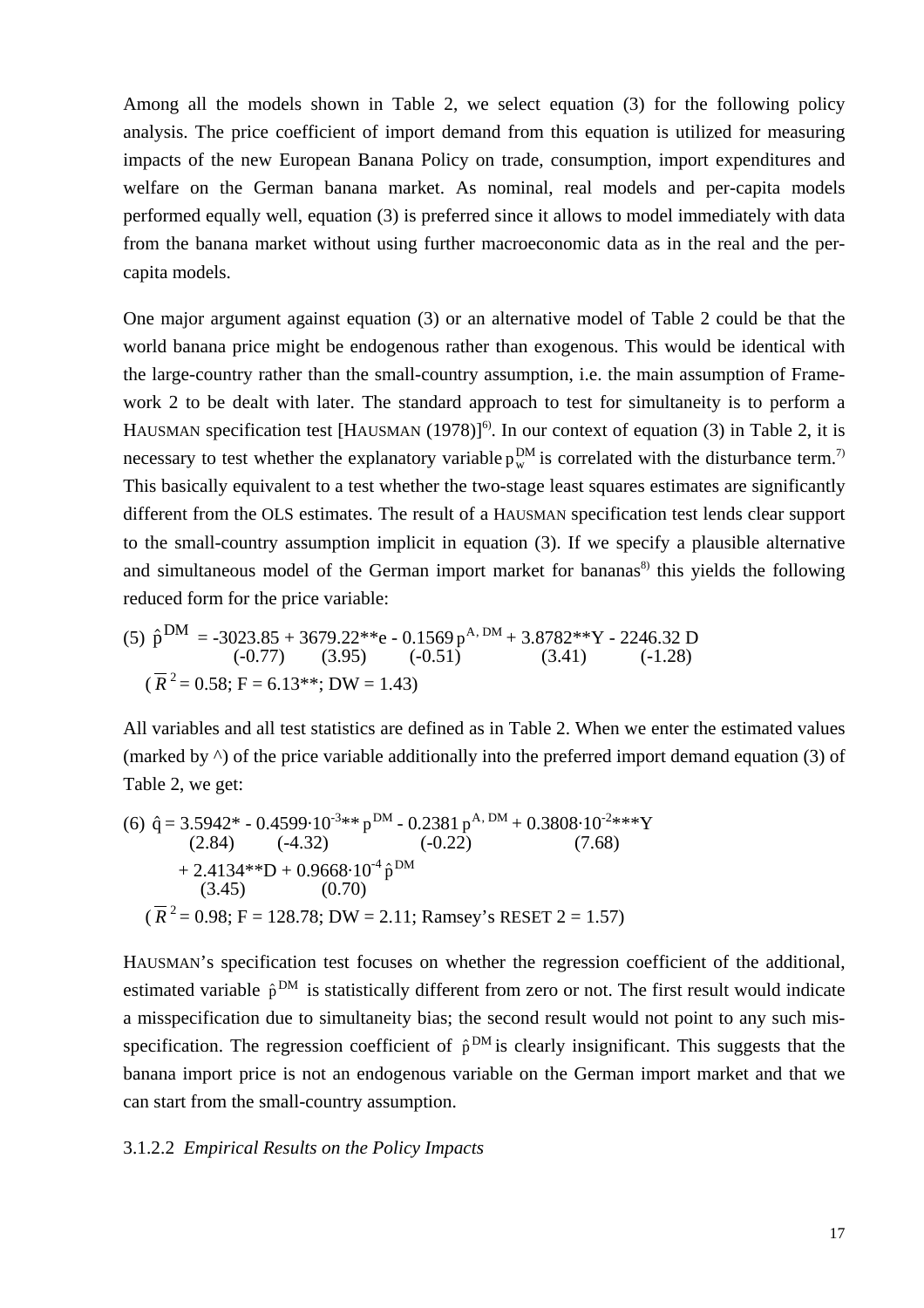Based on the theoretical analysis and the econometric estimates presented above, actual impacts of the new European banana market policy are elaborated in the following for the first two years, 1993 and 1994. The price transmission equation (1) is utilized first for modelling the hypothetical import price under the influence of the new policy. Actual import prices are taken from published sources [STATISTISCHES BUNDESAMT]. The comparison between hypothetical and actual import prices yields the policy's price impact. Based on the econometrically estimated price coefficients of import demand in equation (3) of Table 2, additional impacts on trade, import expenditures and economic welfare are computed. The results are shown in Table 3.

The new banana policy raised the German import price for bananas substantially. In 1994, the import price was 1.57 DM/kg under the new policy compared with 0.83 DM/kg without the policy change. Due to the policy change, the import price for bananas nearly doubled. German banana imports were reduced by 21% in 1994. Import expenditures increased by 49%, as the rise in prices was stronger than the decrease in quantities in percentage terms. The consequential loss in consumer surplus on the import market was substantial, too, at 938 mill. DM in 1994.

From the European point of view, changes in the German banana economy affect the German consumers, traders from EU countries on the German banana market and the EU budget. As expected, German consumers lose due to the new banana policy, and a deterioration in economic welfare occurs from the aggregate European point of view. There are, however, strong redistributive impacts involved under the new banana regime. The loss in consumer surplus of 938 mill. DM is by far larger than the aggregate welfare loss of 109 mill. DM from the EU's aggregate point of view. The newly introduced banana import taxes on the German market improves the EU budget by 220 mill. DM in 1994 but - above all - quota rents were created for European traders with a magnitude of 609 mill. DM.

A welfare evaluation from the German point of view of the new banana market policy on the German banana market yields rather different findings from the European point of view. Again, consumers on the German import market are most negatively affected. Additionally, their welfare losses of 938 mill. DM are to a much lesser extent compensated by welfare gains of other social groups than from the EU's point of view. We assume that 70% of the import licences for the German banana market are allocated to German traders. This implies that 426 mill. DM of the total quota rent were captured in 1994 by German banana traders. With regard to the German budget, it is not evident that a direct reduction of the national budget flows to the EU will occur. New expenditures, e.g. for deficiency payments to EU banana producers, are the consequence of the new policy and a reduction of financial contributions to the EU is unlikely. It is posited in Table 3 that the policy change on the German banana market is budget neutral. Consequently, adding up the welfare changes for the individual groups yields a national welfare loss of 512 mill. DM. This deterioration of economic welfare due to the new protectionism on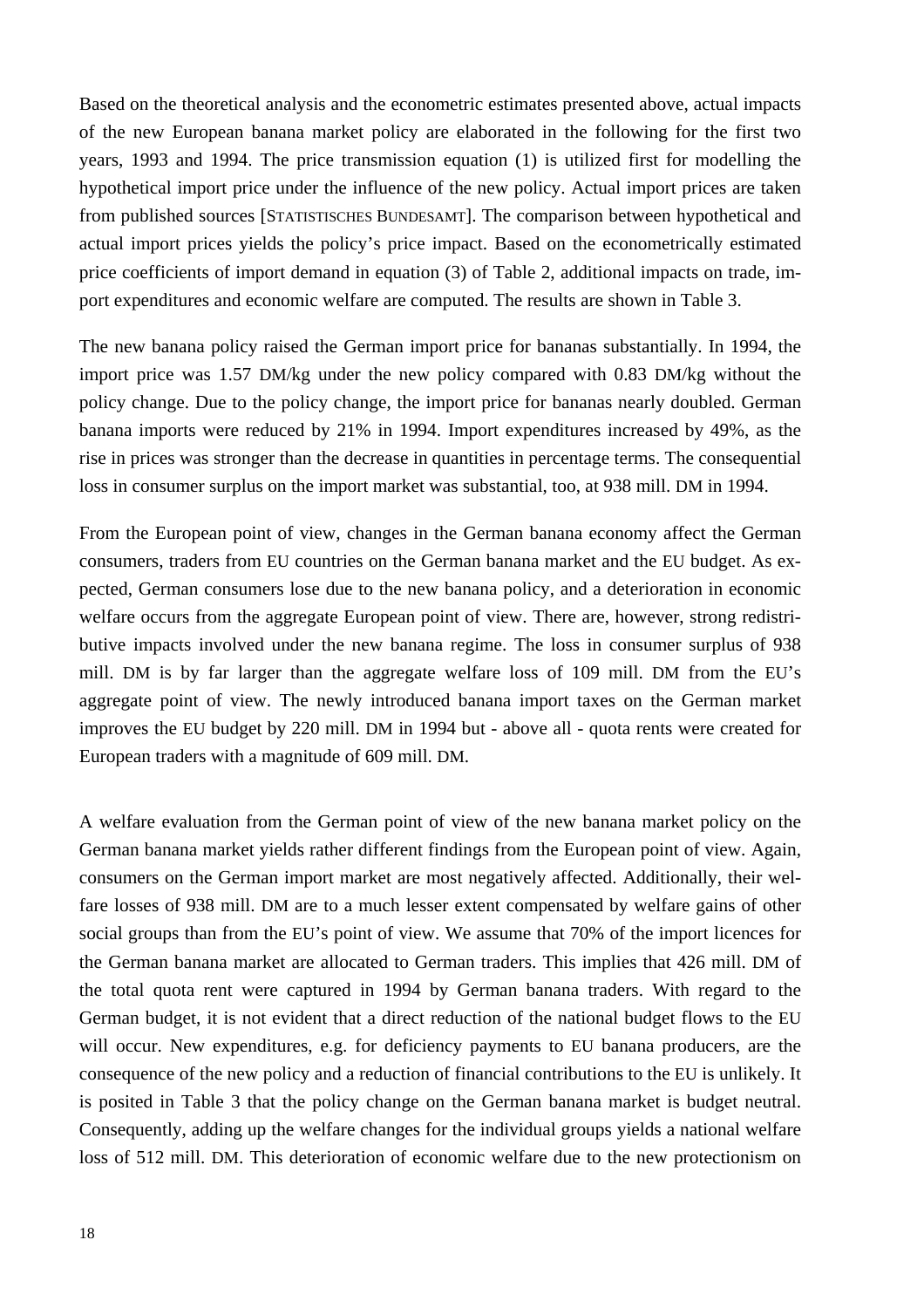the German banana market is several times higher from the German than from the EU's point of view.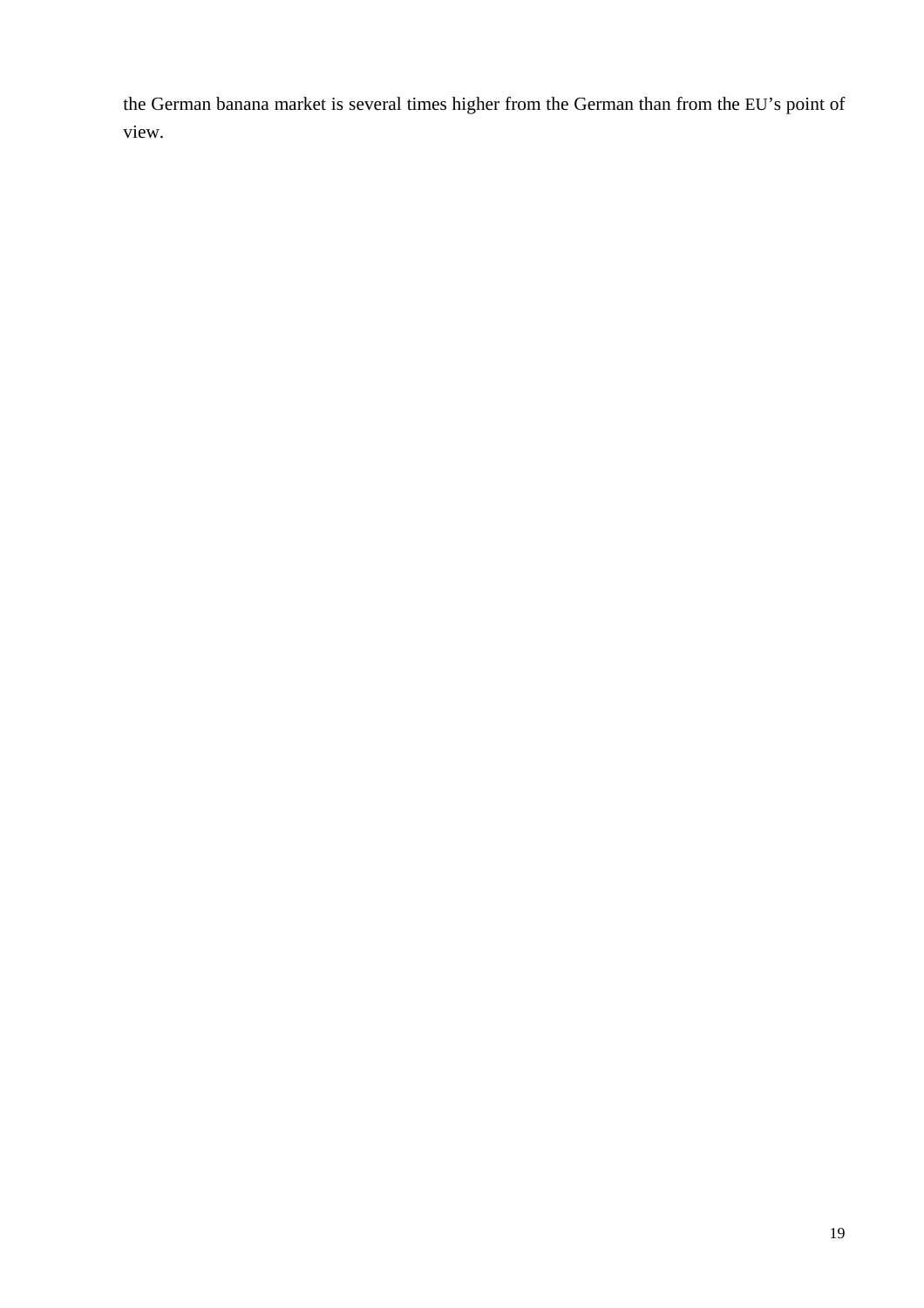#### Table 3: Economic Effects of the New European Banana

### Trade Regime in Germany, 1993 and 1994 (Framework 1)**a)**

| <b>Economic Variables</b>                                                                                                                                         | 1993                          | 1994                          |
|-------------------------------------------------------------------------------------------------------------------------------------------------------------------|-------------------------------|-------------------------------|
| Import price for bananas (DM/kg):<br>Hypothetical import price for bananas (DM/kg):<br>Policy-induced impact on the import price for bananas (%):                 | 1.256<br>0.856<br>$+46.8$     | 1.569<br>0.834<br>$+88.1$     |
| Imports of bananas (mt):<br>Hypothetical imports of bananas (mt):<br>Policy-induced impact on imports of bananas (%):                                             | 1186391<br>1347801<br>$-12.0$ | 1128320<br>1424456<br>$-20.8$ |
| Import expenditures for bananas (mill. DM):<br>Hypothetical expenditures for bananas (mill. DM):<br>Policy-induced impact on import expenditures for bananas (%): | 1490.11<br>1153.11<br>$+29.2$ | 1770.33<br>1188.43<br>$+49.0$ |
| Welfare effects of the new banana trade regime<br>(the <b>European view</b> of the German market):<br>Consumers of imported bananas (mill. DM):<br>(i)            | $-507.4$                      | $-937.8$                      |
| European traders (quota rents in mill. DM):<br>(i)<br>(iii) EU budget (tax income in mill. DM):                                                                   | $+358.8$<br>$+116.3$          | $+609.0$<br>$+220.0$          |
| Aggregate welfare change, European point of view (mill. DM):                                                                                                      | $-32.3$                       | $-108.8$                      |
| Welfare effects of the new banana trade regime<br>(the German view of the German market):                                                                         |                               |                               |
| Consumers of imported bananas (mill. DM):<br>(i)<br>German traders (quota rents in mill. DM):<br>(ii)<br>(iii) German budget:                                     | $-507.4$<br>$+251.2$          | $-937.8$<br>$+426.3$          |
| Aggregate welfare change, German point of view (mill. DM):                                                                                                        | $-256.2$                      | $-511.5$                      |

a) The computations are based on the theoretical framework explained in Section 3.1. Major assumptions of the model are: (i) the price transmission from the world banana market to the German import market shown in equation (1) in the text; (ii) a price coefficient of German import demand for bananas as shown in equation (3) of Table 3; (iii) a share of 70% of all import licences for the German banana market allocated to German traders (after the official distribution and trading of the distributed licences); (iv) budget neutrality of the new European banana trade regime from the German point of view.

**Source:** Own computations with data of FAO (a, b); STATISTISCHES BUNDESAMT; DEUTSCHE BUN-DESBANK; IMF (1994), International Financial Statistics: Yearbook 1994. Washington, D.C.

#### **3.1.3** *Conclusions*

It was the objective of this Section to show how a tariff-quota system in the EU affects prices, trade and welfare under the assumptions of perfect competition and the small-country case. In the welfare analysis of the market regulation in an EU country, the European and the national points of view were distinguished. The introduction of the European Banana Policy on the German market was the case study. If Germany is a small country on the world market, import demand functions can be estimated with OLS. Various tests of misspecification did not raise doubt about the validity of the perfect-competition and small-country assumptions and very satisfactory estimations of import demand behaviour were received. The quantitative results showed a welfare loss due to the introduction of the European Banana Policy on the German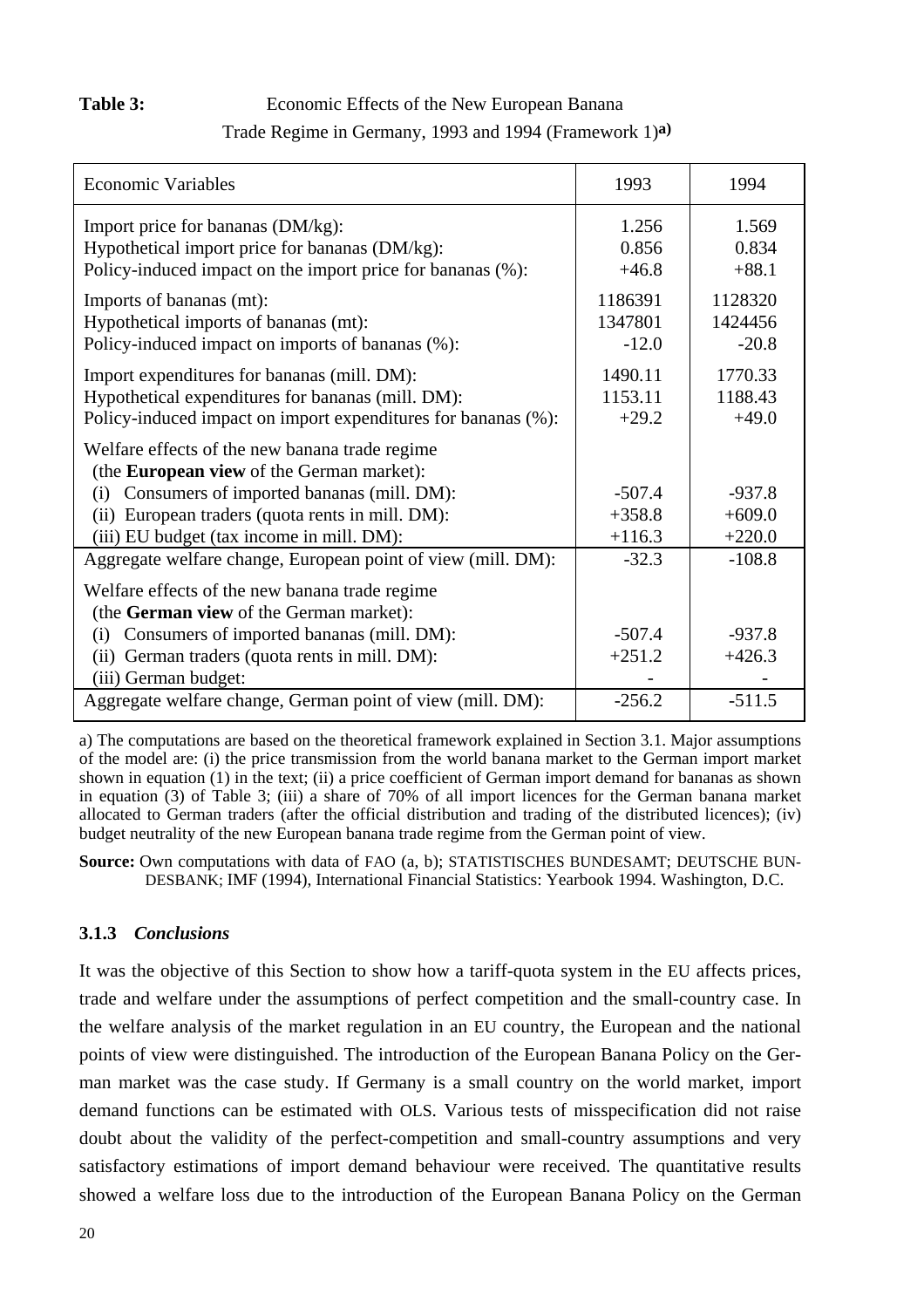market. This welfare loss is significantly higher from the German than from the European point of view. Untargeted redistributive effects and deadweight losses occurred due to the new policy. Consumers were major losers as a consequence of the price rise. Traders are the major beneficiaries of the new system due to quota rents. Strong incentives for rent-seeking to protect those traders' benefits were created.

#### **3.2 Market-structure Framework 2: Perfect Competition, Large-country Case**

Given the fact that the German share of the world banana market was about 10% in the period 1960-92, the small-country assumption could be doubted. It might well be that changes in German import demand affect the German import price. This possibility is captured in Framework 2, where we posit a competitive market and the large-country assumption for Gemany. In this case, the export supply of foreign suppliers to the German banana market is upward-sloping. It will be shown first theoretically how a tariff-rate quota as in the European Banana Policy will affect prices, trade and welfare on the German market based on the large-country assumption. Differential impacts under Framework 2 and Framework 1 will be stressed. Additional econometric evidence will then be shown for the German import market for bananas which is consistent with Framework 2. Economic effects of the European Banana Policy will then be elaborated on the basis of coefficients from the econometric model and Framework 2.

#### **3.2.1** *Theoretical Analysis*

Under perfect competition and the large-country case, the German import demand curve (D) and the export supply curve of dollar-banana exporters at the German border (S) determine the German import price for bananas. The export supply curve is upward-sloping and, in a multiregional market model [TWEETEN (1992)], would be derived as the excess supply curve of the rest of the world for bananas. The equilibrium import price in the free-trade situation is  $p_0$  and German banana imports are  $q_0$ . We again posit that the German market for banana imports consists exclusively of dollar bananas. The small portion of the market in which EU and ACP bananas are traded is ignored.

A tariff-rate quota is now introduced under Framework 2 as in the Common European Banana Policy. A quota is fixed at the European level, of which Germany receives  $q_1$ . A two-part tariff is introduced:  $t_0$  on all imports up to the quota, and  $(t_0 + t_1)$  as a prohibitive tariff rate above the quota. This leads to the kinked export supply curve S' with a vertical part between p' and p''. S' intersects now D at  $p_1$ . Thus, the tariff-rate quota raises the import price from  $p_0$  to  $p_1$  and restricts imports from  $q_0$  to  $q_1$ .

The price and trade impacts are thus similar to Framework 1 with the exception that the export supply curve under the policy influence remains upward-sloping with a kink at the quota level. This latter difference implies, however, that the exporting countries are affected differently by the new banana policy under Frameworks 1 and 2. Whereas the exporting country's price was  $p_0$ in Figure 1, it is now  $p_{EXP}$  in Figure 2. The upward-sloping export supply curve implies that the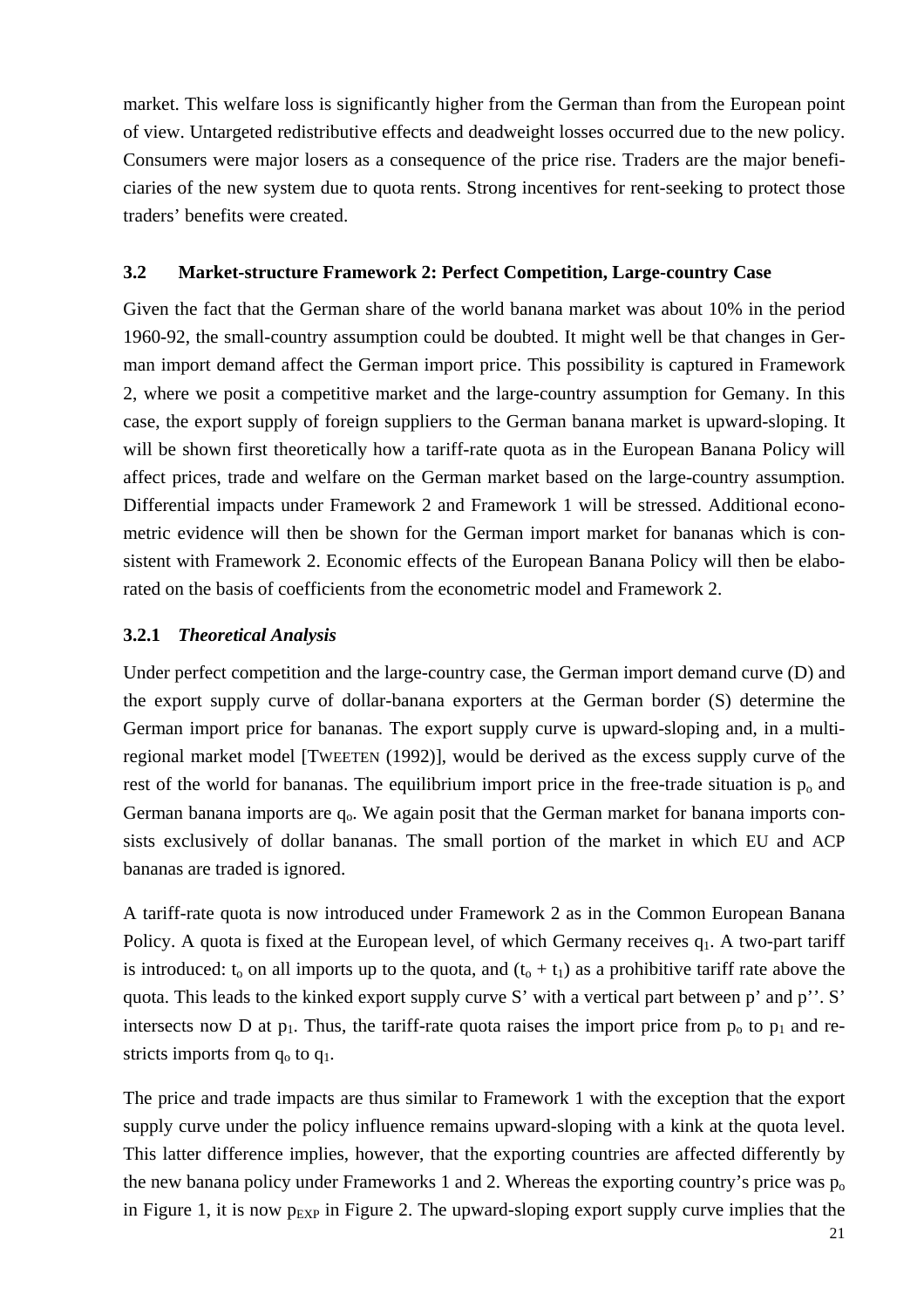marginal costs of exporting to the German market are smaller at lower export levels. In a competitive market, the exporting countries' price equals marginal costs. Therefore, exporting countries are worse off on the German banana market since prices decline under the new policy whereas they do not under Framework 1, i.e. the small-country case. Importers capture the quota rent as in Framework 1, but the amount of the quota rent increases when the export price declines to  $p_{EXP}$  compared with the small-country case.

## **Figure 2: Economic Impacts of the Tariff-rate Quota Policy on the German Market for Banana Imports (Competition; Large-country Assumption)**



Again, the welfare economic evaluation has to distinguish between the European and the German points of view. Welfare effects on EU consumers, EU traders and the EU budget are to be covered from the **European point of view**. Due to the Common European Banana Policy, consumers on the German market for banana imports lose the area  $(a + b + c)$  in consumer surplus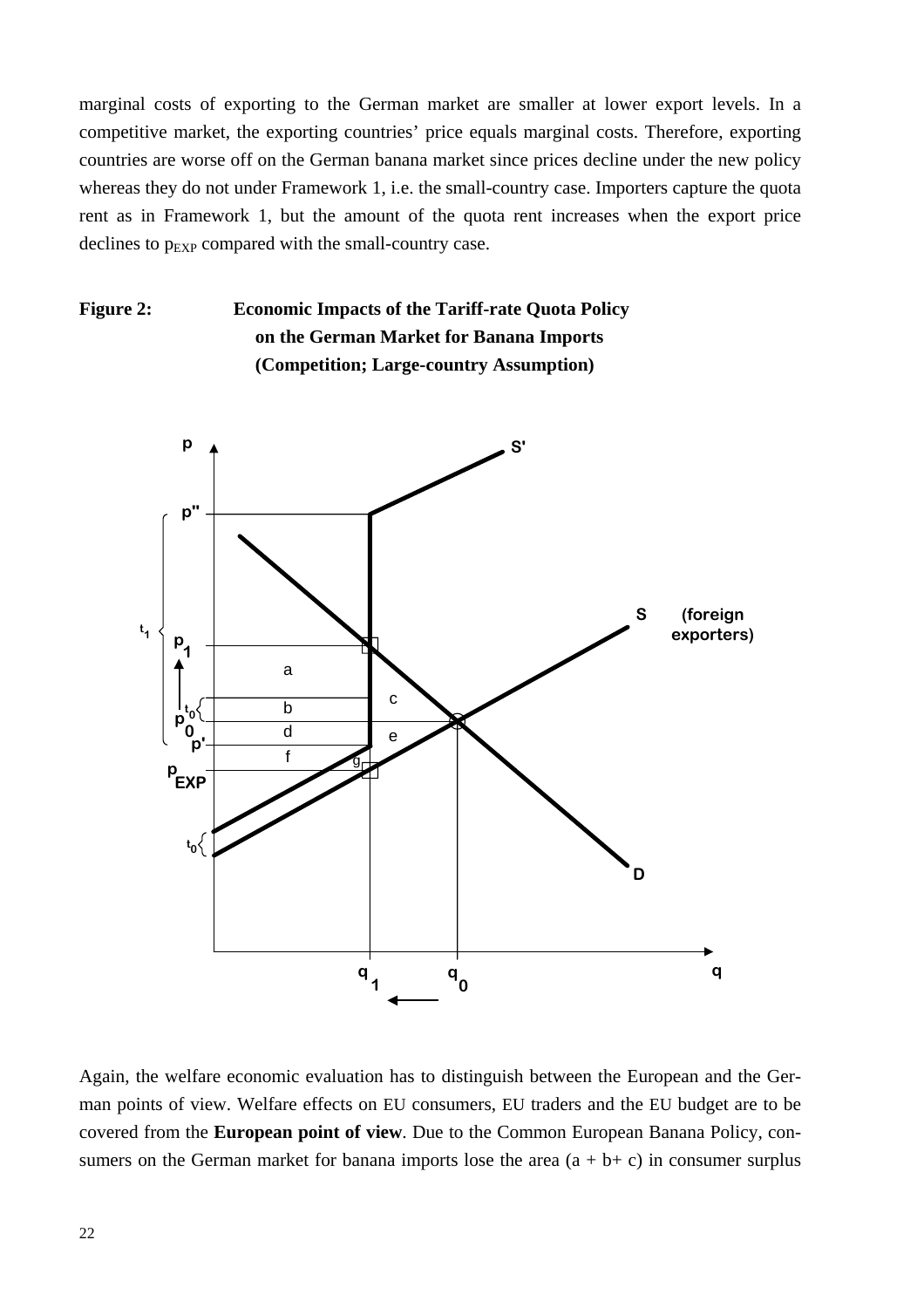under Framework 2. A part of the underlying price rise from  $p_0$  to  $p_1$  is a consequence of the introduction of the tariff t<sub>o</sub>. A budgetary gain of the area  $(f + g)$ , which is equal to area b, arises at the EU level. The quota raises the import price more than in the pure tariff case: Traders may use their import licences to sell dollar bananas to consumers at  $p_1$ . If exporting countries do not participate in the policy-induced price rise and their export price falls to  $p_{EXP}$ , EU traders earn a quota rent on the German market which is equal to  $(a + b+d)$ . Thus, the high import price  $p_1$  includes the exporting countries' price ( $p_{EXP}$ ), the tariff ( $p'$  -  $p_{EXP}$ ) and a quota rent for importers per imported unit of  $(p_1 - p')$ . On aggregate, the consumers' welfare loss may or may not exceed the sum of welfare gains by EU traders and the EU budget. The net welfare impact of the tariffquota policy under Framework 2 is  $(-c + b + d)$  from the European point of view.

It is remarkable that the redistributive implications of the Common European Banana Policy differ quite substantially depending on the market structure of the model. Although perfect competition is still assumed, the net welfare effect may change due to the introduction of the largecountry assumption and the size of the quota rent is strongly affected, too. The quota rent is higher under Framework 2 than under Framework 1, and the additional quota rent under Framework 2 is paid for by suppliers from exporting countries. Non-EU exporters lose the area  $(d + e +$  $f + g$ ) in producer surplus on the German banana market as a consequence of the new policy<sup>9</sup>.

When the net welfare effects from the European and third countries' points of view are aggregated, we can conclude that the **aggregate welfare impact** on the German banana market due to the new European Banana Policy is negative. A net welfare loss by the area  $(c + e)$  arises. This is a typical deadweight loss as trade is restricted below the socially optimal level  $q_0$ .

The welfare impact on the German banana market from the **German point of view** is again more negative than from the European point of view. There is again the welfare loss of German consumers due to the policy-induced price rise by area  $(a + b + c)$ . The other groups of the society are unaffected or gain less - as under Framework 1 - than their counterparts at the European level:

- (i) The introduction of the external tariff on German banana imports leads only to an improvement of the EU's budget situation. It does not improve the budget situation or only partly, by  $\{\alpha \cdot (f + g)\}\$  with  $0 \leq \alpha < 1$ .
- (ii) Only a part of the quota rent on the German banana market is again realized by German traders, as import licences have been allocated partly to foreign traders. I.e., only a share of the area  $(a + b + d)$  occurs as a welfare gain. However, due to the declining export price for foreign exporters, this amounts to a clearly higher gain of German traders under Framework 2 than under Framework 1.

Given the large-country situation, the introduction of the new European Banana Policy may thus affect aggregate welfare from the German point of view positively or negatively. If the welfare effect is positive, this occurs as a consequence of the quota rent which is higher under the large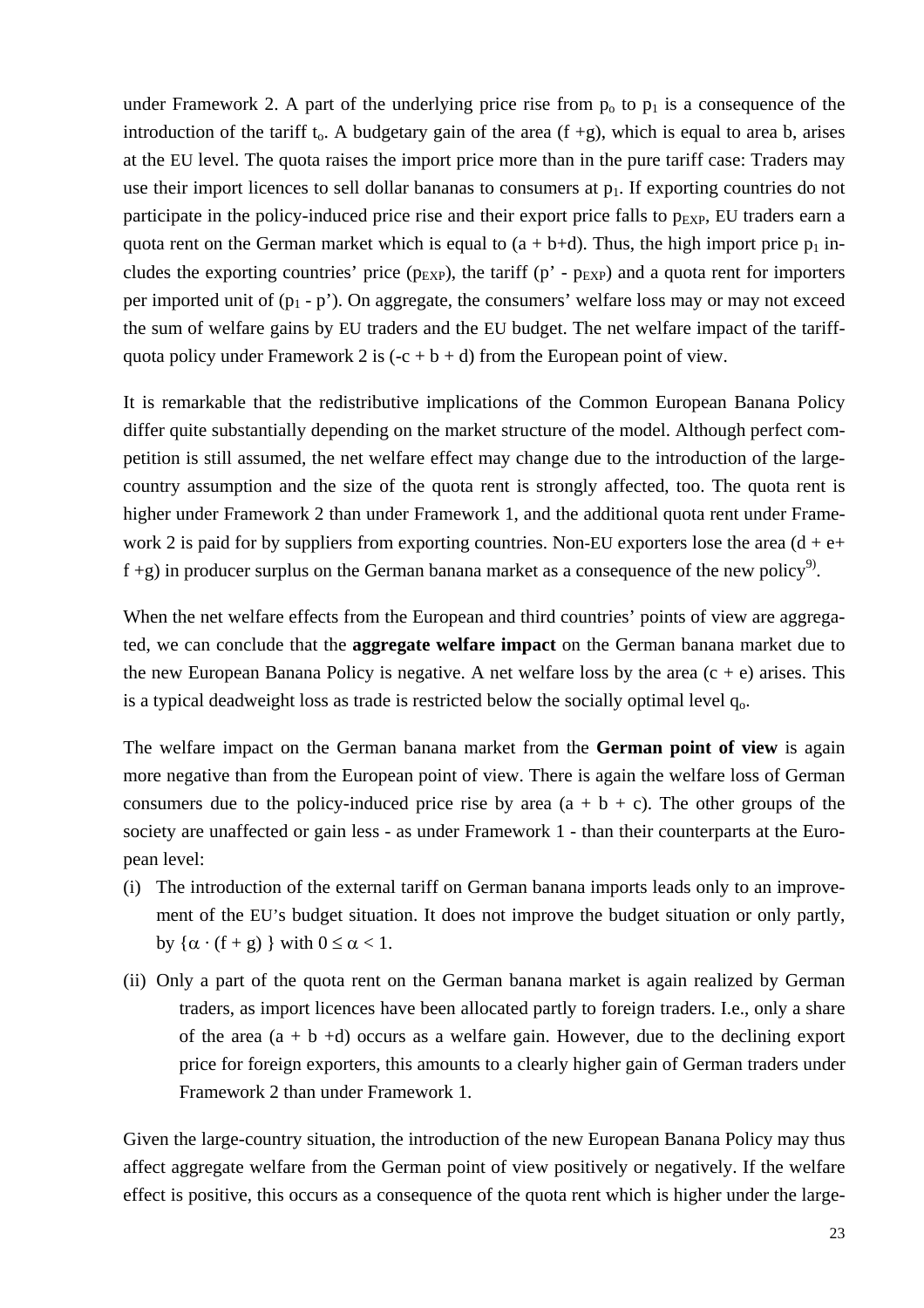country than the small-country case. Importers will gain a higher quota rent at the expense of foreign exporters who lose due to a price fall for their export commodity. In any case, the welfare impacts are more negative from the German compared with the European point of view.

#### **3.2.2** *Empirical Analysis*

Econometric estimations of German import demand behaviour within a simultaneous import market model are presented first. Estimated coefficients are then used to quantify the policy impacts in the large-country case.

#### 3.2.2.1 *Econometric Results on Import Demand and Export Supply Behaviour*

HAUSMAN's specification test, shown in Section 3.1.1.1, had provided evidence in favour of the small- rather than the large-country assumption. A more direct test of the possibility that Germany affects its import price for bananas is to investigate whether export supply to the German market is less than infinitely price-elastic. This is feasible within an equilibrium model for the German banana import market containing an import demand function, an export supply function and an equilibrium condition. An important information from this model would be the size and significance of the price coefficient of export supply.

Table 4 shows various models of this type from the specification search. In a competitive multiregional model, the export supply curve of bananas to the German import market is a residual supply curve. Hence, the demand and supply shifters in all other regions of the world should enter the export supply curve on the German market. Although being theoretically plausible, this yields strong econometric problems. Many shifters, like income variables in the major bananaconsuming countries and import prices of major substitutes, are strongly correlated. All econometric models, which included various of these variables in the export supply function $^{10}$ , suffered from severe multicollinearity problems. We selected, therefore, a very parsimoneous specification of the export supply curve where the exchange rate, measured as the price of the US-\$ in German Mark, entered as a major determinant of export supply on the German market. The rationale is as follows: Import demand has been specified very much in accordance with the estimates under Framework 1. Prices were introduced there in German Mark as importers, retailers and consumers in Germany plan in the national currency. In an equilibrium model under Framework 2, which consequently explains the market price in DM, the exchange rate has to be included in the export supply function additionally as foreign exporters plan in the international currency, i.e. the import price in DM times the reciprocal value of the exchange rate (1/e). Microeconomic theory suggests that foreign suppliers raise banana exports to the German market if

- the import price, denominated in DM, increases;

- the exchange rate, i.e. the price of the US-\$ in DM, declines.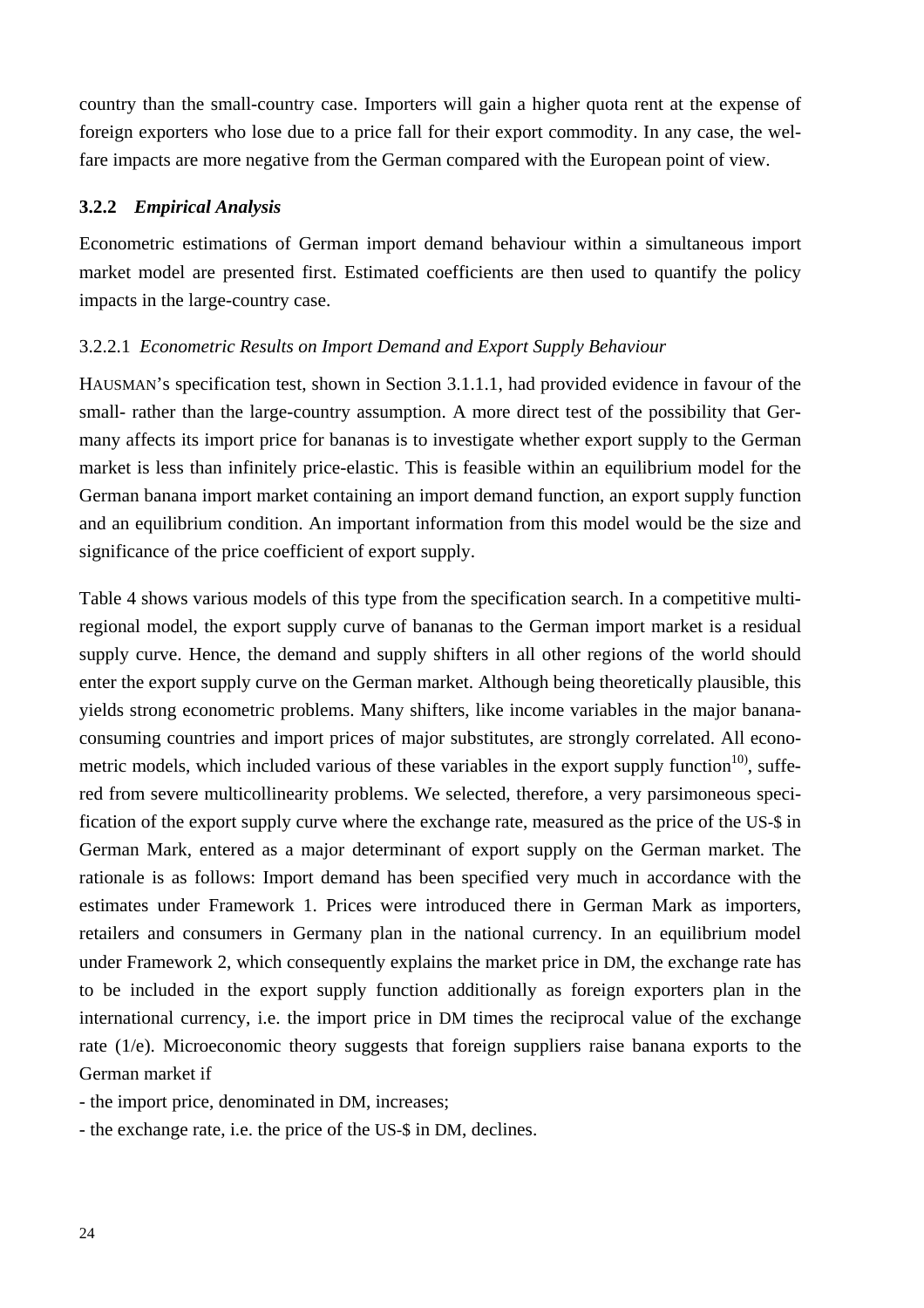#### **Table 4:** Export Supply and Import Demand Behaviour on the German Import Market for Bananas, 1977-92: Selected Econometric Results (Framework 2: Perfect Competition, Large-country Case)**<sup>a</sup>**

| Models                 | Theoretical Model, Estimated Equations and Test Statistics                                                                                            |  |  |  |
|------------------------|-------------------------------------------------------------------------------------------------------------------------------------------------------|--|--|--|
| <b>Market Model 1:</b> |                                                                                                                                                       |  |  |  |
| Reduced form:          | (1) $p^{DM} = f(p^{A,DM}; Y; e; D)$                                                                                                                   |  |  |  |
| Import demand:         | (2) $q^{D}$ = 3.5942** - 0.3632·10 <sup>-3</sup> *** $\hat{p}^{DM}$ - 0.2381·10 <sup>-4</sup> $p^{A,DM}$<br>(2.86) (-4.10) (-0.22)                    |  |  |  |
|                        | + 0.3808.10 <sup>-2***</sup> Y + 2.4134** D<br>(3.48)<br>(7.74)                                                                                       |  |  |  |
|                        | $(\overline{R}^2 = 0.98; DW = 1.96)$                                                                                                                  |  |  |  |
| Export supply:         | (3) $q^S = 7.7552^{**} + 0.6153 \cdot 10^{-3} \hat{p}^{DM} - 3.5618^* e + 4.99671^{***} D$<br>$(3.22)$ $(1.94)$ $(-2.47)$ $(4.23)$                    |  |  |  |
|                        | $(\overline{R}^2 = 0.79; DW = 1.46)$                                                                                                                  |  |  |  |
| <b>Market Model 2:</b> |                                                                                                                                                       |  |  |  |
| Reduced form:          | (4) $p^{DM} = f(Y; e; D)$                                                                                                                             |  |  |  |
| Import demand:         | (5) $q^D$ = 2.3512*** - 0.3655-10 <sup>-3</sup> *** $\hat{p}^{DM}$ + 0.3807-10 <sup>-2</sup> Y + 2.3512*** D<br>$(3.75)$ $(-4.28)$ $(8.09)$<br>(3.75) |  |  |  |
|                        | $(\overline{R}^2 = 0.98; DW = 1.95)$                                                                                                                  |  |  |  |
| Export supply:         | (6) $q^S = 7.7012 + 0.6340 \cdot 10^{-3} \hat{p}^{DM} - 3.6228^* e + 4.9668^{***} D$<br>$(3.14)$ $(1.94)$ $(-2.46)$ $(4.13)$                          |  |  |  |
|                        | $(\overline{R}^2 = 0.79; DW = 1.44)$                                                                                                                  |  |  |  |
| <b>Market Model 3:</b> |                                                                                                                                                       |  |  |  |
| Reduced form:          | (7) $p^{DM} = f(Y^C; e; D)$                                                                                                                           |  |  |  |
| Import demand:         | (8) $q^{D,C}$ = 5.5641*** - 5.9861*** $\hat{p}^{DM}$ + 0.3801·10 <sup>-3</sup> *** $Y^C$ + 3.0049*** D<br>(4.88) (-4.56) (8.19) (5.17)                |  |  |  |
|                        | $(\overline{R}^2 = 0.95; DW = 1.77)$                                                                                                                  |  |  |  |
| Export supply:         | (9) $q^{S,C} = 12.7405*** + 9.2166* \hat{p}^{DM} - 5.4811* e + 3.3261 D$<br>$(3.56)$ $(2.00)$ $(-2.59)$ $(1.99)$                                      |  |  |  |
|                        | $(\overline{R}^2 = 0.58; DW = 1.38)$                                                                                                                  |  |  |  |

a) Models 1 and 2 are aggregate market models and model 3 is a per-capita market model. The variables are defined as follows:  $q<sup>D</sup>$  is defined as the German import demand for bananas, measured in  $100\,000$ metric tons in the market demand functions and in kilograms in the per-capita demand functions.  $q<sup>S</sup>$ stands for the corresponding quantities supplied to the German market. In order to provide an equilibrium, import data are used for  $q^D$  and  $q^S$ .  $p^T(p^A)$  is the German import unit value for bananas (apples), measured in US-\$ per 10 metric tons in the market demand functions and per kilogram in the per-capita demand functions. The superscript DM indicates that prices are denominated in German marks rather than in US-\$. Y is the German gross domestic product in billion DM and e is the exchange rate expressed as the price of one US-\$ in DM. D is a dummy variable for German unification with one for the period 1990-92 and zero in all other years. The superscript C stands for per-capita values. ^ stands for estimated values from the first stage. All presented equations are estimated with the two-stage least-squares method.  $\overline{R}^2$  is the corrected coefficient of determination and DW the Durbin/Watson coefficient. \*\*\*, \*\* and \* represent the 99.9%-, 99%- and 95%-levels of statistical significance respectively.

**Source:** Own computations with the data sources mentioned in Table 2.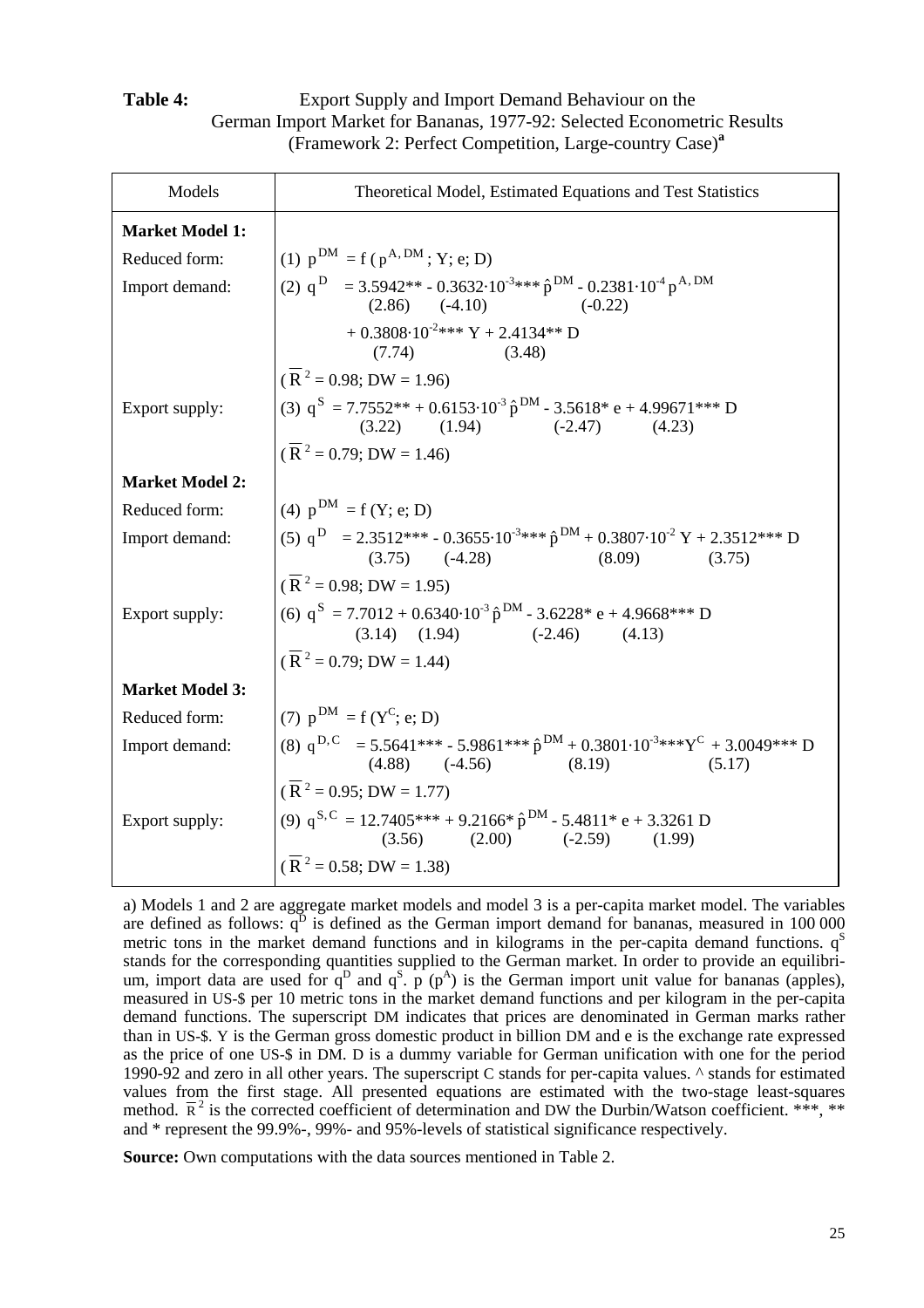Furthermore, we posit that export supply rises due to German unification since former export supply on a third-country market is now diverted to the larger German market. Import demand captures, similar to the estimations in Table 2, the banana import price, the income variable and German unification as major determinants. In one equation, the world price of apples is also introduced but it is again insignificant. In all cases, import demand and export supply functions of the market models were estimated by two-stage least squares. The t-values are those of the structural model and not the second stage, which would be obtained by doing two-stage least squares literally in two stages [HALL/CUMMINS (1997), p.32]. Two market models, i.e. models 1 and 2, are estimated for market demand and supply whereas model 3 is formulated on a percapita basis.

The most surprising finding of Table 4 is that there is some support for the theoretical hypothesis of a simultaneous market model of the German import market for bananas. Surprising is this finding as HAUSMAN's specification test had not indicated any misspecification due to simultaneity under the small-country assumption of Table 2. Although the statistical test criteria are better for the import demand than the export supply functions of Table 4, the signs of all coefficients of the export supply functions are plausible and the statistical significance level is 95% or higher in all cases except the price coefficients in equations (3) and (6). Those two price coefficients of export supply are positive and statistically different from zero at the 90%-level.

Table 4 strongly confirms the magnitude and direction of the influence of determinants of German import demand for bananas from the estimates of Table 2. More than 95% of variations in import demand can be explained in the simultaneous market models, too, by the import price denominated in German currency, the income variable and German unification, whereas equation (2) shows that the price of the substitutive good, apples, is again not significant. Clearly, aggregate (per-capita) import demand for bananas rose with

- a falling import price expressed in DM;

- an increasing GDP (GDP per capita) in Germany;
- the event of German unification.

The arguments of the export supply functions in models 1 and 2 are identical; only the demand specification differs. In both cases, the results reveal that export supply from foreign exporters to the German banana market increased with

- a rising import price for bananas on the German market, denominated in DM;
- a declining exchange rate, measured as the price of one US-\$ in DM, and thus with a revaluation of the German mark;
- the event of German unification.

The direct comparison of the German unification dummies in the import demand and export supply function indicates that foreign exporters shifted their export supply to Germany stronger than import demand shifted.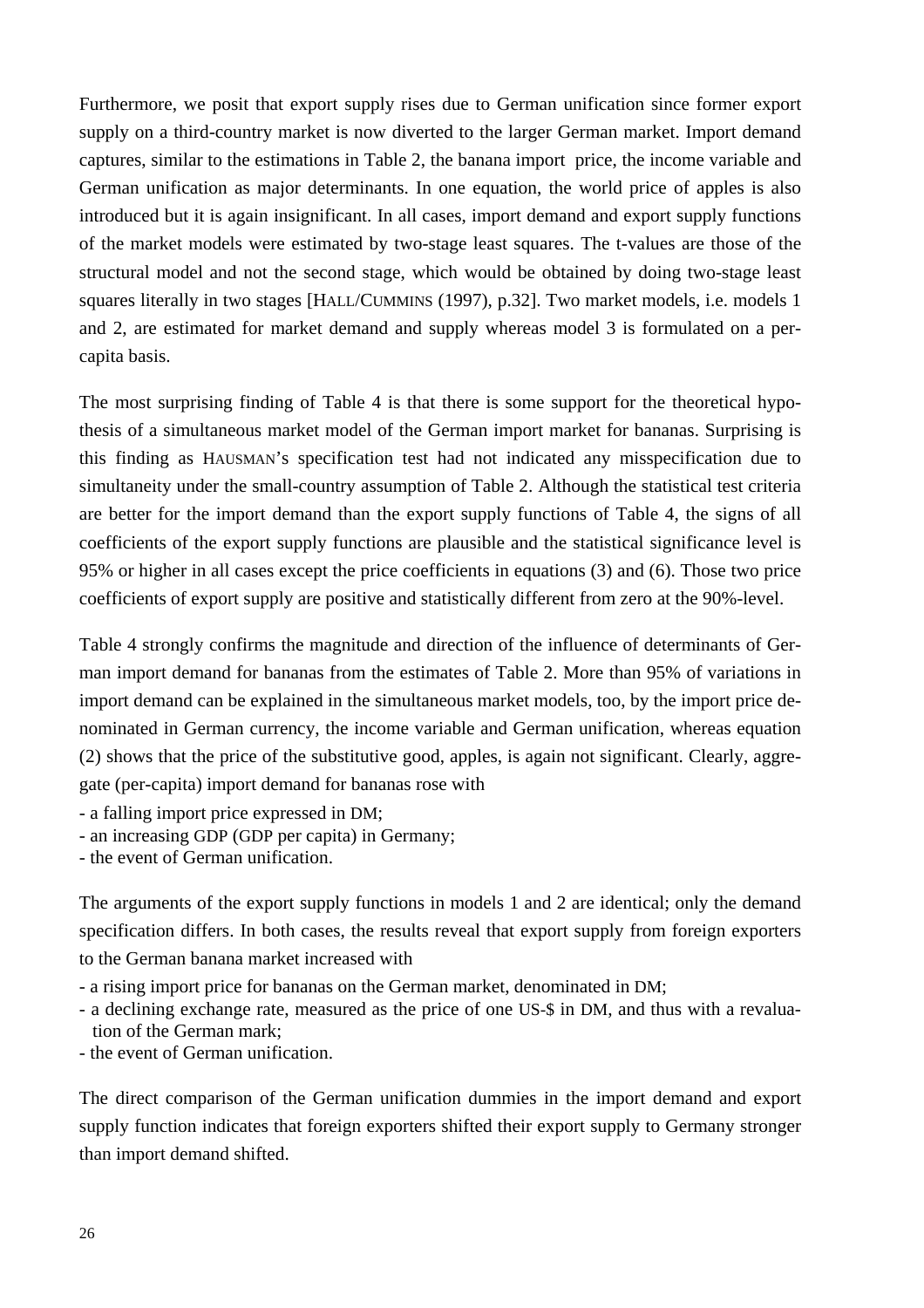Appendix 3 shows for individual years and the whole period 1977-92 computations of the price, income and exchange rate elasticities of the Market Model 2. Generally, the magnitude and signs of the elasticities are very plausible. The price elasticity of import demand is on average -0.56, the income elasticity 1.02. Thus, both elasticities are of similar size as in the earlier econometric estimations featuring the small-country assumption. For an individual segment of the world banana market like the German market, one would expect rather high price and exchange rate elasticities of supply in absolute terms. This is verified by Appendix 3. The mean price elasticity of export supply on the German banana market is 0.97 and the exchange rate elasticity of export supply is -1.19 for the period 1977-92.

If these estimates are viewed separately from the evidence under Framework 1 and 3, the conclusion seems safe that importers on the German banana market face an upward-sloping export supply curve. Shifts in import demand would then affect the German import price for bananas, i.e. Germany cannot be regarded as a price-taker on the world banana market.

#### 3.2.2.2 *Redistributive Impacts in the Large-Country Case*

The question arises now how the new European Banana Market Policy affected prices, trade, import expenditures and welfare if the large-country assumption is introduced. Also relevant is of course the question how the computed policy impacts on allocation and redistribution are affected by the large-country compared with the small-country assumption. The basis for the quantitative analysis is a theoretical model following Figure 2 and empirical information from the simultaneous market models in Table 4.

We get identical impacts of the tariff-rate quota on the import price, imports, import expenditures and consumer welfare under the small- and large-country assumptions. This is due to the approach taken in the quantitative analysis. We posit that hypothetical import prices in the situation without policy would follow the same price pattern as observed and analyzed for the prepolicy period. Hence, hypothetical import prices are modelled with the price-transmission equation (1) shown in the text. This holds true for Frameworks 1 and 2. Under Framework 1, the structural model behind this price pattern would be that German import demand intersects the perfectly price-elastic export supply curve at the hypothetical import price pictured by the pricetransmission model. Under Framework 2, the structural model would be that German import demand and an upward-sloping export supply curve intersect exactly at this price level. I.e.,  $p<sub>o</sub>$  in Figure 1 and 2 are at the same level. The quantities are also at the same level, since we use observed quantities for the situation with policy and we model the hypothetical quantities in the situation without policy with the same price coefficient of demand under the large- and smallcountry assumptions $^{11}$ .

We necessarily confirm, therefore, that the introduction of the European Banana Market Policy has substantially raised German import prices, lowered imports, increased import expenditures and caused a substantial loss of consumer surplus on the German market.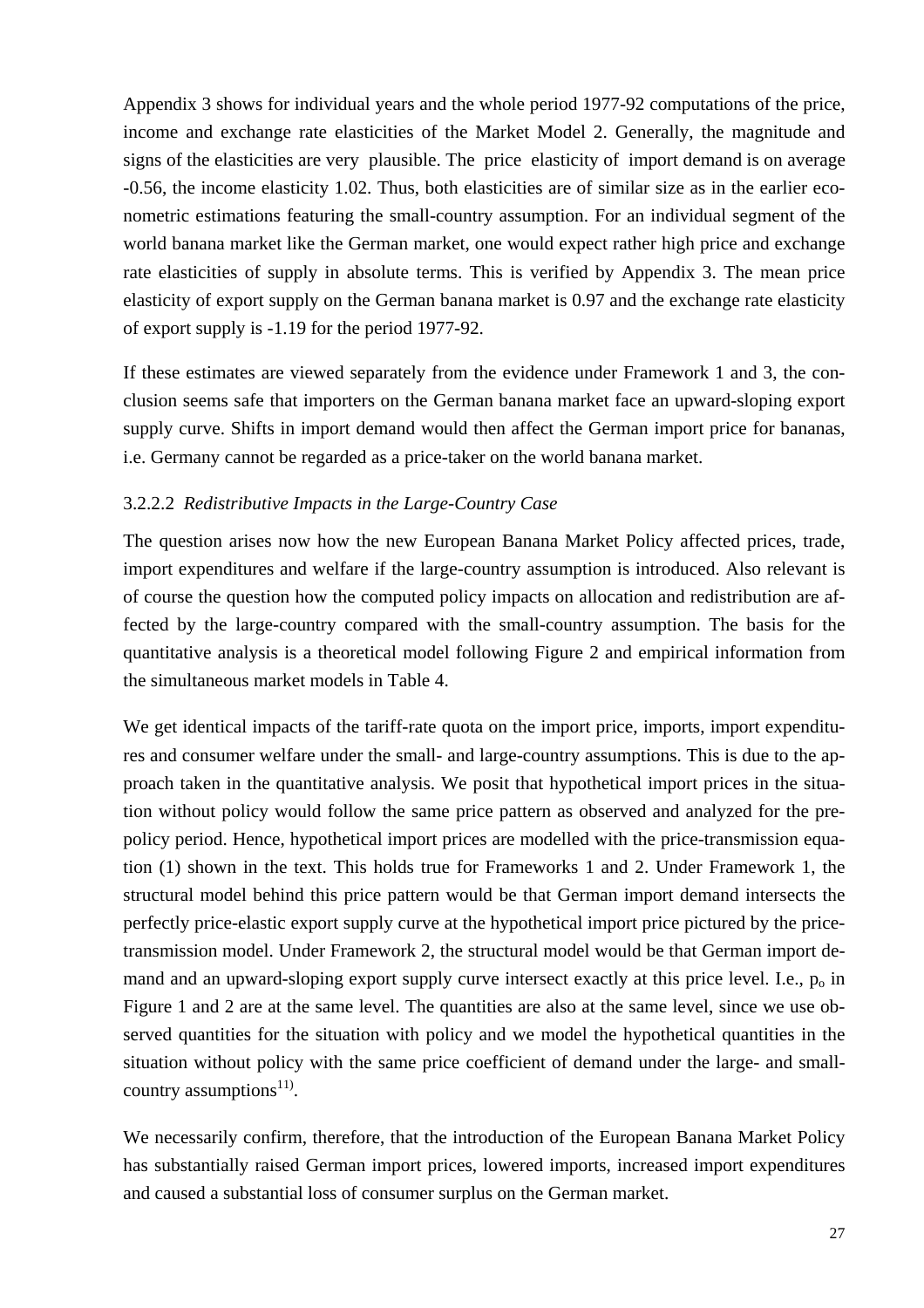## Table 5: Economic Effects of the New European Banana

#### Trade Regime in Germany, 1993 and 1994 (Framework 2)**a**

| <b>Economic Variables</b>                                                                  | 1993     | 1994      |
|--------------------------------------------------------------------------------------------|----------|-----------|
| Import price for bananas (DM/kg):                                                          | 1.256    | 1.569     |
| Hypothetical import price for bananas (DM/kg):                                             | 0.856    | 0.834     |
| Policy-induced impact on the import price for bananas (%):                                 | $+46.8$  | $+88.1$   |
|                                                                                            |          |           |
| Export price of bananas for third-country exporters (DM/kg):                               | 0.601    | 0.367     |
| Hypothetical export price (DM/kg):                                                         | 0.856    | 0.834     |
| Policy-induced impact on the export price for bananas (%):                                 | $-29.8$  | $-56.0$   |
| Imports (and exports) of bananas (mt):                                                     | 1186391  | 1128320   |
| Hypothetical imports of bananas (mt):                                                      | 1347801  | 1424456   |
| Policy-induced impact on imports for bananas (%):                                          | $-12.0$  | $-20.8$   |
|                                                                                            |          |           |
| Import expenditures for bananas (mill. DM):                                                | 1490.11  | 1770.33   |
| Hypothetical expenditures for bananas (mill. DM):                                          | 1153.11  | 1188.43   |
| Policy-induced impact on import expenditures for bananas (%):                              | $+29.2$  | $+49.0$   |
| Welfare effects of the new banana trade regime:<br>a) European view of the German market:  |          |           |
| (i) Consumers of imported bananas (mill. DM):                                              | $-507.4$ | $-937.8$  |
| (ii) European traders (quota rents in mill. DM):                                           | $+660.9$ | $+1136.0$ |
| (iii) EU budget (tax income in mill. DM):                                                  | $+116.3$ | $+220.0$  |
|                                                                                            |          |           |
| (1) Aggregate welfare change, European point of view (mill. DM):                           | $+269.7$ | $+418.3$  |
| (2) Welfare effects for third-country exporters at the                                     |          |           |
| German market (mill. DM):                                                                  | $-322.6$ | $-596.2$  |
| b) Worldwide view of the German market:<br>(aggregate welfare change from the European and |          |           |
| third-country exporters' points of view) $(=(1) + (2))$                                    | $-52.9$  | $-177.9$  |
| c) German view of the German market:                                                       |          |           |
| Consumers of imported bananas (mill. DM):<br>(i)                                           | $-507.4$ | $-937.8$  |
| (ii) German traders (quota rents in mill. DM):                                             | $+462.6$ | $+795.2$  |
| (iii) German budget:                                                                       |          |           |
|                                                                                            |          |           |
| Aggregate welfare change, German point of view (mill. DM):                                 | $-44.8$  | $-142.6$  |

a) The computations are based on the theoretical methodology explained in the text. Major assumptions of the model are: (i) the price transmission from the world banana market to the German import market shown in equation (1) in the text; (ii) a price coefficient of German import demand for bananas as in Table 2 (the estimates of the simultaneous market models were not statistically different); (iii) a price coefficient of export supply on the German market for bananas as shown in equation (6) of Table 3; (iv) the assumptions  $(iii)$  and  $(iv)$  as in the footnote of Table 1.

**Source:** Authors' computations with the data sources mentioned in Table 2.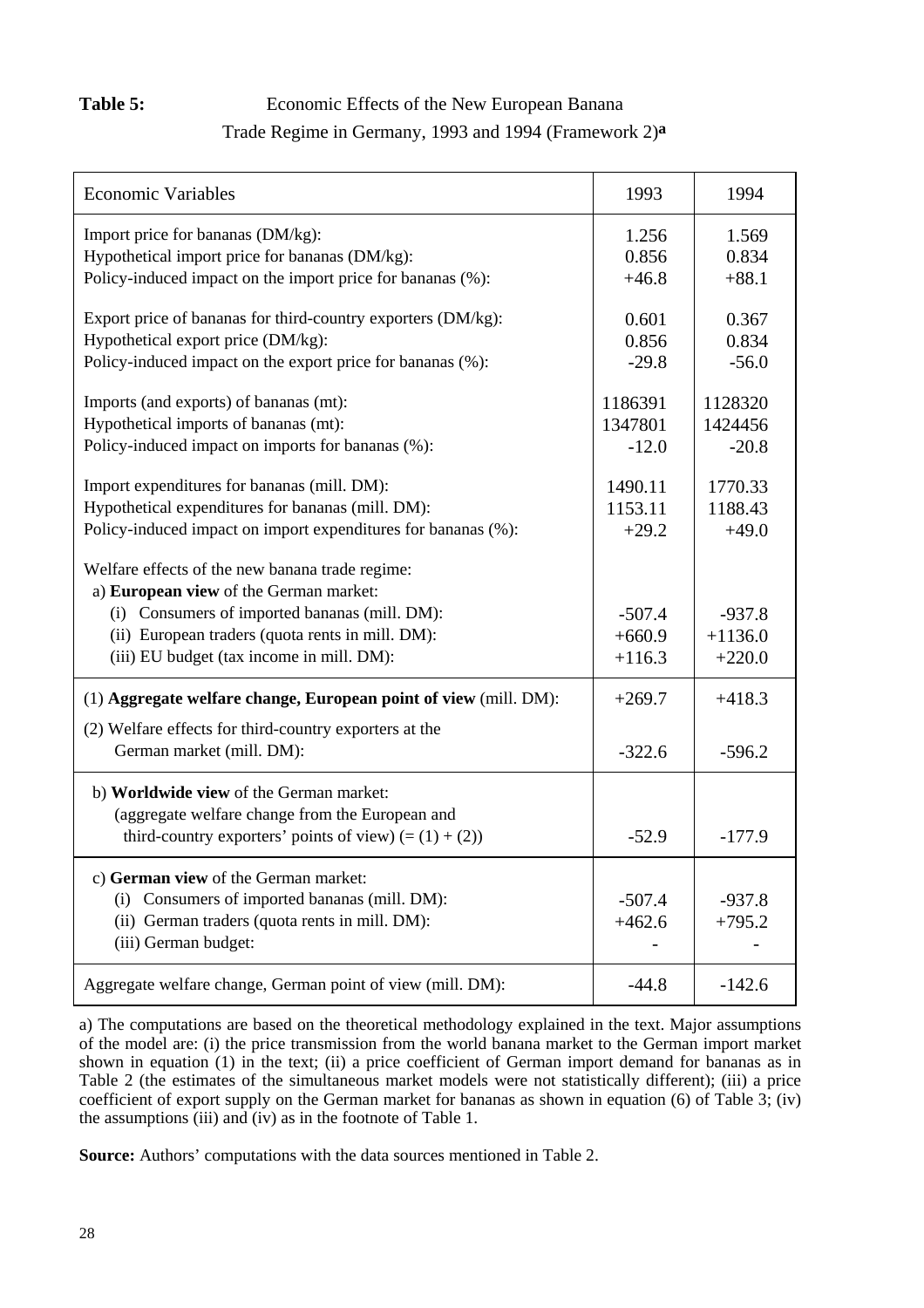From the **European point of view**, however, the welfare implications are now substantially different from the small-country assumption. As the export price declines for foreign exporters when import licences are allocated to importers, substantial quota rents occur for European banana traders on the German market. The magnitude of these quota rents is 1136 mill. DM in 1994 and it overcompensates the consumers' welfare loss of 938 mill. DM. When the European budgetary gain on the German market of 220 mill. DM is added, we can conclude from Table 5 that the introduction of the European Banana Policy led to welfare gains from the European point of view on the German banana market. Note that this major conclusion depends on (i) the large-country assumption and on (ii) the fact that import licences are allocated to importers and, therefore, the additional assumption that (iii) quota rents are fully captured by importers.

The welfare gain from the European point of view is associated with a burden for foreign exporters. The latter is higher than the aggregate European welfare gain. In 1994, the welfare loss for third-country exporters on the German market was 596 mill. DM thus leading to an aggregate welfare loss from the **'worldwide' point of view** of 178 mill. DM.

The **German point of view** shows that the quota rent of German traders is now larger than under the small-country assumption, but it still does not compensate the high welfare losses of consumers. In 1994, a net welfare loss of 143 mill. DM remains due to the introduction of the European Banana Policy on the German market.

The comparison of Framework 2 with Framework 1, i.e. Tables 5 and 3, reveals that the sign of the welfare change from the European point of view changes, but not from the German point of view. Redistributive implications of the new banana policy are strongly affected by the introduction of the large-country assumption. From the European and German points of view, the high quota rent as a consequence of the new policy makes the welfare implications more positive in the large-country case, at the expense of foreign exporters. In the large- as well as small-country case, the welfare implications of the policy on the German banana market are more positive from the European than the German point of view.

### **3.2.3** *Conclusions*

It was shown in this Section how a tariff-quota system affects prices, trade and welfare in the competitive situation under the large-country assumption. Moreover, it was tested empirically within a simultaneous market model of the German import market for bananas whether the large-country assumption is confirmed.

If the large-country assumption is valid, the price elasticity of export supply would be expected to range between zero and infinity. Although no indication was found in Section 3.1.1 for the large-country case, the empirical evidence of this Section provides some support. There is a significant and positive price elasticity of export supply on the German banana market at least under some plausible model specifications. In the large-country case, even higher quota rents occur on the German banana market than in the small-country case. The redistributive conse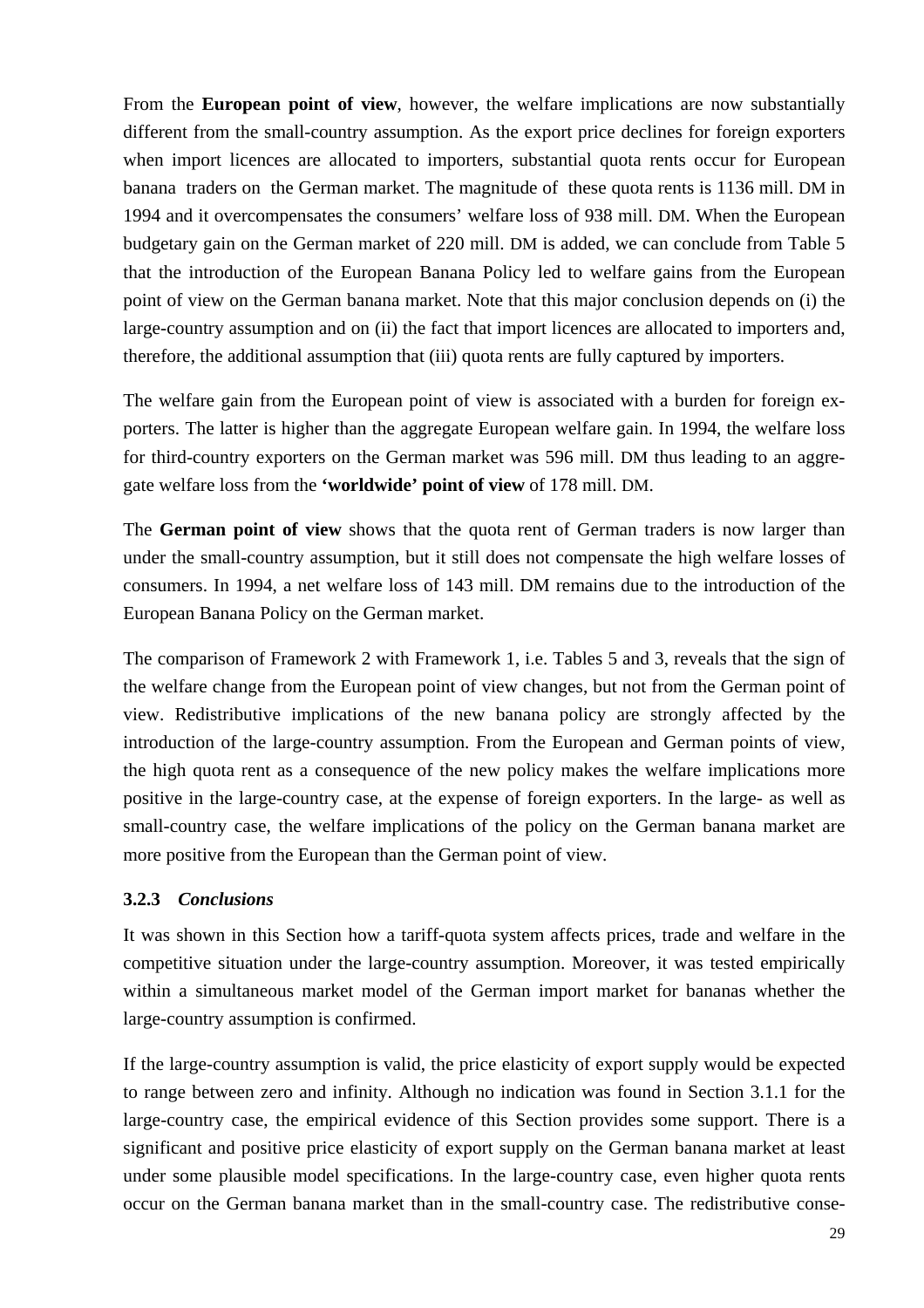quences are strongly affected by this assumption. European traders gain more than in the smallcountry case, at the expense of foreign exporters. This leads to a net welfare gain rather than a loss from the European point of view when the large-country assumption is introduced. The welfare impacts from the German point of view remain negative as is the case from the worldwide point of view.

In general, we know that market situations may often be explained well with alternative modelling approaches. However, it is striking here that models which assume very different market structures, i.e. the large-country versus the small-country case, perform reasonably well. Of course, the question arises which is the 'correct' model. At this point, the simultaneous econometric model has to be regarded with more doubts than the estimations in Section 3.1.1. The export supply function is much more difficult to specify and to estimate reliably in a simultaneous framework. The price and exchange rate elasticities of export supply are not statistically significant in all specifications and the magnitude is also not very stable across model specifications.

#### **3.3 Market-structure Framework 3: Imperfect Competition**

Most of the recent contributions on the impacts of the European Banana Policy start from perfect-competition models [BORRELL (1997); GUYOMARD et al. (1996); BEHR/ELLINGER (1993)]. There are, however, several contributions in the literature which cast some doubt on the relevance of the perfect-competition hypothesis [DEODHAR/SHELDON (1995); MCCORRISTON/SHELDON (1996)]. Empirical information on market shares clearly support these doubts. MCCORRIS-TON/SHELDON (1996) report that three multinational firms - United Brands (Chiquita), Standard Fruit (Dole) and Del Monte - capture 70 percent of the world market in bananas and 66 percent of the European market. Three firms (United Brands, Standard Fruit and Noboa) account for 72 percent of the German banana market. In market reports of banana firms, market shares are rather presented for brands than for firms. These are lower than firm shares as firms offer typically more than one brand. The market shares of the three largest brands (Chiquita, Dole, Cobana) in quantity terms were still as high as 36.9% [DOLE (1997)] and will be clearly higher in value terms.

It seems also that this concentrated market structure is associated with political influence. PEDLER (1994) shows in a detailed political-economy analysis that the fruit companies were very active players in lobbying prior to the introduction of the European Banana Market Policy. Those companies which favoured a restrictionist policy have been very successful in their lobbying activities.

Given this background, we will analyze in this Section how the assumption of imperfect competition affects the theoretical conclusions on the influence of a tariff-rate quota policy. It will then be tested whether the German import market for bananas was actually imperfectly compe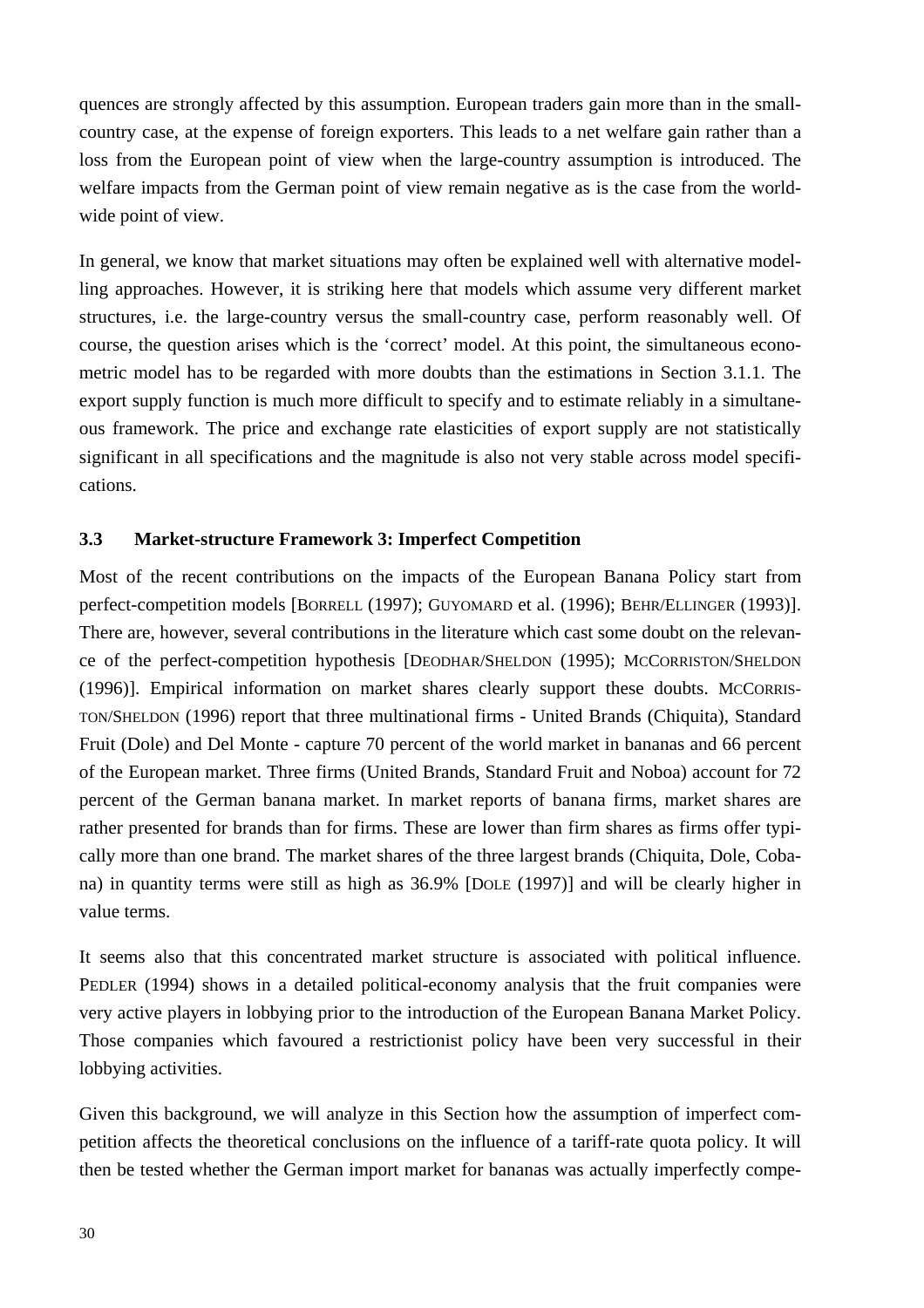titive. Based on the result of the market power test, we will provide new estimates of price, trade and welfare impacts of the European Banana Market Policy on the German market.

#### **3.3.1** *Theoretical Analysis*

The theoretical analysis in Section 3.1.1 and 3.1.2 on the impacts of a tariff-rate quota on an otherwise unprotected German banana import market were based on the hypothesis of perfect competion. In reality, it is not directly observable on the market whether perfect or imperfect competition occurred in the free trade situation. Observed combinations of price and quantity could well be the result of an imperfect competition solution rather than a market equilibrium under perfect competition.

In Figure 3, the small-country assumption is made as in Figure 1. A major difference is, however, that Figure 3 posits that prices at the import level are marked up above marginal costs by suppliers. The difference between  $p_0$  and MC, expressed as a percentage of  $p_0$ , is the well-known Lerner index. It measures the degree of market power on the supply side. The price/quantity combination  $p_0$  and  $q_0$  in the free-trade situation had been interpreted under Framework 1 as a perfect-competition equilibrium. If market power was prevalent prior to the introduction of a tariff quota,  $p_0$  indicates that the import price was marked up above marginal import costs.  $p_0$ and  $q_0$  is the price/quantity relationship under imperfect competition. In the initial situation, multinational firms typically sell bananas at the import stage to wholesalers and ripeners. In doing this, they realize an additional profit in the magnitude of the area  $(d + e)$ , which does not occur under perfect competition.

The impacts of the Common European Banana Policy on price and imports are now identical under imperfect and perfect competition. The only difference is that we interpret the observed situation prior to the introduction of the policy as the outcome of either perfect competition (Framework 1) or imperfect competition (Framework 3). Again, a quota is fixed at the European level and Germany receives  $q_1$  of it. A two-part tariff is introduced:  $t_0$  on all imports up to the quota and  $(t_0 + t_1)$  as a prohibitive tariff rate above the quota. If importers use the new market situation with quotas to raise the market price further, as far as demand allows, we get the kinked supply function S'. The kinked supply function intersects D at  $p_1$  and the tariff-rate quota raises the import price from  $p_0$  to  $p_1$ . Imports are restricted from  $q_0$  to  $q_1$ .

In order to avoid a misunderstanding: We do not say that prices and quantities in the non-policy case are equal under perfect and imperfect competition. Of course, they are not. We see in Figure 3 that the market equilibrium would be the intersection of the MC and the D curves under perfect competition. This implies a lower price and a higher quantity than under imperfect competition. Our argument is that a price/quantity combination  $p_0$  and  $q_0$  could be observed in the situation prior to the new policy. We do not know a priori whether this market equilibrium was the outcome of perfect competition (Framework 1) or imperfect competition (Framework 3). The welfare and redistributive implications of the policy, as will be shown next, differ substan-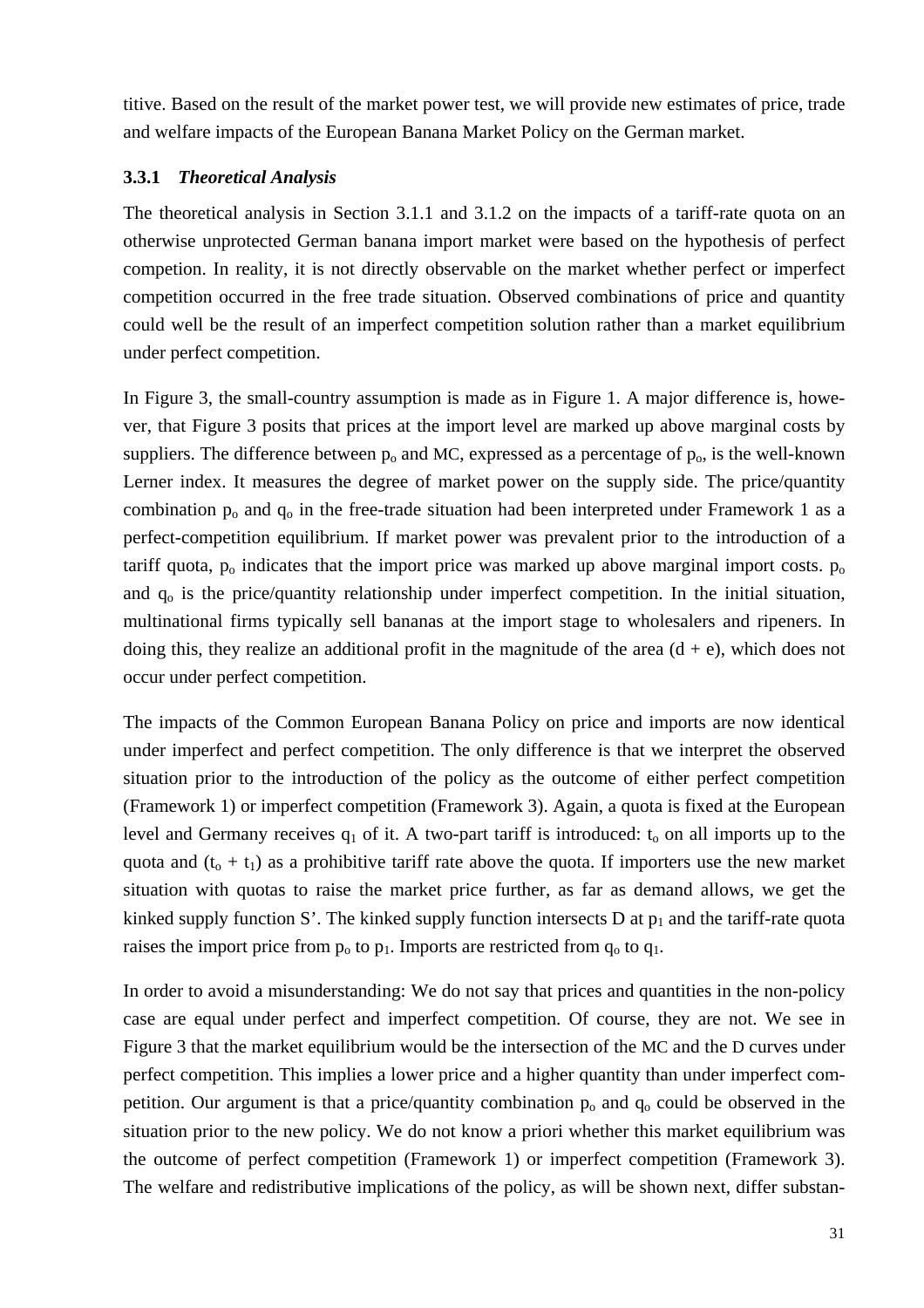tially according to the market structure which is utilized to explain the observed price and quantity combination. The price and trade impacts do not differ, however, with regard to the market structure used to explain  $p_0$  and  $q_0$ .



Which welfare implications has the introduction of a tariff-rate quota on the German banana market under imperfect competition? The *welfare analysis from the European point of view* has to consider EU consumers and traders on that market and the EU budget. Consumers lose the area  $(a + b + c)$  in consumer surplus as the import price increases. A part of the price rise is due to the tariff to and this leads to a budgetary gain at the EU level by area b. This is analogous to Figure 1. EU traders, however, are affected differently if the original situation without policy was non-competitive. They gain the area a as a quota rent, when import licences are allocated to EU traders, but they lose the area e of their profits in the non-policy situation. The latter area is the original gain EU traders on the German market realized under free trade by marking up prices for  $(q_0 - q_1)$  above marginal costs. The impacts on the groups result in an aggregate welfare loss from the European point of view by area  $(c + e)$ . The measured aggregate welfare loss from the European point of view is larger in Figure 3 than in Figure 1. The rationale is that EU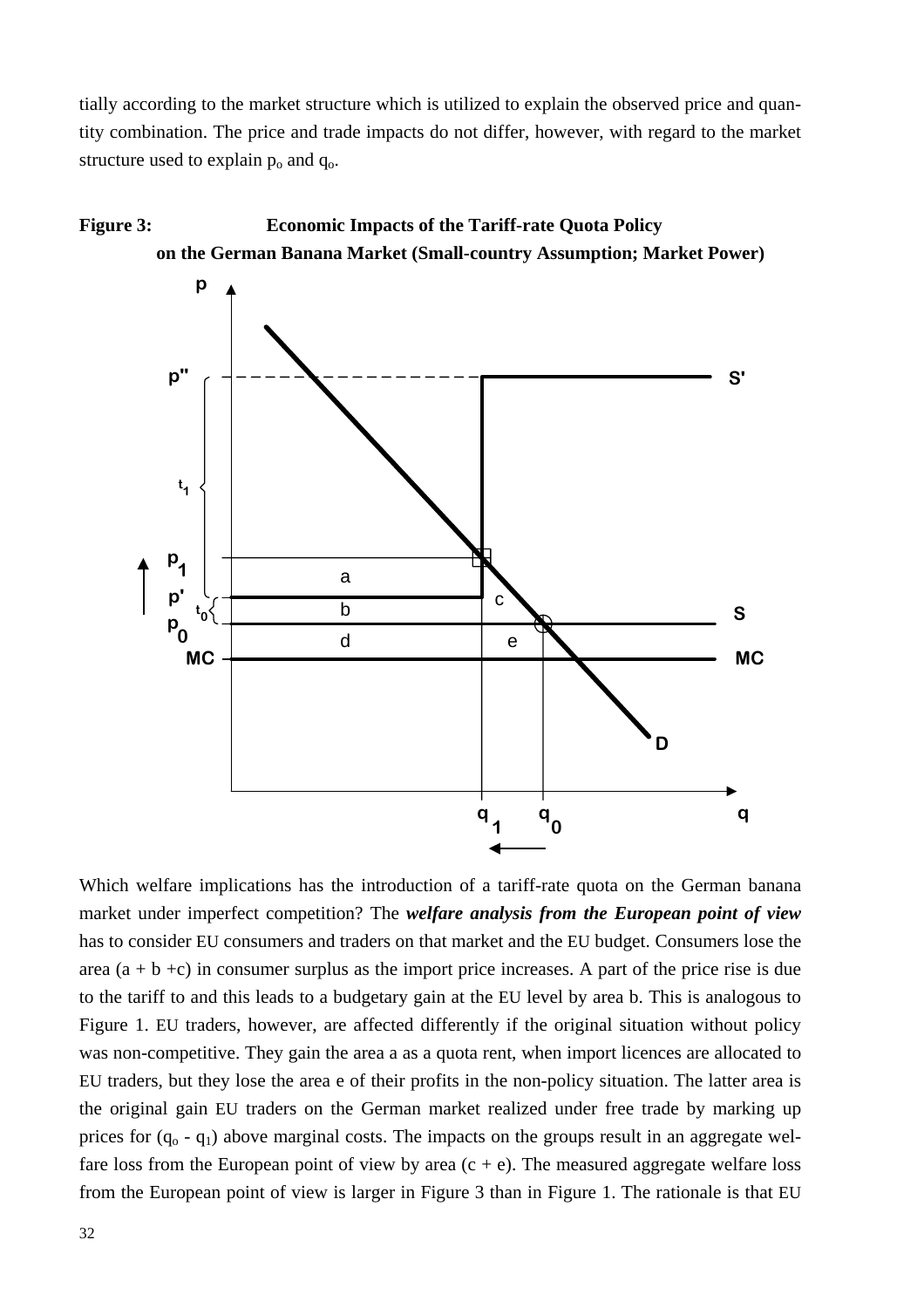traders gain less from the introduction of the tariff-quota scheme when the initial situation without policy implied some oligopolistic market power. Traders lose then some of their powerrelated extra profits as the quantity is restricted below the tariff-rate quota.

The *welfare analysis from the German point of view* under imperfect competition has to consider German consumers and traders and the national budget. For consumers, the European and German points of view are again identical: Consumers lose the area  $(a + b + c)$  due to the price increase on the German banana market. The other two groups realize smaller net effects than their counterparts at the European level. The new tariff on the German market improves the EU budget; the national budget is only improved if national contributions to the EU budget are lowered. The national budgetary gain is  $\alpha \cdot$  b with  $0 \leq \alpha < 1$ . German traders will get only a share of the quota rent on the German banana market as only a part of the import licences is allocated to them. Their share of the quota rent is  $(β · a)$  with  $0 < β \le 1$ . Under imperfect competition, they will additionally realize a welfare loss since their sales decrease due to the new policy by  $(q_0 - q_1)$ . This causes smaller power-related profits as the additional imports in the situation without policy had been marked up by  $(p_0 - MC)$  above marginal costs per imported unit. If this loss is fully attributed to German traders<sup>12</sup>, it amounts to area e and the welfare effect for German traders is  $(\beta \cdot a - e)$ . Under imperfect competition as under perfect competition, the aggregate welfare loss from the German point of view is clearly higher than from the European point of view. In a comparison between Frameworks 1 and 3, it is the net welfare impact on traders which is more negative if the initial free-trade situation is explained by an imperfect rather than by a perfect competition model.

How the introduction of the tariff-rate quota policy affected prices, trade and welfare on the German banana market, when market power of importers is prevalent and the large-country assumption holds for Germany, is shown graphically in Appendix 4.

#### **3.3.2** *Empirical Results*

A major share of the New Industrial Economics literature deals with price and market analysis under imperfect competition. Within this literature, an increasing number of studies analyzes how market power can be measured empirically and it is tested for market power in selected markets. This literature is surveyed comprehensively in a general review by BRESNAHAN (1989) and, for applications in agricultural economics, by SEXTON/LAVOIE (1998).

We will investigate now whether the German market for imported bananas is imperfectly competitive. Two methodological approaches will be chosen. First, we discuss the existing results and approach by DEODHAR/SHELDON (1995) who found market power in the German banana market. We concentrate on the question how the economic model, estimated by DEODHAR/ SHELDON, affects their results. Secondly, we apply BRESNAHAN's rotation method to test for market power in the German market for import bananas. We argue that German unification can be interpreted as a cause for a rotation of the import demand function for bananas. Following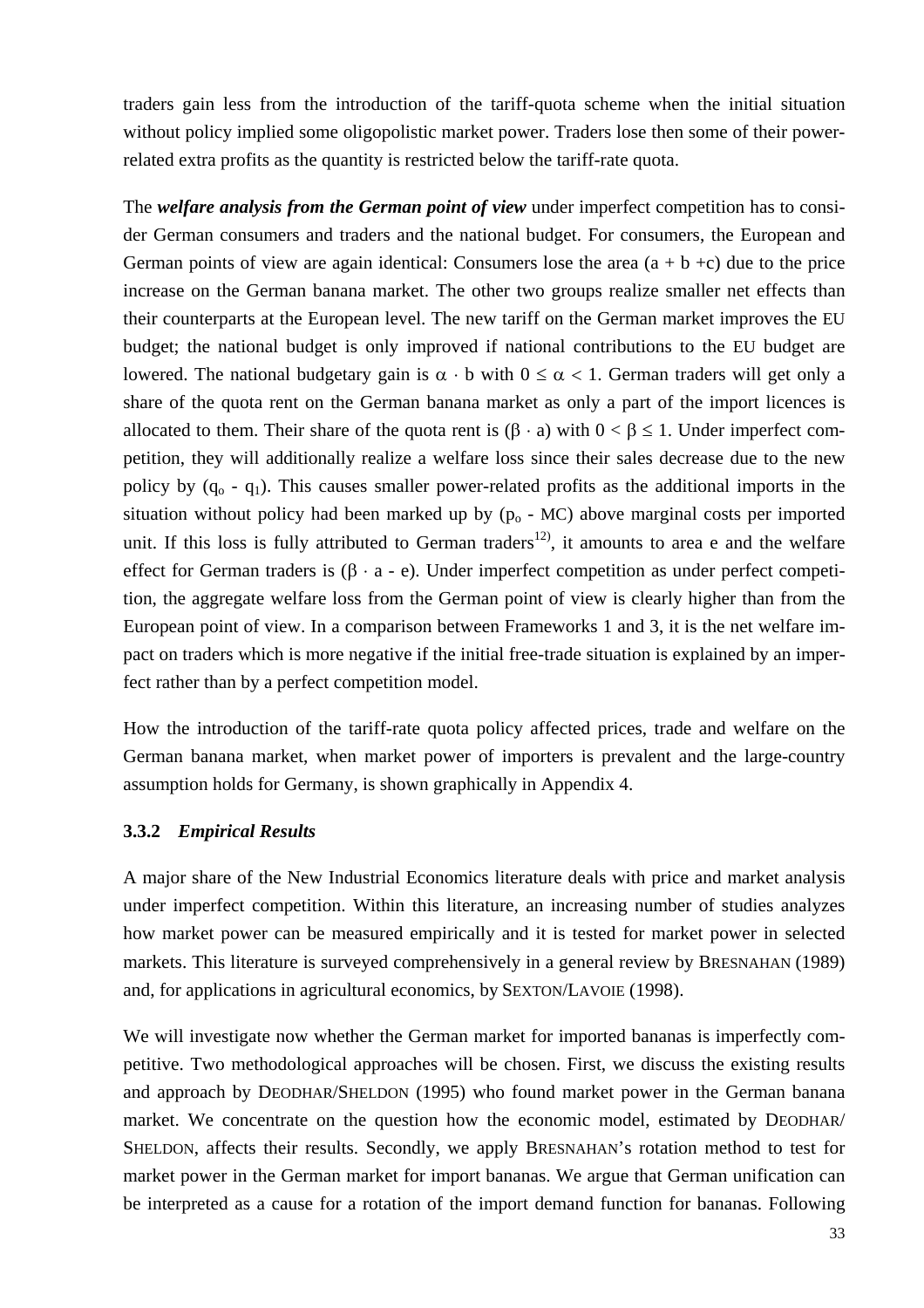BRESNAHAN (1982), such demand rotation allows to distinguish perfect from imperfect competition on the supply side.

### 3.3.2.1 *Econometric Results on Import Demand, Price Formation and Market Power*

## α) *Market Power on the German Banana Import Market? A Reconsideration of DEODHAR/SHELDON*

The only available study in which the existence of market power was tested for the German banana economy, is DEODHAR/SHELDON (1995). DEODHAR and SHELDON (1995) analyzed the German banana market on the basis of an imperfect competition model. They estimated a structural model of the German market for banana imports and deduced a conjectural variation coefficient from this. DEODHAR and SHELDON conclude that the German market for banana imports has been neither perfectly competitive nor contestable in the period 1970-92. It is concluded that firms demonstrate Cournot-Nash behaviour, i.e. are marking up prices above marginal cost. The authors argue that the markup strategy by firms has not been affected much by the tariff quota policy and, thus, they suppose that the quota-induced price rise has probably not raised the German import price above what would have happened under an equivalent tariff.

Some questions arise with regard to the methodology of DEODHAR/SHELDON and, consequently, to the conclusions drawn from their analysis. The authors derive their market-power coefficient from an estimated econometric model of the German banana market and, therefore, the validity of the market-power test depends on the 'correct' specification of the econometric model. Two points are critical here:

- (i) The hypothesis of imperfect competition is not tested at the import stage, but at the retail level. There is no rationale given why the model tests for market power at that level. It is the import level where multinational firms, which act in exporting and importing countries, typically supply bananas to wholesalers and ripeners and where the first stage of price formation for banana occurs. Some market power could be suspected there given the oligopolistic market structure on the supply side. At the retail level, there is certainly also concentration but we know, too, that discounters with a general low-price policy are very active at that level.
- (ii) DEODHAR/SHELDON specify then a demand model where banana demand is age-dependent and a function of trend variables. Given the empirical facts on the age dependence of banana consumption and our own econometric results, there seems to be some misspecification in the DEODHAR/SHELDON estimates.

In order to show the importance of the second point, the theoretical model by DEODHAR/SHEL-DON shall be summarized with some slight modifications. Starting from a profit-maximization approach for the individual firm, DEODHAR/SHELDON derived a familiar maximization condition which nests various forms of market behaviour. Considering all firms on the market, aggregate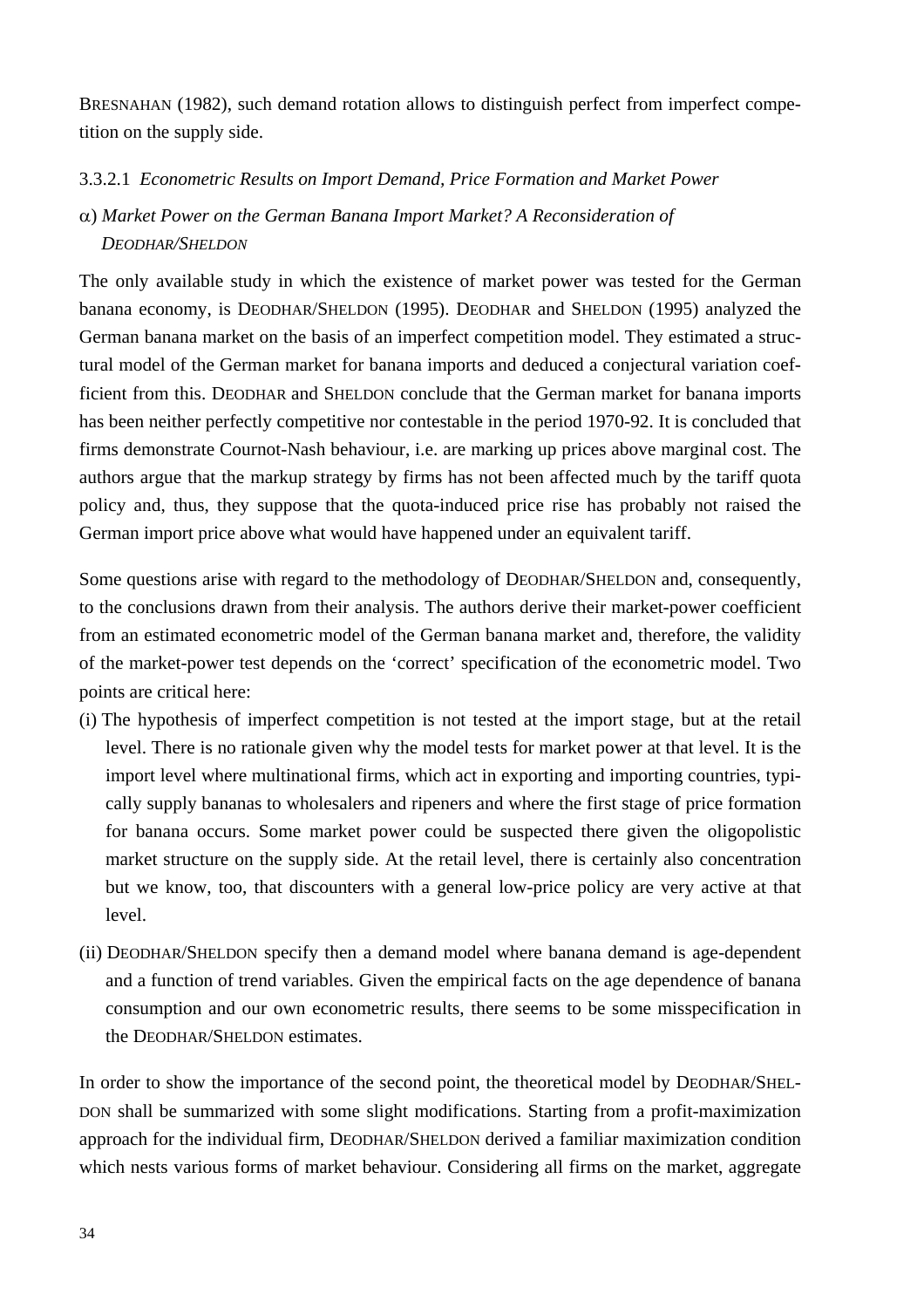marginal revenue will be equal to aggregate marginal costs:

(7)  $P_t + \lambda Q_t [dP_t/dQ_t] = MC_t$ 

The expression on the left-hand side of equation (7) is the marginal revenue. All variables refer to period t. P is the market price, Q is market demand (supply). MC stands for marginal costs.  $\lambda$ is a market power coefficient which influences the amount by which the market price exceeds marginal costs. The major determinant of this market power coefficient is the conjectural variation parameter indicating how the output of one firm changes as a consequence of a one-unit change of another firm. Under duopoly, the market power coefficient is  $\lambda = (1 + dq_2/dq_1)$  with  $dq_2/dq_1$  being the conjectural variation coefficient.  $\lambda$  is an aggregate measure of market power and it ranges between 0 and 1. Under perfect competition,  $\lambda$  and the conjectural variation parameter are zero, and under monopoly,  $\lambda$  and the conjectural variation coefficient are unity. The higher the value of  $\lambda$ , the higher is the market power exerted by suppliers on a market.

For the empirical analysis, DEODHAR/SHELDON specify a demand function

$$
(8)~Q_t=\alpha_o+\alpha_1~P_t+\alpha_2~Z_t+\epsilon_1
$$

and a marginal cost function

(9)  $MC_t = \gamma_0 + \gamma_1 W_t + \gamma_2 T$ .

Q is the quantity of bananas sold at the retail level, P stands for retail prices and Z is a vector of exogenous variables.  $\varepsilon_1$  is a normally distributed error term. Marginal costs at the retail level, which are assumed to be independent of output, depend on the import price of bananas  $(W_t)$  and other cost components like storage costs, subsumed under a trend variable (T). When (9) is introduced in (7), DEODHAR/SHELDON derive their price equation to be estimated as

(10)  $P_t = \gamma_0 + \gamma_1 W_t + \gamma_2 T + \gamma_3 Q_t + \varepsilon_2$ 

with  $\gamma_3 = -\lambda$  [dP<sub>t</sub>/dQ<sub>t</sub>], or after differentiating (8),  $\gamma_3 = -\lambda \cdot (1/\alpha_1)$ . This means that the estimated coefficient  $\gamma_3$  .contains the market power coefficient  $\lambda$ . We can see that  $\lambda$  can be computed from two estimated regression coefficients as  $\lambda = -\alpha_1 \cdot \gamma_3$ .

DEODHAR/SHELDON follow exactly this procedure and present a market power coefficient of - 0.29, which is significantly different from 0 and 1 according to their bootstrap procedure. They conclude that the German banana import market is not perfectly competitive: "In fact, firms" demonstrate Cournot-Nash behaviour, and hence, are marking up prices above marginal cost" [ibid., p.346]. The estimated market power coefficient is calculated with  $\alpha_1$  and  $\gamma_3$  from a simultaneous econometric model consisting of equations (8) and (10).

There seems to be some misspecification prevalent, in particular in equation (8). DEODHAR/ SHELDON choose the German population at age 65 and above, a time trend and a squared time trend as exogenous determinants of demand. They argue, referring to a report of the 1970s, "that bananas are regarded as a health food, and they are an important part of the diet of the sick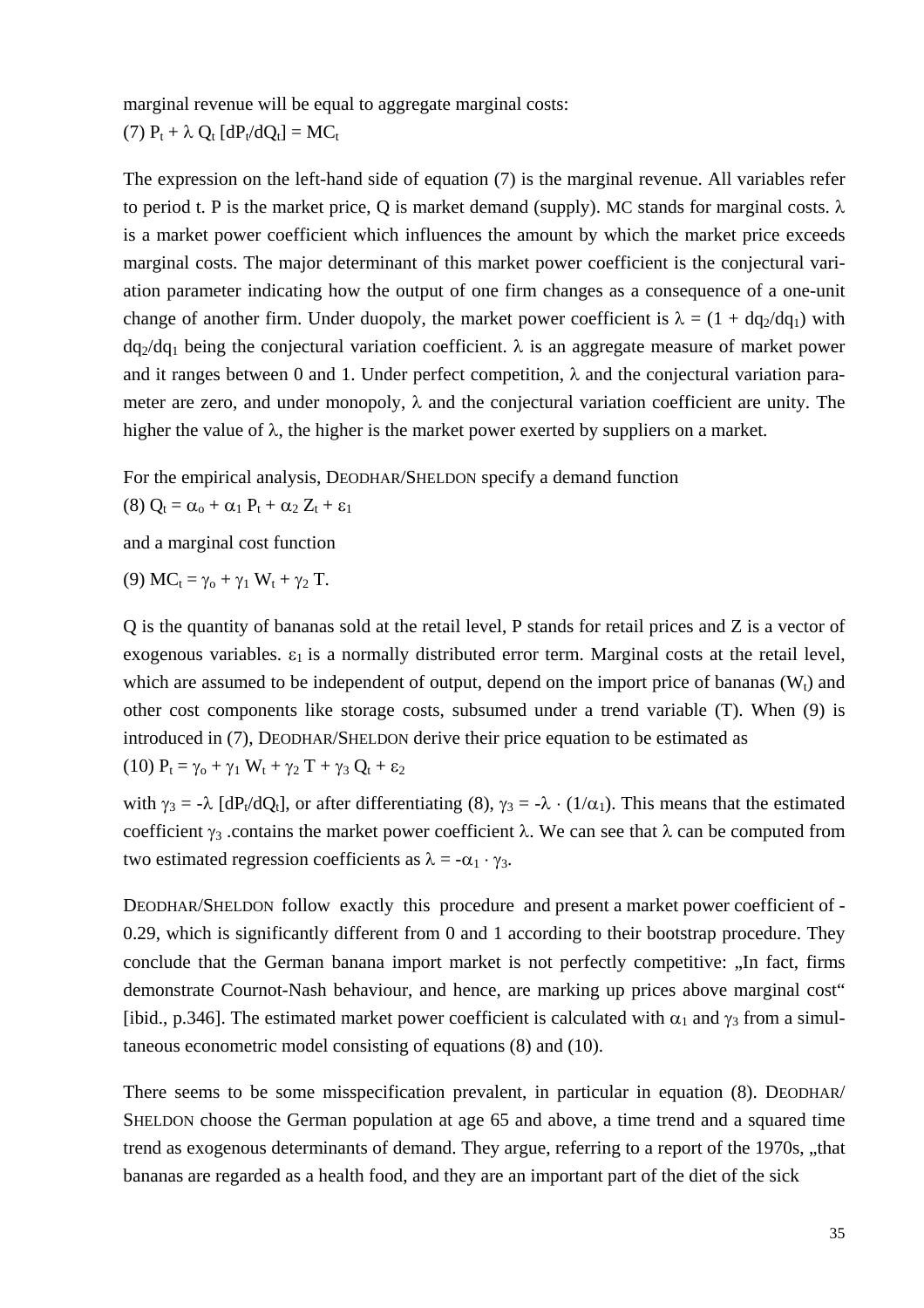and very old". The statement, however, that banana consumption in Germany increases with age, is not conform with the facts. When we look at results of the German Nationale Verzehrsstudie, we see very clearly that per-capita consumption of bananas does not rise with age. Germany has a high per-capita consumption and this is valid at all ages. Table 1 had already indicated, e.g., that the per-capita consumption of the 19-24 years old exceed that of the more than 64 years old. This implies that the microfoundation of the demand specification, including the trend variables, is not convincing and the Durbin-Watson coefficient is also not high enough to exclude autocorrelation at a conventional level. The question arises whether the misspecification of the demand function may drive the econometric result that market power does exist on the German banana import market.

We will test now the main economic hypothesis again on the basis of an econometric model which avoids the misspecification of an age-dependence of banana demand. The econometric analysis builds on the type of demand model which was already formulated in Sections 3.1 and 3.2. The hypothesis of market power is, different from DEODHAR/SHELDON, tested at the import level. This seems consistent since (i) the import price, which DEODHAR/SHELDON also use, is the relevant price variable only at the import level and not at the retail level as in their study; (ii) the import level is the stage of the marketing channel where price formation for the raw commodity occurs first on the domestic market. It is, like in DEODHAR/SHELDON, only tested for market power at the supply and not at the demand level. Moreover, we restrict the analysis in this section to the case of a constant marginal cost function like DEODHAR/SHELDON. This is consistent with the small-country case as explained in Section 3.1.

At the import stage, multinational firms typically sell bananas to wholesalers and ripeners<sup>12)</sup>. When market power at the supply side is allowed for, the profit-maximization condition (7) must hold again but is now interpreted for the import stage:

 $(11) = (7) P_t + \lambda Q_t [dP_t/dQ_t] = MC_t$ 

Suppliers set prices such that marginal revenue equals marginal costs. If market power is prevalent, prices are set above marginal costs. All symbols are defined as in equation (7).

Equation (8) is reformulated here. Import demand at the import stage is, according to the theory and econometric evidence shown in Section 3.1 and 3.2, modelled as: (12)  $Q_t = \alpha_0 + \alpha_1 P_t + \alpha_2 Y_t + \alpha_3 D_t + \varepsilon_1$ 

Q is the quantity of bananas sold at the German import level, P stands for the German import prices, Y is the German income level and D is the dummy for German unification with  $D = 1$  for 1990 and following years and  $D = 0$  for all other years.  $\varepsilon_1$  is an error term. As explained in Section 3.1 and 3.2, the theoretical hypotheses for the coefficients are:  $\alpha_1 < 0$ ,  $\alpha_2 > 0$ ,  $\alpha_3 > 0$ .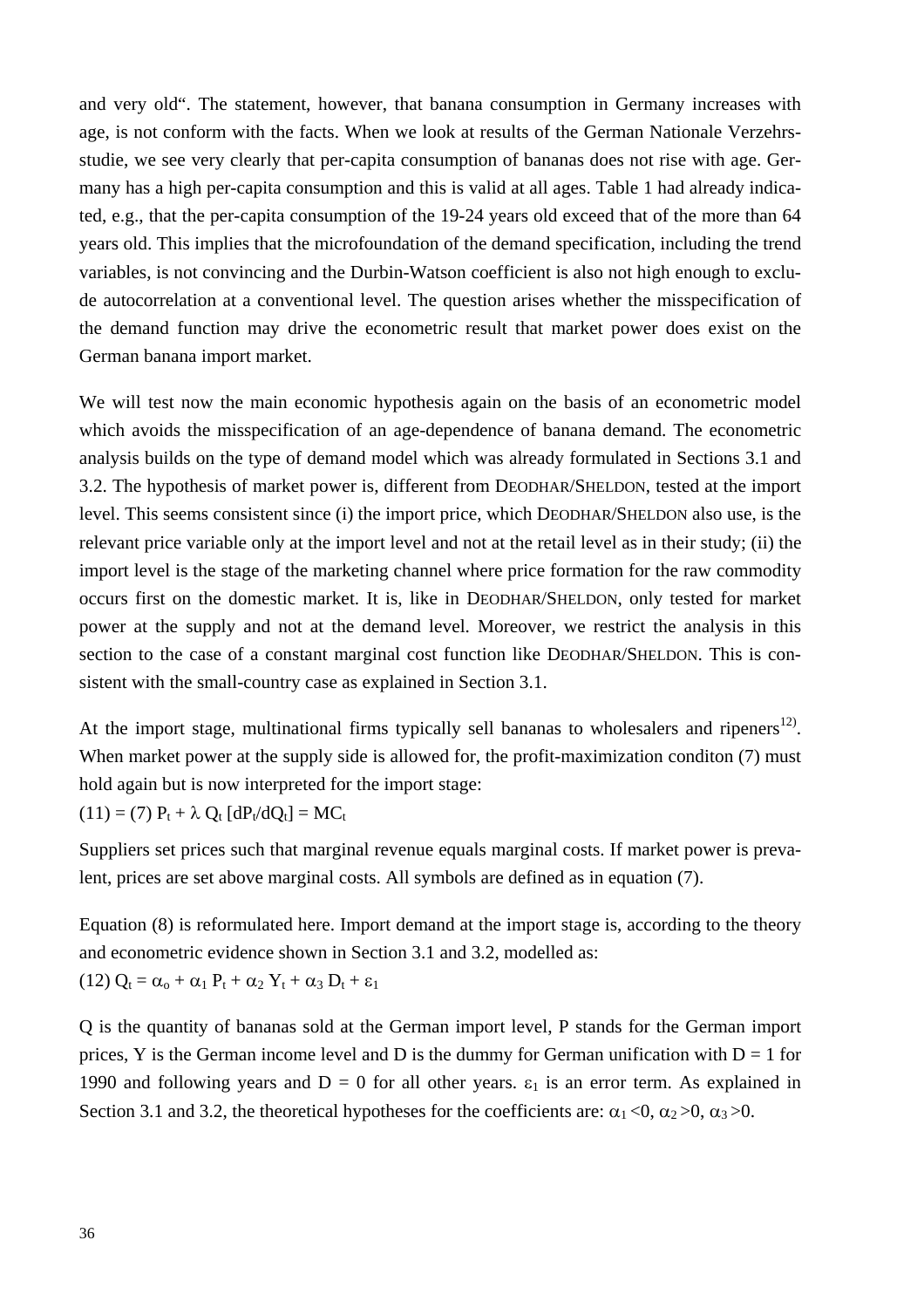The marginal cost function is also reformulated, compared with DEODHAR/SHELDON, now for the import stage:

(13)  $MC_t = \gamma_0 + \gamma_1 P_t^{EX} + \gamma_2 D$ .

Marginal costs depend on the costs of the raw product at the previous marketing stage, i.e. the export price of bananas ( $P^{EX}$ ). Furthermore, we posit that German unification led to an additional supply - not only a shift in demand - to the enlarged country. In the small-country case, marginal costs are independent of Q. The theoretical hypotheses on the coefficients are:  $\gamma_1 > 0$ ,  $\gamma_2 > 0$ .

When equation (13) is introduced in (11), the following price equation to be estimated can be derived:

(14)  $P_t = \gamma_0 + \gamma_1 P_t^{EX} + \gamma_2 D_t + \gamma_3 Q_t + \epsilon_2$ ,

with  $\gamma_3 = (-\lambda/\alpha_1)$ . The market power coefficient  $\lambda$  is then contained implicitly in the regression coefficient  $\gamma_3$ :  $\lambda = -(\gamma_3 \cdot \alpha_1)$ . The simultaneous equation system (12) and (14) can be estimated with 2SLS and λ can be derived residually. This is shown in Table 6. A direct estimation of the market power coefficient is possible, as suggested by BRESNAHAN (1982), if equation (14) is substituted by

(15)  $P_t = \gamma_0 + \gamma_1 P_t^{EX} + \gamma_2 D_t + \lambda Q_t^* + \epsilon_2$ ,

with

(16) 
$$
Q_t^* = -(1/\alpha_1) Q_t
$$
.

The model (12) and (15) is estimated separately from the model (12) and (14), and results of the estimated equations (12), (14) and (15) are presented in Table 6.

The first striking result is that the demand specification shows again the highly significant influence of the import price, income and German unification on German imports of bananas. The explanatory power of the demand equation is in all models high and there is again no indication of autocorrelation. The specification of the demand side seems to be superior to that of DEODHAR/SHELDON in all specifications.

The second striking result is that the market power coefficient is very low: When the coefficient is calibrated from the demand and price equation as a point estimate, it is 0.08 in Model 1 and 0.13 in Model 2. When Q<sup>\*</sup> rather than Q is utilized in the price equation, a direct estimation of  $\lambda$ as a regression coefficient is possible. We get again low values with 0.10 and 0.13 in Models 1 and 2 respectively and they are not significantly different from zero at conventional levels. The coefficient is somewhat higher in Model 3, but the separate introduction of the world export price in US-\$ and the exchange rate leads to a rather low  $\overline{R}^2$  of that model. Again, the market power coefficient is insignificant in Model 3. The results suggest that suppliers at the import stage do not mark up prices over marginal costs. When an improved demand specification is utilized, i.e. with a more reliable price coefficient of demand, and the analysis is performed at the import level, no significant market power is exerted. Although the market structure indicates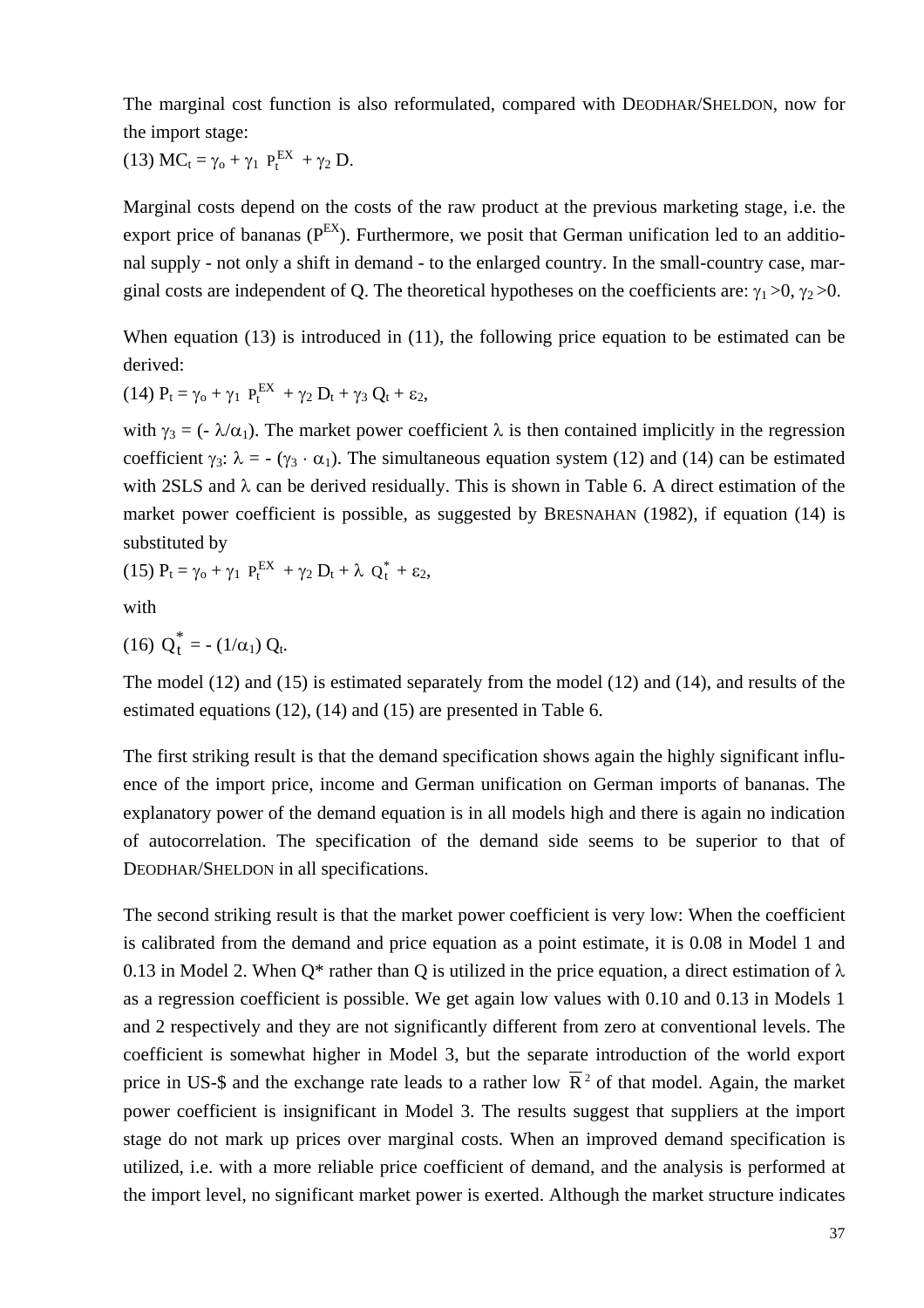## **Table 6:** Export Supply and Import Demand Behaviour on the

German Import Market for Bananas, 1977-92: Selected Tests for Market Power**<sup>a</sup>**

(Framework 3: Imperfect Competition)

| Models                                                           | <b>Estimated Equations and Test Statistics</b>                                                                                                                                  |  |  |
|------------------------------------------------------------------|---------------------------------------------------------------------------------------------------------------------------------------------------------------------------------|--|--|
| <b>Market Model 1:</b>                                           |                                                                                                                                                                                 |  |  |
| Import demand:                                                   | (1) Q = 3.4617*** - 0.3817.10 <sup>-3</sup> *** $\hat{P}$ + 0.3860.10 <sup>-2</sup> *** Y + 2.2836*** D<br>$(4.69)$ $(-4.70)$<br>(8.40)<br>(3.72)                               |  |  |
|                                                                  | $(\overline{R}^2 = 0.98; DW = 2.02)$                                                                                                                                            |  |  |
| Price equation:                                                  | (2) P = 1185.44 + 201.80 $\hat{Q}$ + 0.9055*** P <sup>EX</sup> - 1978.55 · D<br>$(0.39)$ $(0.52)$ $(4.45)$ $(-0.70)$<br>$(\overline{R}^2 = 0.51; DW = 1.44)$                    |  |  |
|                                                                  | Point estimate of the market power coefficient <sup>b</sup> : $\lambda = 0.077$                                                                                                 |  |  |
| Modified price equa-<br>tion (direct estimate<br>of $\lambda$ ): | (3) P = 772.21 + 0.1013 $\cdot$ $\hat{Q}$ * + 0.9084*** P <sup>EX</sup> - 2417.43 $\cdot$ D<br>$(0.24)$ $(0.66)$<br>(4.36)<br>$(-0.83)$<br>$(\overline{R}^2 = 0.49; DW = 1.49)$ |  |  |
| <b>Market Model 2:</b>                                           |                                                                                                                                                                                 |  |  |
| Import demand:                                                   | (4) $Q^C = 5.8109*** - 6.6031*** \hat{P} + 0.3938 \cdot 10^{-3}*** Y^C + 2.8750*** D$<br>(5.12) (-4.84) (8.43) (4.96)                                                           |  |  |
|                                                                  | $(\overline{R}^2 = 0.95; DW = 1.92)$                                                                                                                                            |  |  |
| Price equation:                                                  | (5) P = $0.0436 + 0.0196 \hat{Q}^C + 0.9088*** P^{EX} - 0.1815 D$<br>$(0.13)$ $(0.75)$ $(4.30)$ $(-0.96)$<br>$(\overline{R}^2 = 0.47; DW = 1.48)$                               |  |  |
|                                                                  | Point estimate of the market power coefficient <sup>b</sup> : $\lambda = 0.1296$                                                                                                |  |  |
| Modified price equa-<br>tion (direct estimate<br>of $\lambda$ ): | (6) P = $0.0436 + 0.1296 \hat{Q}^C + 0.9088$ *** P <sup>EX</sup> - 0.1815 D<br>(0.75)<br>(4.30)<br>(0.13)<br>$(-0.96)$<br>$(\overline{R}^2 = 0.47; DW = 1.48)$                  |  |  |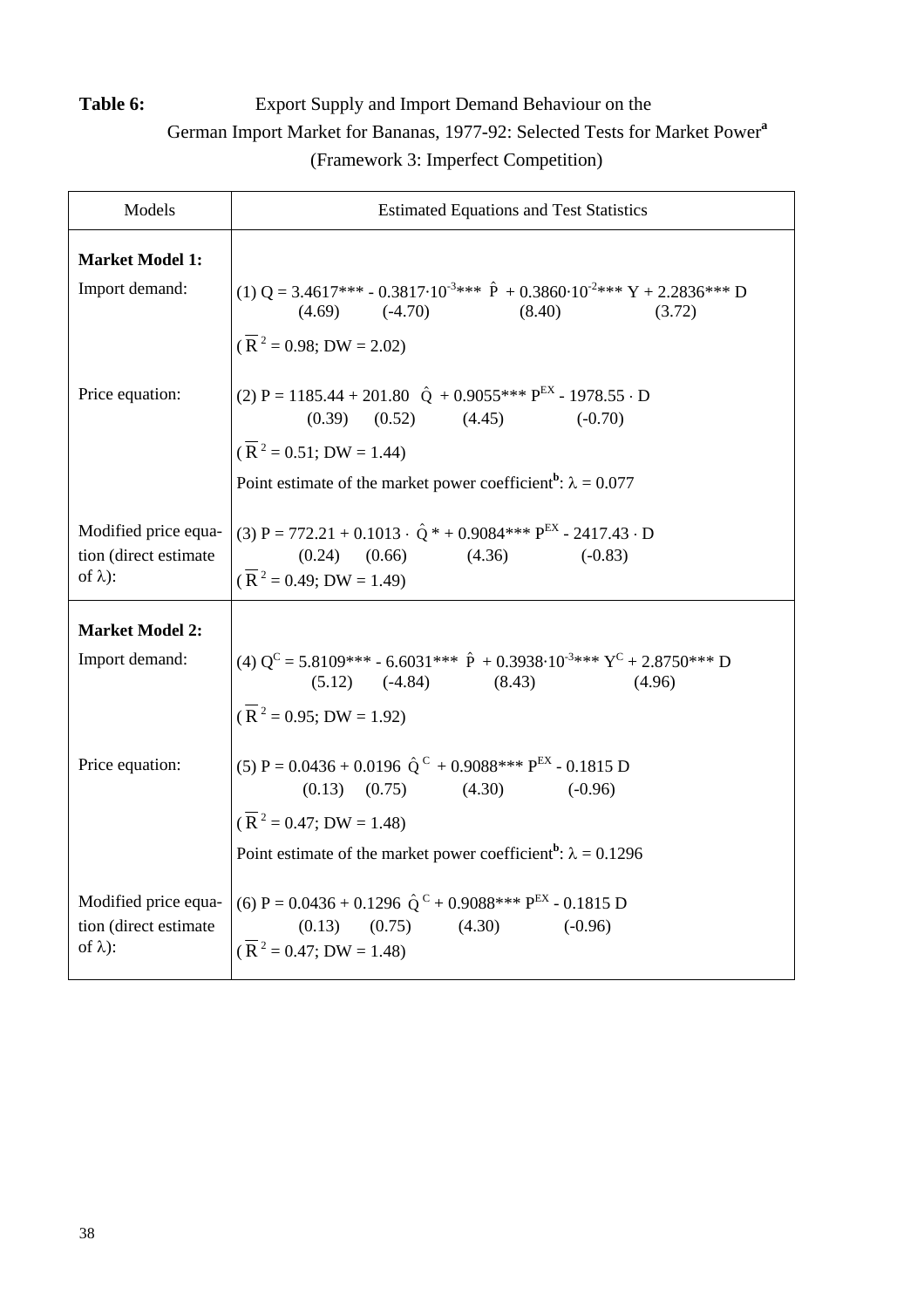#### Table 6 continued: Export Supply and Import Demand Behaviour on the German Import Market for Bananas, 1977-92: Selected Tests for Market Power**<sup>a</sup>** (Framework 3: Imperfect Competition)

| Models                                                            | <b>Estimated Equations and Test Statistics</b>                                                                                                                                        |  |  |
|-------------------------------------------------------------------|---------------------------------------------------------------------------------------------------------------------------------------------------------------------------------------|--|--|
| <b>Market Model 3:</b>                                            |                                                                                                                                                                                       |  |  |
| Import demand:                                                    | $(7)$ Q = 3.4465** - 0.3827.10 <sup>-3</sup> *** $\hat{P}$ - 0.8479. $P^{A}$ + 0.3925.10 <sup>-2</sup> *** Y<br>$(3.06)$ $(-4.92)$ $(-0.09)$ $(9.11)$                                 |  |  |
|                                                                   | $+0.2277 \cdot 10^{-3}$ ***D· $\hat{P}$<br>(3.72)                                                                                                                                     |  |  |
|                                                                   | $(\overline{R}^2 = 0.98; DW = 1.85)$                                                                                                                                                  |  |  |
| Price equation:                                                   | (8) P = -10127.1 + 873.534 $\hat{Q}$ + 1.0067 P <sup>EX, \$</sup> + 4983.13*** e - 4973.51 D<br>$(1.15)$ $(1.15)$ $(1.24)$ $(3.04)$ $(-1.17)$                                         |  |  |
|                                                                   | $(\overline{R}^2 = 0.26; DW = 1.57)$                                                                                                                                                  |  |  |
|                                                                   | Point estimate of the market power coefficient <sup>b</sup> : $\lambda = 0.33$ (without unification);<br>$\lambda = 0.14$ (after unification)                                         |  |  |
| Modified price equa-<br>tion (direct estimate)<br>of $\lambda$ ): | (9) P = -8418.33 + 0.2184 $\hat{Q}$ * + 1.2560 P <sup>EX,\$</sup> + 4610.61** e - 14401.0 D<br>$(-1.57)$ $(1.20)$ $(1.83)$ $(3.28)$ $(-1.23)$<br>$(\overline{R}^2 = 0.30; DW = 1.77)$ |  |  |

a) Models 1 and 3 are aggregate market models and model 2 is a per-capita market model. The variables are defined as follows: Q is defined as the German import demand for bananas, measured in 100,000 metric tons in the market demand functions and in kilograms in the per-capita demand functions. In order to provide an equilibrium, import data are used for the demand and supply quantities where the latter are relevant in the price equations.  $P(P^A)$  is the German import unit value for bananas (apples), measured in US-\$ per 10 metric ton in the market demand functions and per kilogram in the per-capita demand functions. All prices are expressed in DM. Y is the German gross domestic product in billion DM and e is the exchange rate expressed as the price of one US-\$ in DM. D is a dummy variable for German unification with one for the period 1990-92 and zero in all other years.  $Q^*$  is a reformulation of the quantity term, as explained in the text, in order to allow for a direct estimation of the market power coefficient. The superscript C stands for per-capita values. ^ stands for estimated values from the first stage. All presented equations are estimated with the two-stage least-squares method.  $\bar{R}^2$  is the corrected coefficient of determination and DW the Durbin/Watson coefficient. \*\*\*, \*\* and \* represent the 99.9%-, 99%- and 95%-levels of statistical significance respectively.- b) The market power coefficient is computed as  $\lambda = -(\gamma_3 \cdot \alpha_1)$  in the terminology of equations (11) to (14) in the text. In equation (8), it is computed as  $\lambda = (-\gamma_3) \cdot (\alpha_1 + \alpha_4)$  in terms of equations (18) and (19) in the text.

**Source:** Own computations with the data sources mentioned in Table 2.

market power, as a few multinational firms are dominating banana supply at the import level to ripeners and wholesalers, the import stage of the German banana market seems to be very competitive.

These results, which are qualitatively different from DEODHAR/SHELDON (1995), imply that some policy conclusions from the literature cannot be confirmed, too. DEODHAR/SHELDON argue that the introduction of the quota on the German banana market has not made the market less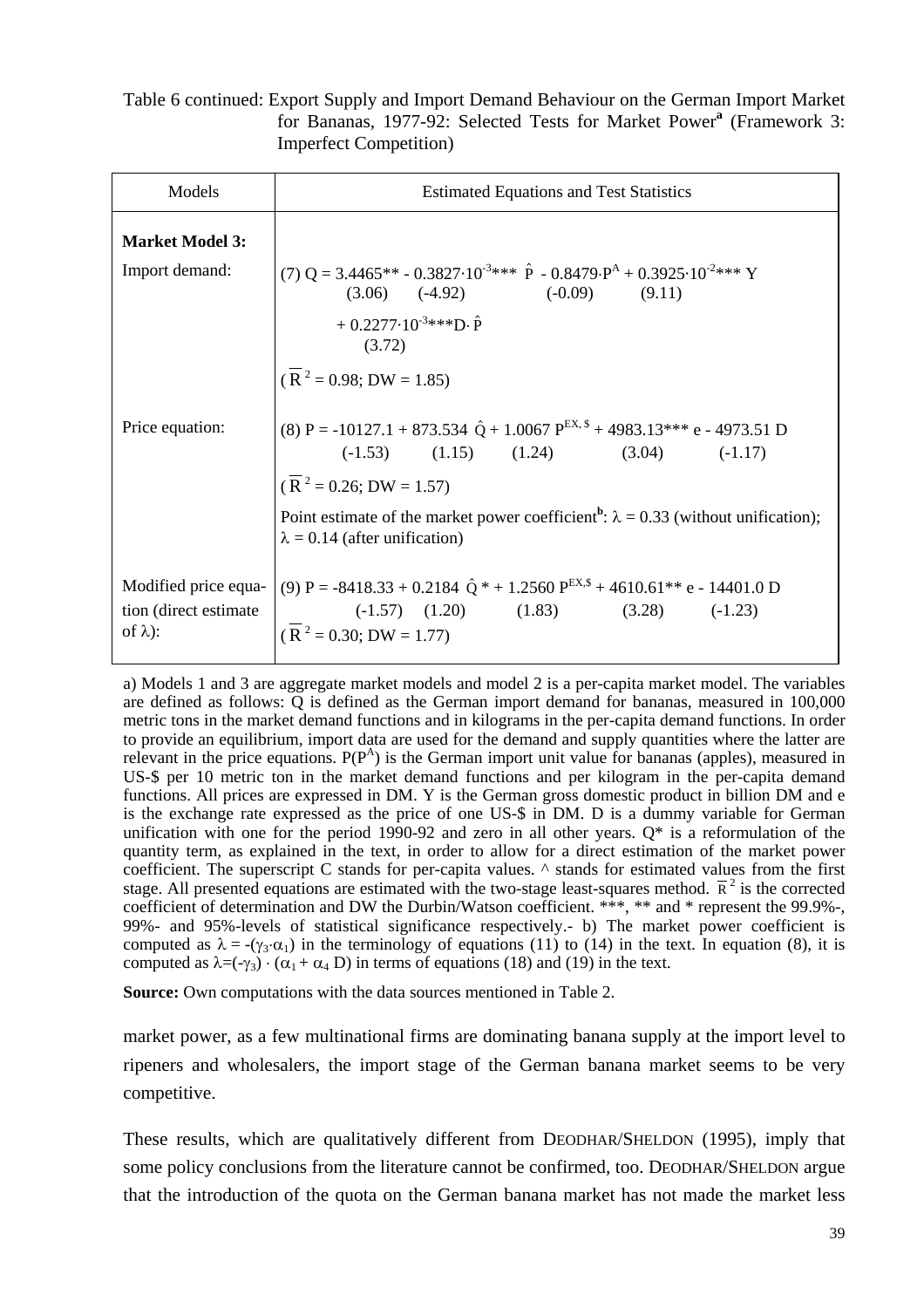competitive. This refers to a theoretical contribution by HWANG and MAI (1988) saying that the introduction of a quota lowers competition when firms were initially acting more competitive than under Cournot behaviour. As their analysis tentatively confirms Cournot behaviour on the German banana market prior to the new policy, it is concluded by DEODHAR/SHELDON that the market was not made less competitive. Our results, on the basis of the HWANG/MAI arguments, clearly suggests that the German banana market became less competitive.

Some related work in the literature suggests, furthermore, that either a quota or a tariff would be introduced on the German banana market and those two options are compared on the basis of simulations [MCCORRISTON/SHELDON/HIRSCHBERG (1993)]. This is very different from the existing policy as a tariff-cum-quota policy was actually introduced with a tariff equivalent being much above the 20%-tariff assumed in the literature and leading to substantial quota rents.

#### b) *A More Generalized Test Based on BRESNAHAN's Rotation Method*

The approach applied by DEODHAR/SHELDON and in our modified concept still refers to a special case: Marginal costs at the banana import level are constant. In trade theory, this is consistent with the small-country assumption where an importing country's import demand does not affect the import price.

In some model specifications of Section 3.2, however, a positive price coefficient of export supply was found although this result was not very robust. A positive price coefficient of the export supply curve would imply rising marginal costs and it is consistent with the large-country case. If we do not posit constant marginal costs a priori, the detection of market power is more difficult than in the previous section. It has been shown in the literature that, with 'normal' demand and supply curves, the nature of the shift in either supply or demand is crucial for whether imperfect competition can be distinguished from competition. JUST and CHERN (1980) have shown that a rotation rather than a parallel shift of supply can help to distinguish a competitive market conduct from a market with oligoponsony power. They applied their concept to California's tomato processing industry, and MUTH/WOHLGENANT (1997) provided a further application to the U.S. beef packing industry.

The case which is relevant here is the oligopoly situation. BRESNAHAN (1982) showed theoretically that oligopoly power can be identified analogously when a rotation rather than a parallel shift of the demand curve occurs on a market. MUTH (1996) applied the approach to a test of oligopoly power in the U.S. beef industry.

The basic idea of BRESNAHAN's oligopoly solution concept can be illustrated with Appendix 5. Suppose that the original observed equilibrium on a market is point A with the quantity  $q_0$  and the price  $p_0$ . The underlying market conduct is not visible. Point A might be a competitive equilibrium where a marginal cost function under competition  $(MC<sub>c</sub>)$  intersects the demand function D<sub>0</sub>. A could also be a monopoly; the quantity under a monopoly would be derived from the intersection of the marginal revenue curve  $(MR_0)$  with the marginal cost function of the mono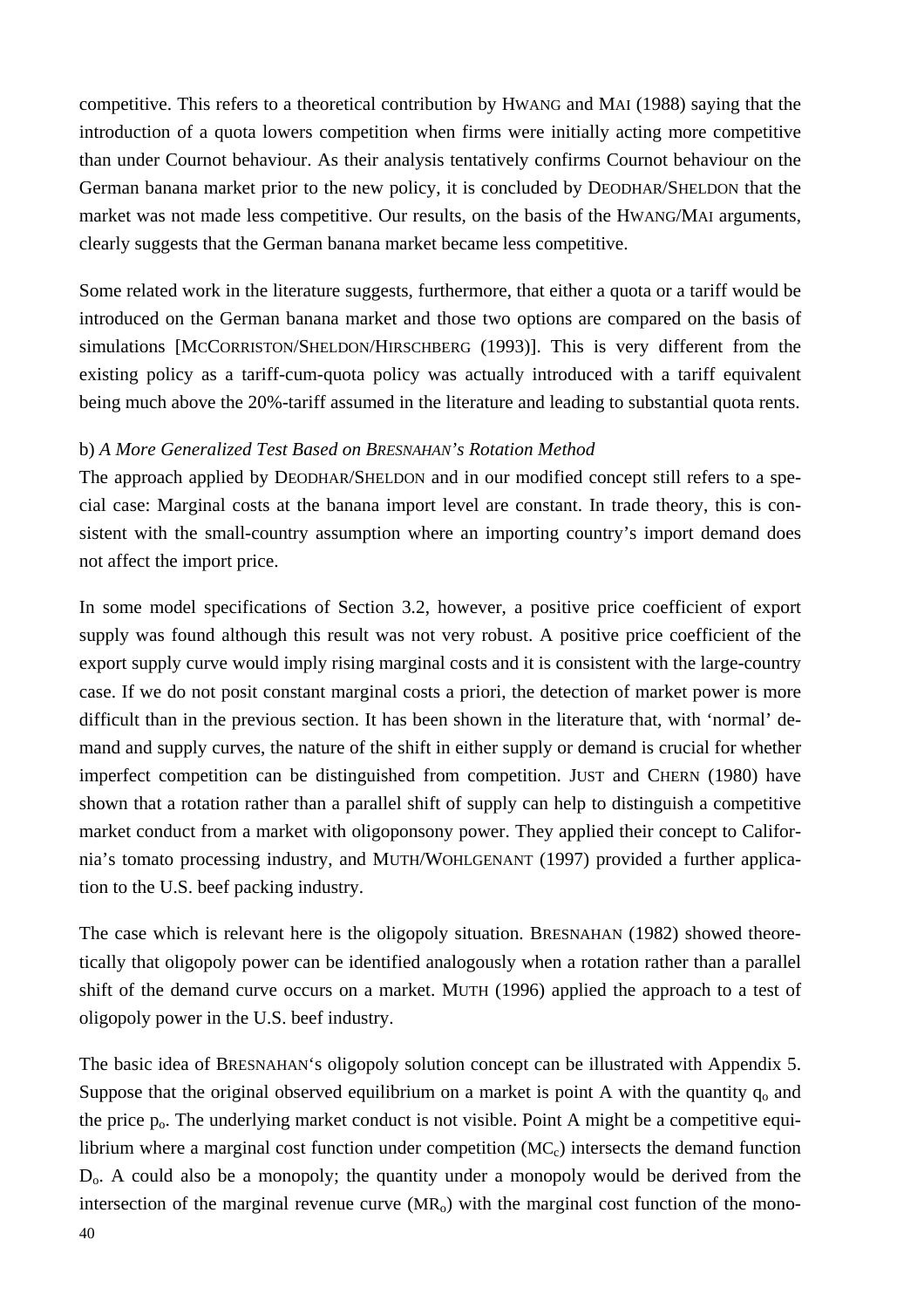polist (MC<sub>M</sub>). The corresponding optimal price would be  $p_0$  as derived from the Cournot solution, i.e. point A. A *parallel shift* of demand to  $D_1$  would still yield an observationally equivalent situation. The new equilibrium could again be a competitive equilibrium, i.e. the intersection of the competitors' marginal cost function with the new demand curve. It could also be the Cournot solution of a monopoly, with an optimal quantity  $q_1$ , where the monopolist's marginal cost curve cuts the new marginal revenue curve ( $MR_1$ ). The corresponding price is  $p_1$ according to the new Cournot solution.

In the case of a *rotating demand curve*, however, the two different market conducts can be distinguished. Again, the original observed equilibrium is point A with the price  $p_0$  and the quantity q<sub>o</sub>. A could be a competitive as well as an imperfectly competitive situation. With a shifting demand curve, which rotates from  $D_0$  to  $D_1$  around the equilibrium, A would still be the competitive equilibrium. Under a monopoly, however, the new equilibrium would be point C. The quantity would decline to  $q_2$ , where the monopolist's marginal cost function intersects the new marginal revenue curve  $(MR_2)$ . The price would rise to  $p_2$ , according to the new profit maximum on the demand curve, i.e. point C.

Apparently, rotating demand curves help to detect market power on the supply side. The question arises whether a plausible argument exists in our case for a demand rotation of the German import demand curve for bananas. The answer is yes and it has to do with German unification.

Up to now, almost all econometric estimates of the import demand curve have not contained an economic determinant that was multiplicatively associated with the import price. Equation (7) in Table 6, however, has already shown that the explanatory power of the demand model is very high when the dummy variable for German unification is introduced as a slope dummy affecting the price coefficient. We know from all other specifications that German unification raised overall and per-capita import demand significantly. The slope dummy implies that German unification did not affect import demand directly, as suggested by an intercept dummy, but by changing the price elasticity of demand on the German market. There are strong arguments for such a demand rotation in our case:

- 1. Bananas had been a luxury in the former German Democratic Republic (see Table 1). In most periods, banana supply in this socialist country had been limited. Per-capita consumption was below 4 kg per capita and year before unification, whereas it was 11.3 (1988/89) or 13.2 kg (1989/90) in former West Germany.
- 2. After unification, fruit consumption in general and, in particular, banana and mandarin consumption increased strongly. The household type 2, a four-person household with a medium income level, consumed 22.5 kg per capita in 1991/92 and this was the peak consumption level of bananas in Europe. The hypothesis can be stated that the price elasticity of demand for bananas was lower in absolute terms in East than in West Germany. After having missed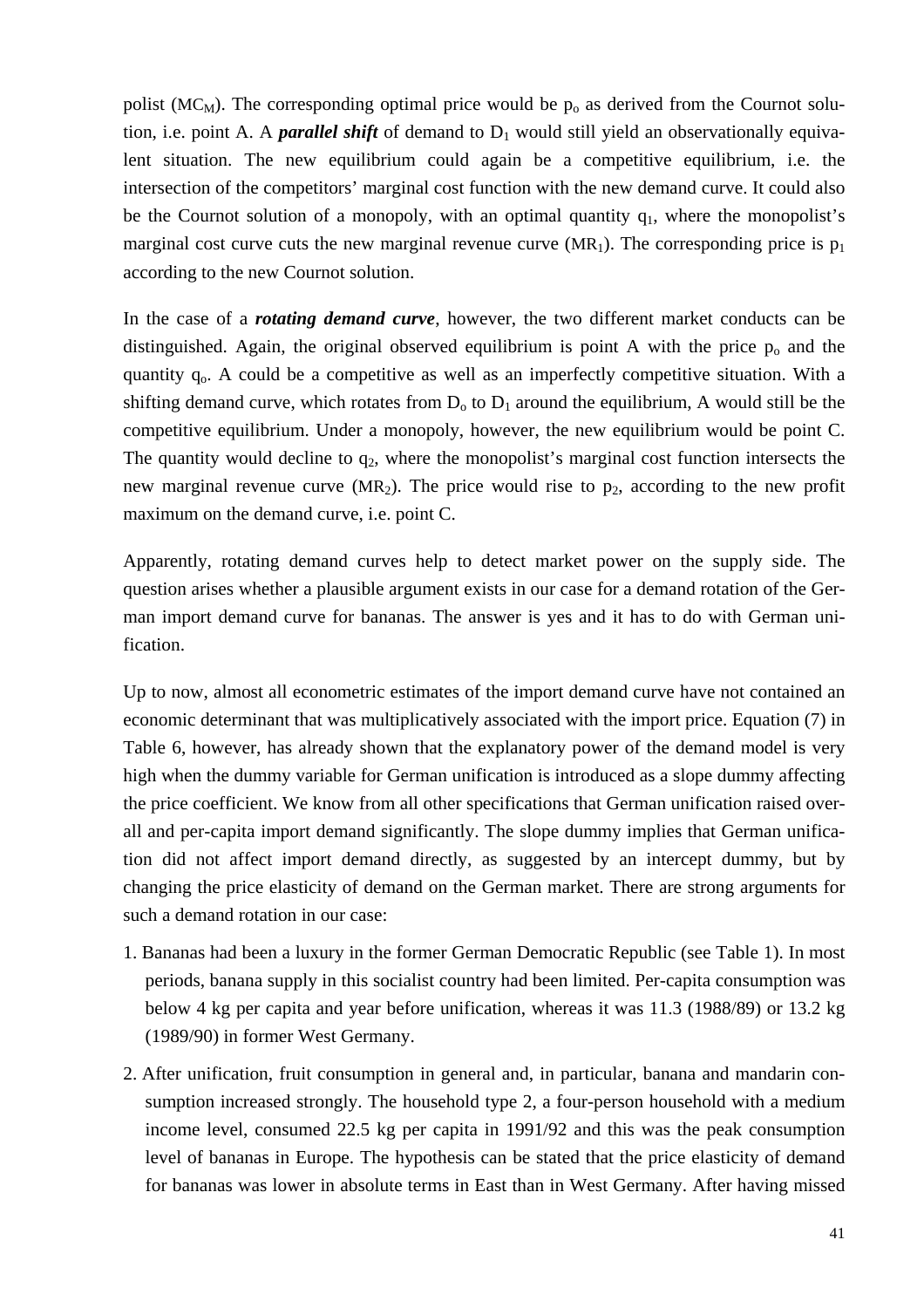this food for many years, East German consumers will have had a very price-inelastic demand under abundance in the unified Germany.

We regard German unification as an ideal and plausible argument for the application of BRES-NAHAN's rotation method. Theoretically, the model shown in the reformulated DEODHAR/SHEL-DON approach has to be generalized by allowing for non-constant marginal costs at the import level. This would be consistent with the large-country case. We follow BRESNAHAN (1982) and introduce the rotating import demand curve for bananas in Germany to his approach. Again, the profit-maximization condition for sellers at the import stage is:  $(17) = (7) P_t + \lambda_t Q_t [dP_t/dQ_t] = MC_t$ 

Suppliers set prices such that marginal revenue equals marginal costs. If market power exists, prices are set above marginal costs. Import demand for bananas is now modelled with a slope dummy due to German unification:

(18)  $Q_t = \alpha_0 + \alpha_1 P_t + \alpha_2 P_t^A + \alpha_3 Y_t + \alpha_4 D_t \cdot P_t + \varepsilon_1$ .

 $P_t^A$  is the import price level for a major substitute - apples - and all other variables are defined as before. The theoretical hypotheses for the coefficients are:  $\alpha_1 < 0$ ,  $\alpha_2 > 0$ ,  $\alpha_3 > 0$ ,  $\alpha_4 > 0$ .

The marginal cost function is now for the import stage: (19)  $MC_t = \gamma_0 + \gamma_1 P_t^{EX} + \gamma_2 D_t + \gamma_3 Q_t$ .

Marginal costs depend, as before, on the costs of the raw product at the previous marketing stage, and on whether unification had already occurred. In the large-country case, marginal costs depend on Q. The theoretical hypotheses on the coefficients are:  $\gamma_1 > 0$ ,  $\gamma_2 > 0$ ,  $\gamma_3 > 0$ .

When equation (19) is introduced in (17), the price equation can be rewritten as: (20)  $P_t = \gamma_0 + \gamma_1 P_t^{EX} + \gamma_2 D_t + \gamma_3 Q_t - \lambda Q_t [dP_t/dQ_t].$ 

For the expression  $[dP_t/dQ_t]$ , it follows from the demand function (18) after reformulation: (21)  $dP_t/dQ_t = 1/(\alpha_1 + \alpha_4 D)$ .

When  $(21)$  is considered in  $(20)$ , the following price equation to be estimated can be derived: (22)  $P_t = \gamma_0 + \gamma_1 P_t^{EX} + \gamma_2 D_t + \gamma_3^* Q_t + \varepsilon_2$ ,

with  $\gamma_3^* = (\gamma_3 - \lambda/(\alpha_1 + \alpha_4)$  D). The market power coefficient  $\lambda$  is contained implicitly in the regression coefficient  $\gamma_3^*$ :  $\lambda = (\gamma_3 - \gamma_3^*) \cdot (\alpha_1 + \alpha_2)$  D). The simultaneous equation system (18) and (22) can be estimated with 2SLS. In the large-country case, however,  $\lambda$  can only be derived residually if extraneous information is available on the magnitude of  $\gamma_3$ .

If  $\gamma_3$  is unknown, and this is the typical case, BRESNAHAN has suggested to divide the influence of Q on P into two components. One component measures the market power coefficient directly and the other one captures  $\gamma_3$ , i.e. the influence of Q on P according to the rising marginal cost function.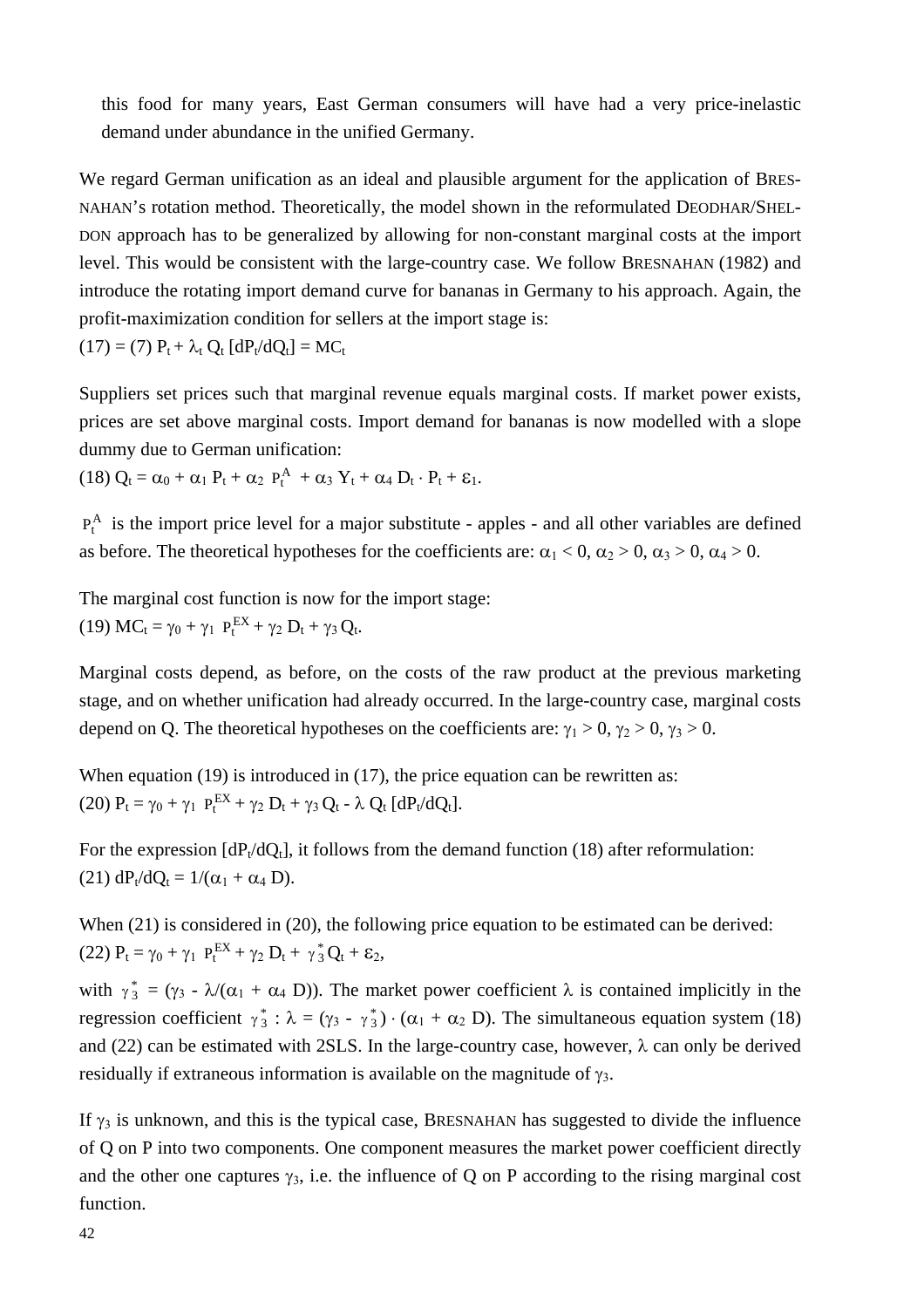The price equation suggested for estimation by BRESNAHAN would then be in our case:

(23)  $P_t = \gamma_0 + \gamma_1 P_t^{EX} + \gamma_2 D_t + \gamma_3 Q_t + \lambda Q_t^* + \varepsilon_3$ ,

with  $Q^* = (-Q) / (\alpha_1 + \alpha_4)$  D. Equation (23) includes a direct estimate of the market power coefficient  $\lambda$  and the simultaneous market model (18) and (23) can be estimated with the 2SLS approach.

Table 7 presents quantitative results on the basis of BRESNAHAN's rotation method. Model 1 is a direct and simultaneous estimation of equations (18) and (23), whereas Model 2 relaxes the large-country assumption again and uses constant marginal costs. Model 1 was estimated in the following way: First, a simultaneous market model was estimated with 2SLS along the lines of equations (18) and (22) in the text. The regression coefficients were taken from this model to construct the variable  $Q^*$ . Then, equations (18) and (23) were estimated simultaneously; Model 1 of Table 7 shows the results.

We can conclude from the import demand function that the specification with a demand rotation explains nearly the whole variance in banana import demand. The  $\overline{R}^2$  is 0.98 and the Durbin/ Watson coefficient is practically at the ideal value. The coefficient of the slope dummy can be interpreted as follows:

- (i) The price coefficient of German import demand for bananas prior to German unification is  $-0.4197 \cdot 10^{-3}$ .
- (ii) After unification, it is raised by  $0.2156 \cdot 10^{-3}$ . In absolute terms, this means that our theoretical hypothesis is clearly confirmed: East German consumers have had a lower absolute value of the price elasticity of import demand for bananas than their West German counterparts, thus driving the elasticity down after unification.

The market power coefficient is again statistically insignificant. No oligopoly or monopoly power is present on the German import market for bananas. There is one apparent problem in the application of equation (23), however. O and  $O^*$  are highly correlated in our case, thus making the separate interpretion of the estimated coefficients of Q and Q\* very difficult. The magnitudes and t-values of the coefficients may be affected by strong multicollinearity. This might well be a general problem of the application of the BRESNAHAN approach. Another empirical application by MUTH (1996) reached a similar result, namely an insignificant market power coefficient for the U.S. beef packing industry.

Of course, this multicollinearity problem does no longer exist if we reduce the rotation method to the small-country case. This is done in Model 2 of Table 7. We can clearly confirm there the result of the last section: The market power coefficient is low (0.09) and statistically insignificant.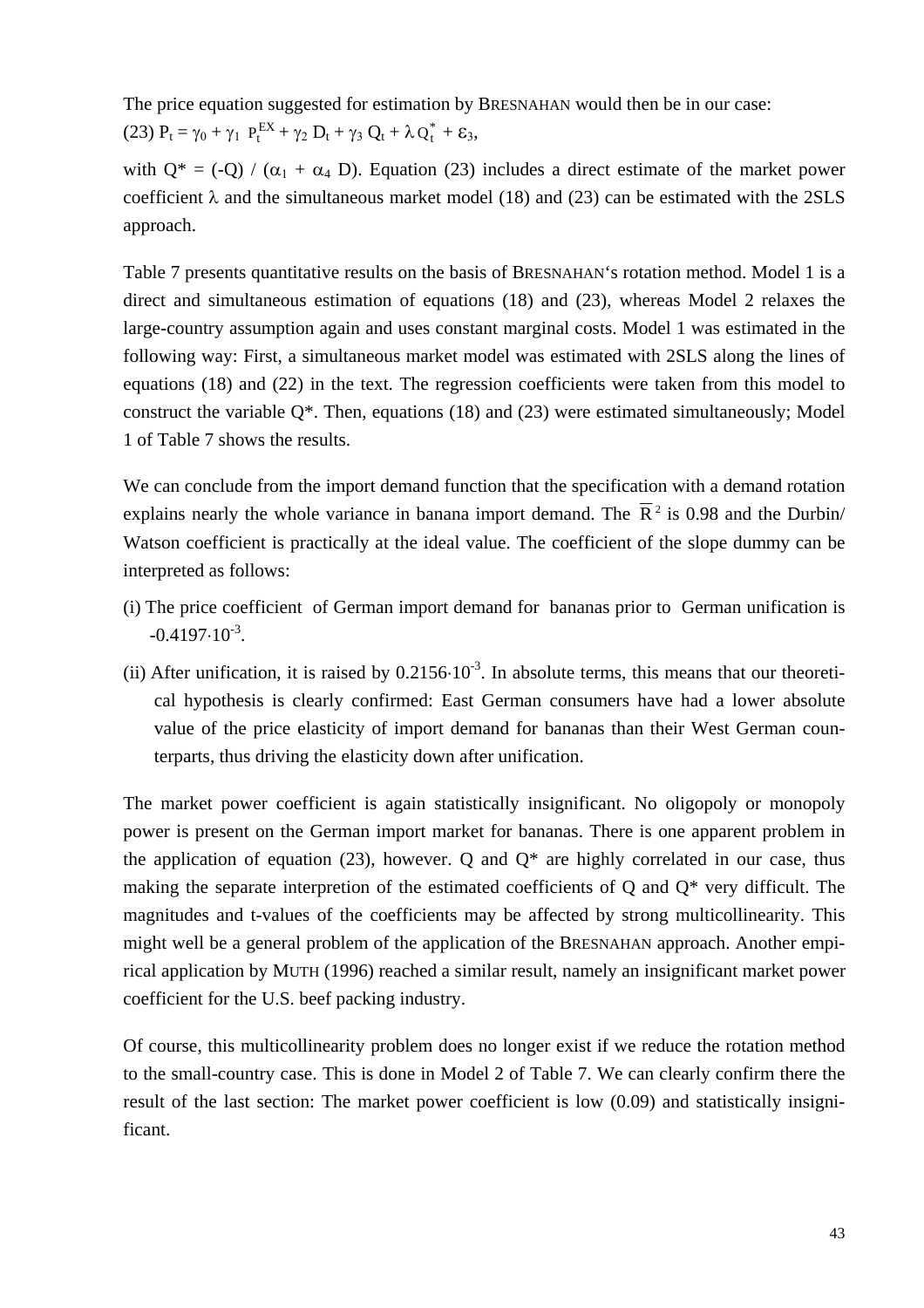## **Table 7:** Export Supply and Import Demand Behaviour on the German Import Market for Bananas, 1977-92: A Test for Market Power with BRESNAHAN's Rotation Method**<sup>a</sup>** (Framework 3: Imperfect Competition)

| Models                                                                    | <b>Estimated Equations and Test Statistics</b>                                                                                                                                                                                                                                                 |  |  |  |
|---------------------------------------------------------------------------|------------------------------------------------------------------------------------------------------------------------------------------------------------------------------------------------------------------------------------------------------------------------------------------------|--|--|--|
| Market Model 1: BRESNAHAN's demand rotation; non-constant marginal costs: |                                                                                                                                                                                                                                                                                                |  |  |  |
| Import demand:                                                            | (1) Q = 3.6752** - 0.4197 $\cdot 10^{-3}$ *** $\hat{P}$ - 0.1205 $\cdot 10^{-4} P^A$ + 0.4030 $\cdot 10^{-2}$ ***Y<br>$(3.25)$ $(-5.24)$ $(-0.12)$<br>(9.35)                                                                                                                                   |  |  |  |
|                                                                           | $+ 0.2156 \cdot 10^{-3}$ *** D · P<br>(3.54)                                                                                                                                                                                                                                                   |  |  |  |
|                                                                           | $(\overline{R}^2 = 0.98; DW = 1.99)$                                                                                                                                                                                                                                                           |  |  |  |
| estimate of $\lambda$ ):                                                  | Price equation (direct $(2)$ P = 2611.56 + 0.9387***P <sup>EX</sup> - 28695.2 D - 2158.46 $\hat{Q}$ + 0.8736 $\cdot$ $\hat{Q}$ *<br>$(0.40)$ $(3.61)$ $(-0.36)$ $(-0.29)$ $(0.33)$<br>$\overline{R}^2 = 0.35; DW = 2.07$                                                                       |  |  |  |
|                                                                           |                                                                                                                                                                                                                                                                                                |  |  |  |
| Import demand:                                                            | Market Model 2: BRESNAHAN's demand rotation; constant marginal costs:<br>$(3)$ same estimation as in equation $(1)$ above                                                                                                                                                                      |  |  |  |
| Price equation:                                                           | (4) P = $852.96 + 252.93 \hat{Q} + 0.9078***PEX - 2331.67 D$<br>$(0.27)$ $(0.64)$ $(4.38)$ $(-0.81)$<br>$(\overline{R}^2 = 0.49; DW = 1.48)$<br>Point estimate of the market power coefficient <sup>b</sup> : $\lambda = 0.106$ (before unification);<br>$\lambda = 0.052$ (after unification) |  |  |  |
| Modified price equa-<br>tion (direct estimate)<br>of $\lambda$ ):         | $(5)$ P = 988.039 + 0.0947 $\cdot$ Q <sup>*</sup> + 0.9115***P <sup>EX</sup> - 5249.53 D<br>$(0.34)$ $(0.66)$ $(4.41)$ $(-0.74)$<br>$(\overline{R}^2 = 0.49; DW = 1.57)$                                                                                                                       |  |  |  |

a) Both models are aggregated market models. The variables are defined as follows: Q is defined as the German import demand for bananas, measured in 100,000 metric tons. In order to provide an equilibrium, import data are used for the demand and supply quantities where the latter are relevant in the price equations. P  $(P^A)$  is the German import unit value for bananas (apples), measured in US-\$ per metric ton. All prices are expressed in DM. Y is the German gross domestic product in billion DM and e is the exchange rate expressed as the price of one US-\$ in DM. D is a dummy variable for German unification with one for the period 1990-92 and zero in all other years.  $Q^*$  is a reformulation of the quantity term, as explained in the text, in order to allow for a direct estimation of the market power coefficient. ^ stands for estimated values from the first stage. All presented equations are estimated with the two-stage least-squares method.  $\bar{R}^2$  is the corrected coefficient of determination and DW the Durbin/Watson coefficient. \*\*\*, \*\* and \* represent the 99.9%-, 99%- and 95%-levels of statistical significance respectively.- b) The market power coefficient is computed as  $\lambda = -(\gamma_3 \cdot \alpha_1)$  in the terminology of equations  $(11)$  to  $(14)$  in the text.

**Source:** Own computations with the data sources mentioned in Table 2.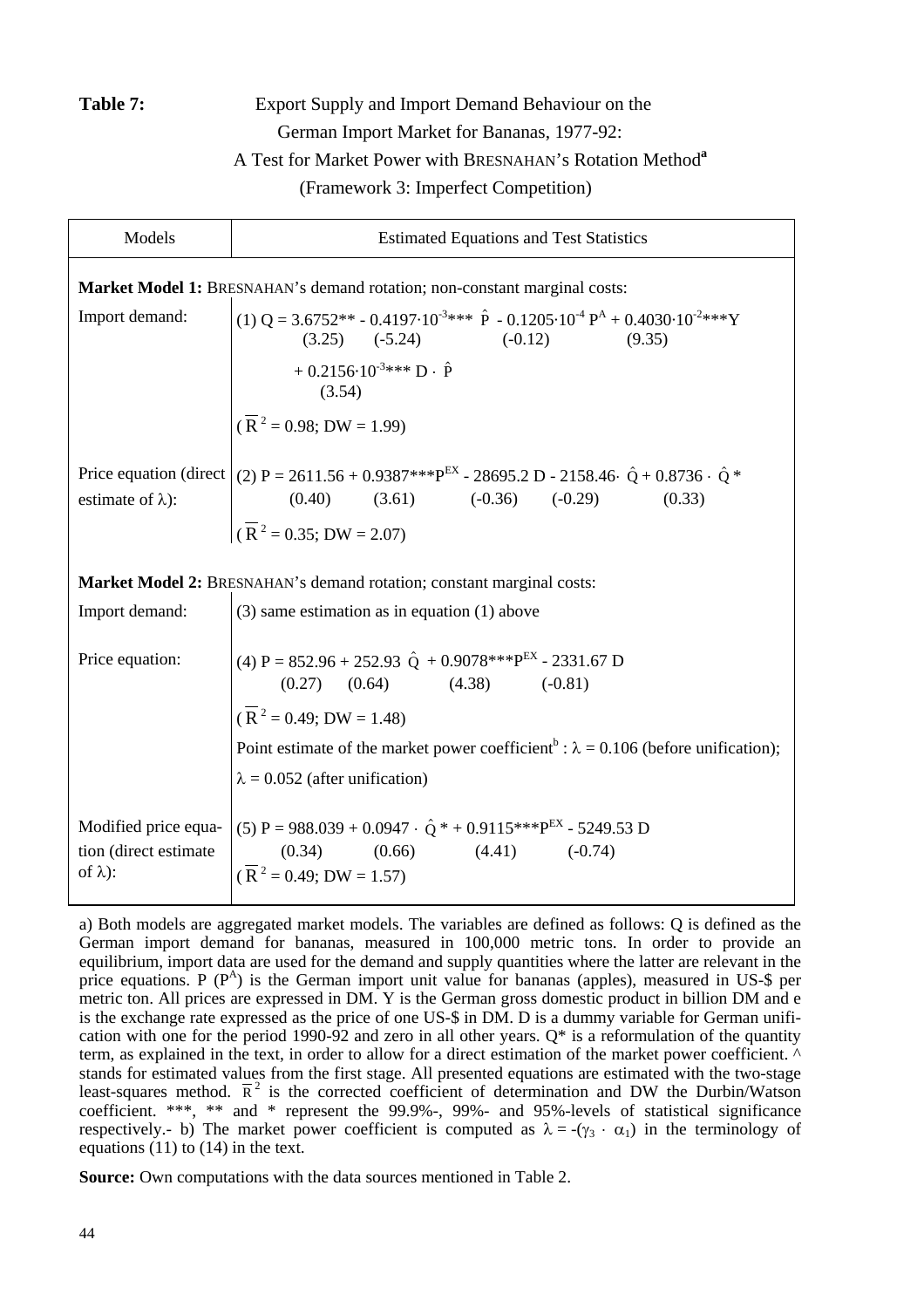#### 3.3.2.2 *Welfare Implications under Imperfect Competition*

How did the new European Banana Market Policy affect prices, trade, import expenditures and welfare if the assumption of perfect competition is dropped? Important is also the question how the computed welfare and redistributive implications of the policy differ in the imperfect and perfect competition cases. The quantitative analysis is based on Figure 3 and empirical information from the simultaneous market models in Table 6, which were used to test for market power.

The models in Table 6 had indicated that there is no statistically significant deviation from perfect competition. Furthermore, the magnitude of the market power coefficient on the German import market for bananas was relatively low, e.g. 0.1013 in equation (3) of Table 6. The following results should be interpreted as empirical illustrations how the introduction of market power influences the computed redistributive and welfare impacts of the European Banana Policy. No judgement is intended, given the results of Table 6, that market power has to be considered necessarily in an analysis of the German banana economy. The calculated market power coefficient  $\lambda = 0.1013$  is utilized in the computations.

In order to be able to compare the welfare implications of the market structure on the computed economic unpacts, it is attempted to keep other determinants of the policy impacts constant for Frameworks 1, 2 and 3. We realize this by the joint presumption that hypothetical import prices in the non-policy situation would follow the same pattern as in the pre-policy period. They are modelled with the price-transmission equation (1) shown in the text. We also stick to the price coefficient of import demand computed in the OLS estimate of equation (3) of Table  $2^{13}$ . This implies that the explanation of hypothetical prices and quantities in the non-policy situation is not affected by the market structure. Hence, the policy impact on prices, trade and import expenditures are equal under Frameworks 1, 2 and 3. Under Framework 3, price formation in the hypothetical situation without policy would be explained as follows: The price equation of the price-setting firms at the import level intersects the (inverse) import demand function po. The price equation is based on a strategy where the price is marked up above marginal costs according to the market power coefficient  $\lambda$ .

Consequently, the introduction of the European Banana Market Policy has substantially raised German import prices, lowered imports, increased import expenditures and caused a substantial loss of consumer surplus on the German market under Framework 3 as under Framework 1 and 2.

If the pre-policy situation was imperfectly competitive and some market power existed on the supply side of the import market, this affects the welfare implications of the European Banana Policy from the European and German points of view. Compared with perfect competition, the economic gains for traders are now lower. Due to the quantity restrictions, they lose some market-power related gains which had existed in the pre-policy situation. This effect is captured by area e in Figure 3. This lowers their welfare gain and the policy-induced quota rent, i.e. area a,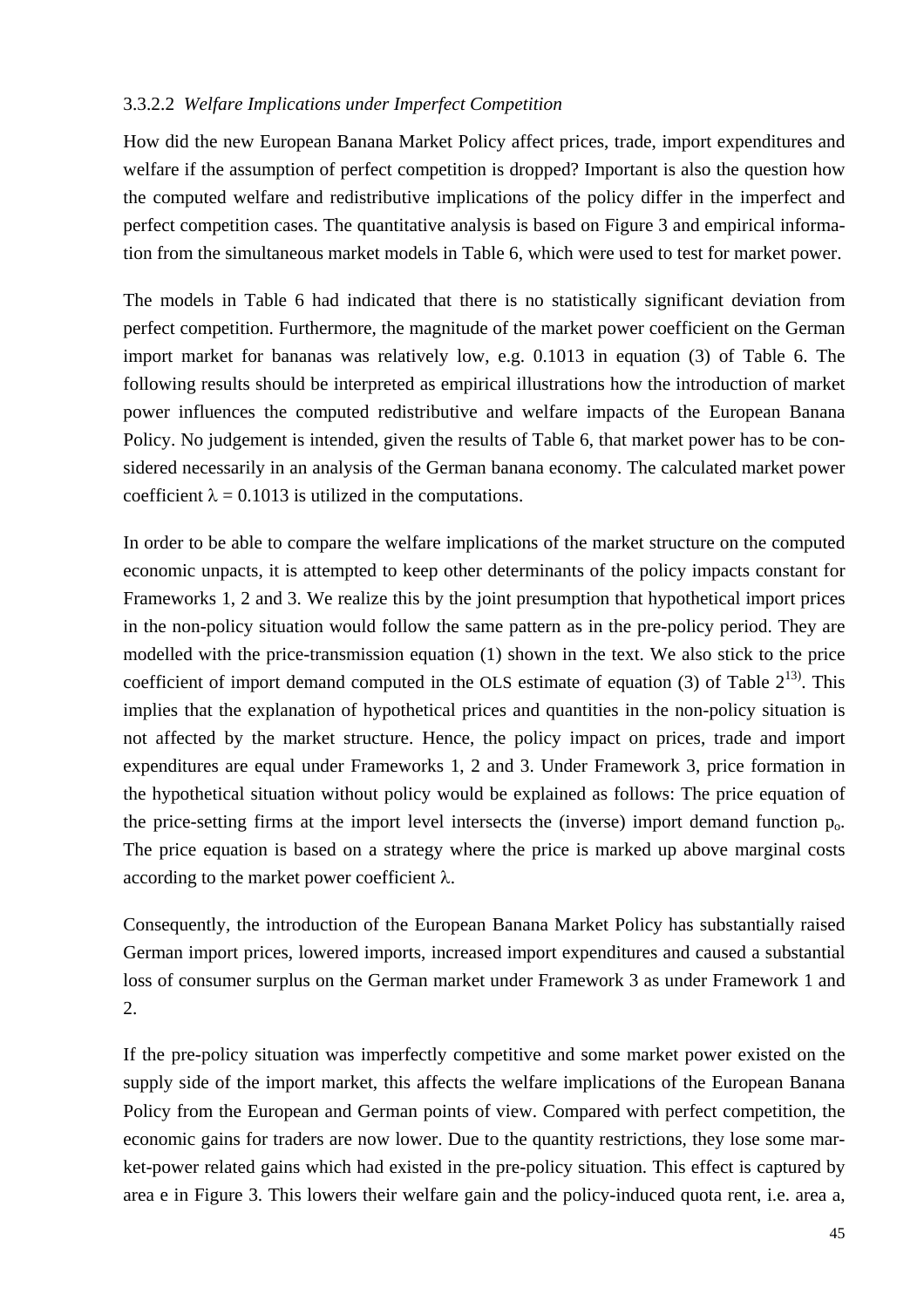is reduced by e. The change is, however, limited in quantitative terms since the market power coefficient is low. The empirical findings are shown in Table 8.

## **Table 8:** Economic Effects of the New European Banana Trade Regime in Germany, 1993 and 1994 (Framework 3)**a**

| <b>Economic Variables</b>                                                         | 1993     | 1994     |
|-----------------------------------------------------------------------------------|----------|----------|
| Price for bananas at the import level (DM/kg):                                    | 1.256    | 1.569    |
| Hypothetical price for bananas at the import level (DM/kg):                       | 0.856    | 0.834    |
| Marginal costs of bananas at the import level (DM/kg):                            | 0.697    | 0.679    |
| Policy-induced impact on the import price for bananas at the import level<br>(%): | $+46.8$  | $+88.1$  |
| Imports of bananas (mt):                                                          | 1186391  | 1128320  |
| Hypothetical imports of bananas (mt):                                             | 1347801  | 1424456  |
| Policy-induced impact on imports of bananas (%):                                  | $-12.0$  | $-20.8$  |
| Import expenditures for bananas (mill. DM):                                       | 1490.11  | 1770.33  |
| Hypothetical expenditures for bananas (mill. DM):                                 | 1153.11  | 1188.43  |
| Policy-induced impact on import expenditures for bananas (%):                     | $+29.2$  | $+49.0$  |
| Welfare effects of the new banana trade regime                                    |          |          |
| (the European view of the German market):                                         |          |          |
| Consumers of imported bananas (mill. DM):<br>(i)                                  | $-507.4$ | $-937.8$ |
| (ii) European traders (quota rents in mill. DM):                                  | $+333.2$ | $+563.0$ |
| (iii) EU budget (tax income in mill. DM):                                         | $+116.3$ | $+220.0$ |
| Aggregate welfare change, European point of view (mill. DM):                      | $-58.0$  | $-154.7$ |
| Welfare effects of the new banana trade regime                                    |          |          |
| (the German view of the German market):                                           |          |          |
| Consumers of imported bananas (mill. DM):<br>(i)                                  | $-507.4$ | $-937.8$ |
| (ii) German traders (quota rents in mill. DM):                                    | $+225.5$ | $+380.4$ |
| (iii) German budget:                                                              |          |          |
| Aggregate welfare change, German point of view (mill. DM):                        | $-281.9$ | $-557.4$ |

a) The computations are based on the theoretical framework explained in the text. Major assumptions of the model are: (i) the price transmission from the world banana market to the German import market shown in equation (1) in the text; (ii) a price coefficient of German import demand for bananas as shown in equation (3) of Table 3; (iii) the market power coefficient estimated in equation (3) of Table 6; (iv) a share of 70% of all import licences for the German banana market allocated to German traders (after the official distribution and trading of the distributed licences); (v) budget neutrality of the new European banana trade regime from the German point of view.

**Source:** Own computations with data of FAO (a, b); STATISTISCHES BUNDESAMT; DEUTSCHE BUN-DESBANK; IMF (1994), International Financial Statistics: Yearbook 1994. Washington, D.C.

From the *European point of view*, traders gained 563 mill. DM in 1994 due to the new policy, whereas they gained 609 mill. DM under Framework 1, i.e. perfect competition and the smallcountry case. The move from perfect to imperfect competition in the explanation of the situation without policy thus leads to a reduction of welfare gains by 7.6%. The aggregate welfare loss from the European point of view was raised in 1994 from 109 to 155 mill. DM, i.e. by 42% and thus a significantly higher percentage. Still, the loss of consumers clearly overcompensated the gains of EU traders and the EU budget from the change on the German banana market.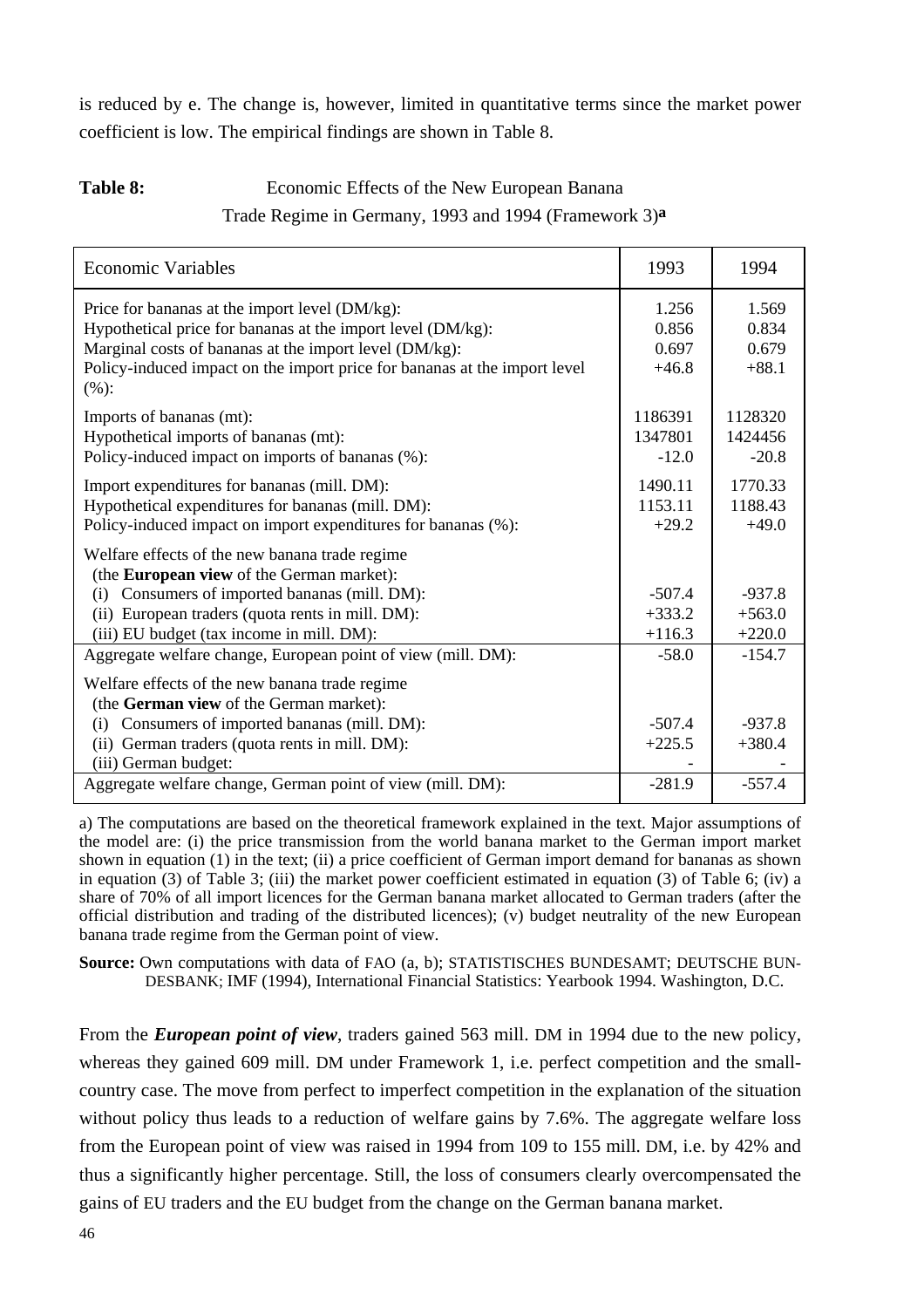From the *German point of view*, the welfare gain of German traders on the German market is also smaller than under perfect competition (Framework 1). We posit that the loss of marketpower related gains from the pre-policy situation accrues fully to German traders. They then gain 380.4 mill. DM in 1994 under imperfect competition compared with 426.3 mill. DM under perfect competition. Their policy-induced quota rents were thus diminished by 10.8%. This led in 1994 to a national welfare loss of 557.4 mill. DM compared with 511.5 mill. DM under perfect competition. If market power existed, the aggregate welfare loss from the German point of view was further increased by 9.0% compared with perfect competition.

Of course, the general result remains valid that the welfare implications of the policy on the German banana market are more positive from the European than the German point of view.

### **3.3.3** *Conclusions*

It was analyzed in this section how a tariff-quota system affects prices, trade and welfare under imperfect competition at the import stage. Furthermore, it was tested empirically within various econometric modelling approaches whether some oligopoly power was present on the German import market for bananas.

The theoretical analysis shows that the redistributive and welfare impacts of a tariff-quota system differ clearly under imperfect and perfect competition. It is much less obvious that banana importers will gain from the introduction of a tariff-quota system, when import licences are allocated to them. If they had market power prior to the new policy, the quota-induced price rise will lead to a quota rent but welfare losses arise due to the restriction on quantities for which they had already marked up prices above marginal costs. The net effect is ambiguous.

An earlier study by DEODHAR/SHELDON had indicated market power on the German banana import market. We cannot confirm this result. When misspecifications in their demand model are avoided within a more carefully specified model, in particular the postulated agedependence of banana consumption, no market power remains. The market power coefficient is low (around 0.1) and not statistically different from zero. It can be concluded that markets with a high supply concentration may well be competitive.

The quantitative analysis of the Common European Banana Market Policy, based on an estimated low market power coefficient, yields a higher net welfare loss from the European as well as the German points of view than under perfect competition. The rationale is that traders' gains decline because they had already marked up prices above marginal costs to a certain degree. The quota-induced welfare gains are lower than under perfect competition, but the difference is not strong given the low market power coefficient.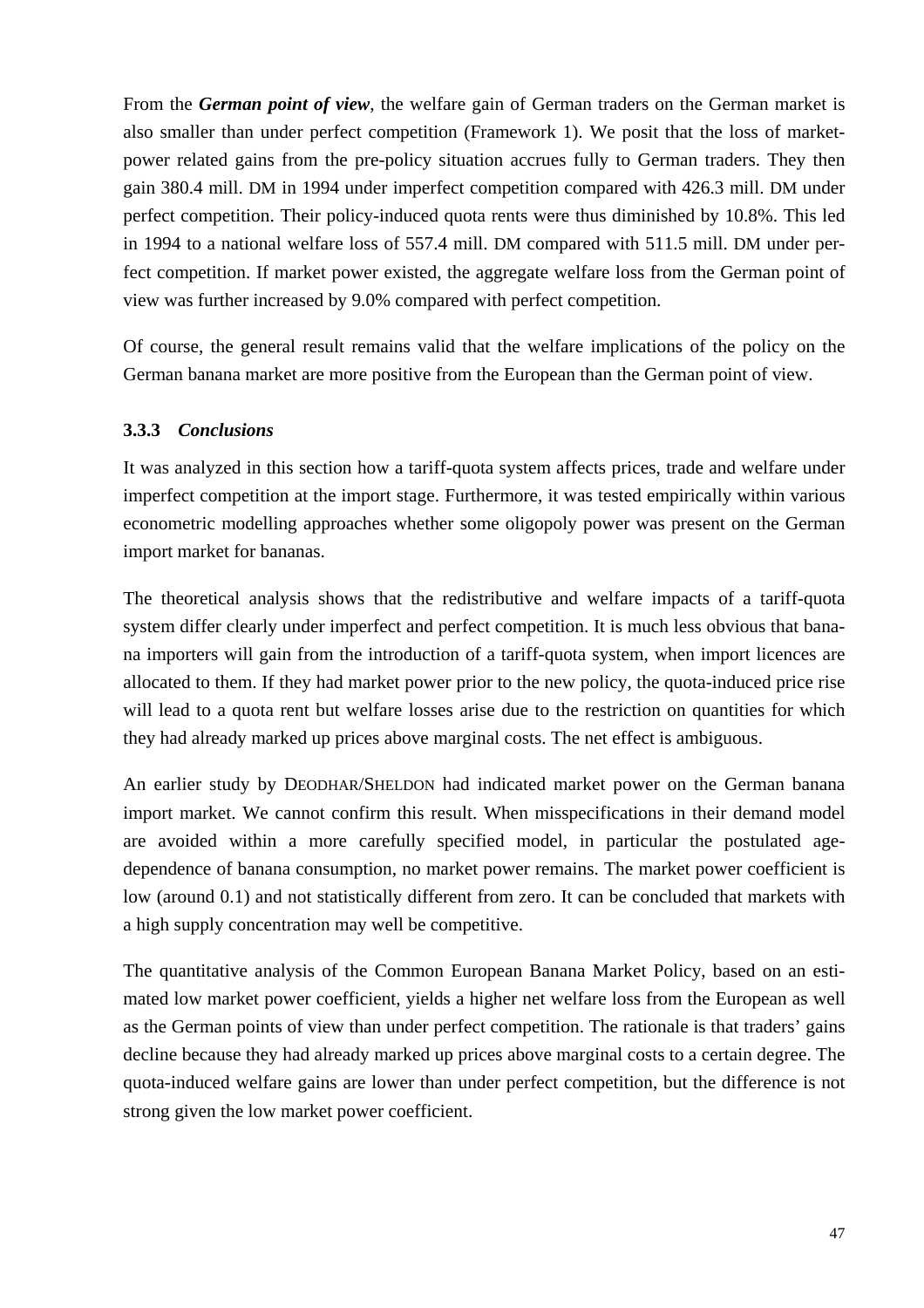#### **4 Summary**

Under the Common European Banana Policy, a tariff-rate quota system was introduced on the EU market. The EU market had been governed by very different regulations prior to the new policy, and the most liberal situation had existed in Germany with a free-trade situation. It was the objective of this paper to analyze theoretically and empirically the price, trade and welfare impacts of the European banana trade regime on the German banana market. As the market may have been competitive or imperfectly competitive in the situation without policy, the influence of market structure and conduct on the policy impacts has been elaborated. Furthermore, it was tested empirically which market conduct existed in the situation before the policy change. The major findings are the following:

- 1. The redistributive and welfare effects of a tariff-rate quota depend on whether perfect or imperfect competition existed prior to the introduction of the new policy. The impacts are also influenced by the assumption of the small-country or the large-country case respectively. In particular, the size of the traders' quota rent and the total welfare impacts are affected by the market structure.
- 2. If the welfare impacts of the Common European Banana Policy on the German banana are investigated, the European and the German viewpoints are to be distinguished. This result holds true for a perfect as well as an imperfect market situation. The rationale is that (i) a common financing system exists for all Common Agricultural Policies and (ii) import licences - and thus quota rents - are allocated to German and non-German traders.
- 3. In measuring the economic impacts of the European banana policy on the German market, the modelling of hypothetical prices in the benchmark situation is crucial. We assume that the same price transmission between the export market and the German import market as in the pre-policy period would have taken place. This price transmission might have been associated with different market structures. Therefore, the policy's impacts on price and, due to a uniform import price elasticity of demand, on trade and import expenditures were uniform across market structures. The effects of the European Banana Policy were very strong: In 1994, e.g., the German import price rose by 88%, imports declined by 21% and import expenditures increased by 49%. Consequently, the welfare loss of German consumers was also high and reached a magnitude of 938 mill. DM.
- 4. The welfare effects on traders and the aggregate welfare effects were clearly affected by the market structure. European traders were major beneficiaries of the new policy and their gains were the highest under Framework 2 (large-country case and competition) and lowest under Framework 3 (imperfect competition). In each case, the new policy led to an aggregate welfare loss from the worldwide point of view. The European point of view exhibited an aggregate welfare gain under Framework 2, but the gain was clearly overcompensated by a loss of exporting countries whose export price diminished in this large-country case. In all other cases, the net welfare effect from the European point of view was negative, too.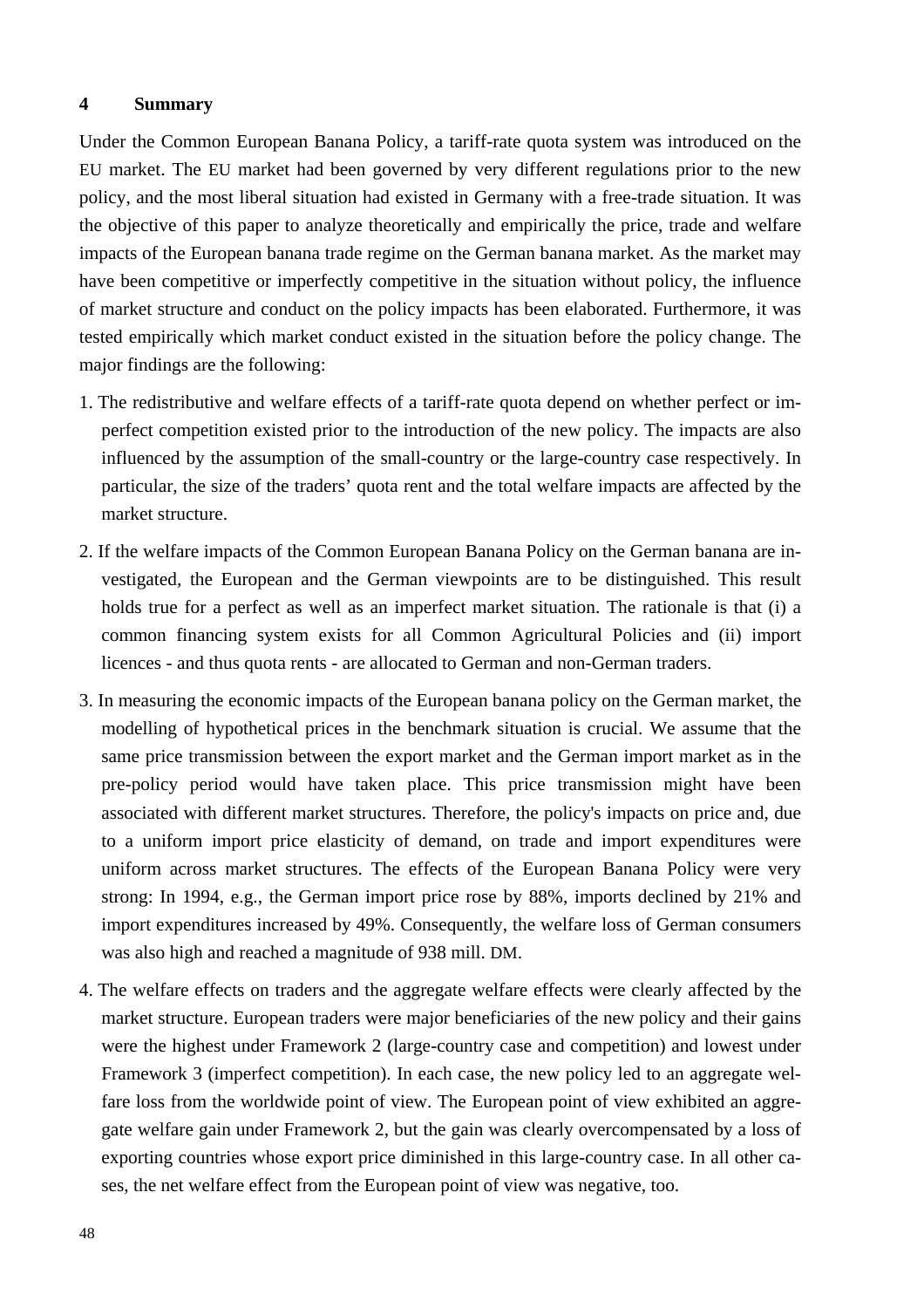- 5. Generally, the introduction of the tariff-rate quota caused a misallocation of resources and redistributive impacts that are not consistent with any stated redistributive objective. In all cases, the welfare changes were more negative from the German than the European point of view.
- 6. Interesting results could be found in the empirical tests of the market conduct. The econometric analysis under all market structures shows very consistently that German import demand for bananas can be explained very well; the estimates are very robust. HAUSMAN's test did not indicate any misspecification of the best OLS models of import demand, i.e. the smallcountry assumption. There were, however, simultaneous model specifications which could indicate an upward-sloping export supply function, i.e. that Germany is a large country on the world banana market. This result, however, is not robust across model specifications.
- 7. Various tests for market power on the German import market for bananas were performed. Consistently, a reestimation of the DEODHAR/SHELDON approach and the application of BRESNAHAN's rotation method did not indicate oligopolistic or monopolistic market power on the supply side at the import stage of the German market. Interestingly, a high concentration of supply by multinational enterprises does not mean here that price formation is noncompetitive. The often-presented argument, competitive models would not be appropriate to show the effects of the European Banana Policy, is apparently not justified.

Although being comprehensive with regard to the assumptions on market structure, the analysis has not covered all relevant aspects of the European Banana Policy. We concentrated on the initial new banana policy and not on the FRAMEWORK agreement. Export licences were additionally distributed in 1995 and 1996 and this will have changed the redistributive impacts. Moreover, it was only tested for market power at one stage of the marketing channel. Market power could certainly exist, either as oligopolistic or oligopsonistic power, at other stages of the marketing channel. Extensions of our analysis would be necessary to cover these important issues.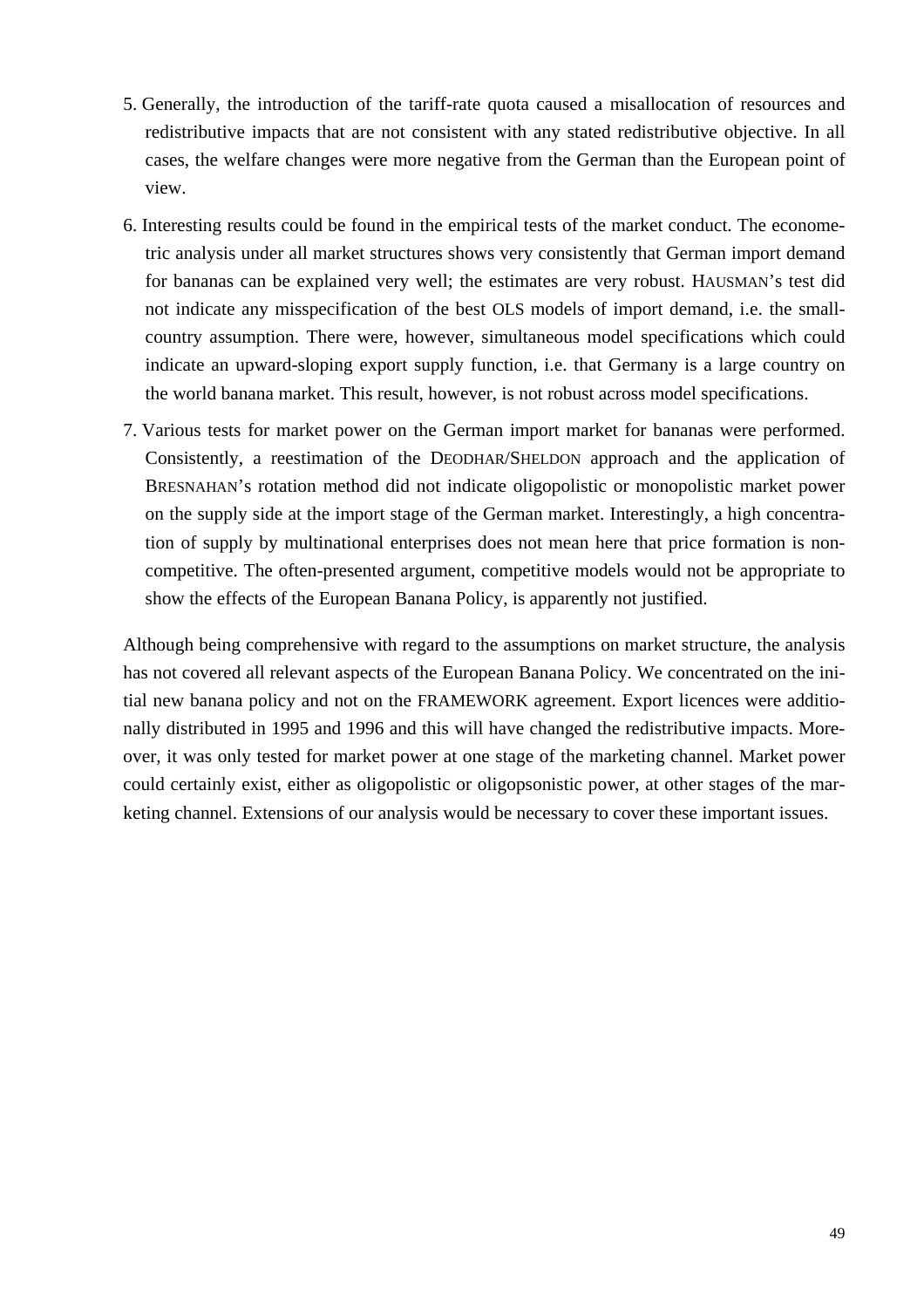### **Notes**

- 1) The following sketch of the German banana market closely follows BEHR/ELLINGER (1993).
- 2) This is closely related to the literature on determinants of the farm-retail price spread, as discussed by GARDNER (1975) for the competitive case and by HOLLOWAY (1991) for imperfect competition.
- 3) The four countries are Colombia, Costa Rica, Nicaragua and Venezuela. Guatemala, which had also initiated the GATT Panels, did not agree.
- 4) Strictly speaking, this is only valid if the marginal costs of marketing bananas between the import demand and the retail level are constant. Then, the consumers' welfare loss showing up at the retail level may be derived directly from the import demand curve for bananas. We will assume that in this part of the analysis.
- 5) Data are taken from the sources given in Table 2.
- 6) Of course, there are other possibilities to test for simultaneity, i.e. the validity of the smallcountry assumption. An alternative approach would be to specify a simultaneous model and to test whether the price coefficient of the export supply function is significantly different from zero. This is applied in Section 3.2.2.1. A further approach is proposed by APPELBAUM/ KOHLI (1979), which tests for imperfect competition and indirectly for deviations from the small-country hypothesis.
- 7) Similar applications are discussed, e.g., in BERNDT (1990), pp.379 et seq.
- 8) A simultaneous market model of the German import market for bananas is consistent with the view of an impact of German import demand on the import price, i.e. the large-country case. A competitive model would then include an import demand and an export supply function for bananas on the German market and an equilibrium condition. We posit for the HAUSMAN specification test here the following simultaneous market model:

(a) 
$$
q^D = f(p_w^{DM}, p_W^{A,DM}, Y, D)
$$
 (important)  
\n(b)  $q^S = f(p_w^{DM}, e)$  (export supply)  
\n(c)  $q^D = q^S$  (equilibrium condition)

 $q^D$   $(q^S)$  is the demand (supply) quantity on the German import market for bananas. All other variables are defined as in equation (2) to (4). (b) is a very parsimoneous specification of the export supply curve of foreign suppliers on the German market. It takes the major argument into account that German importers and foreign suppliers typically plan in different currencies. Foreign suppliers do not plan in German Mark and, thus, will take the exchange rate into account to transform DM prices into prices in the international currency, the US-\$. A more detailed discussion of this specification and others can be found in Section 3.2.

- 9) Strictly speaking, the export supply curve at the import level does not directly refer to producers in the exporting countries. Typically, multinational banana firms deliver bananas to the importing countries and sell the bananas at the import stage to wholesalers or ripeners. Marginal transport costs from the exporting country to the importing country have to be subtracted from the S-curve in Figure 2 to arrive at the supply function of producers in the exporting country. As far as these marginal transport costs are constant, however, the loss of non-EU exporters can be read directly as the area  $(d + e + f + g)$  in Figure 2.
- 10) We experimented, e.g., with income variables for the most important banana importer in the world (USA) and the second-most important dollar-banana importer in the EU (the Netherlands).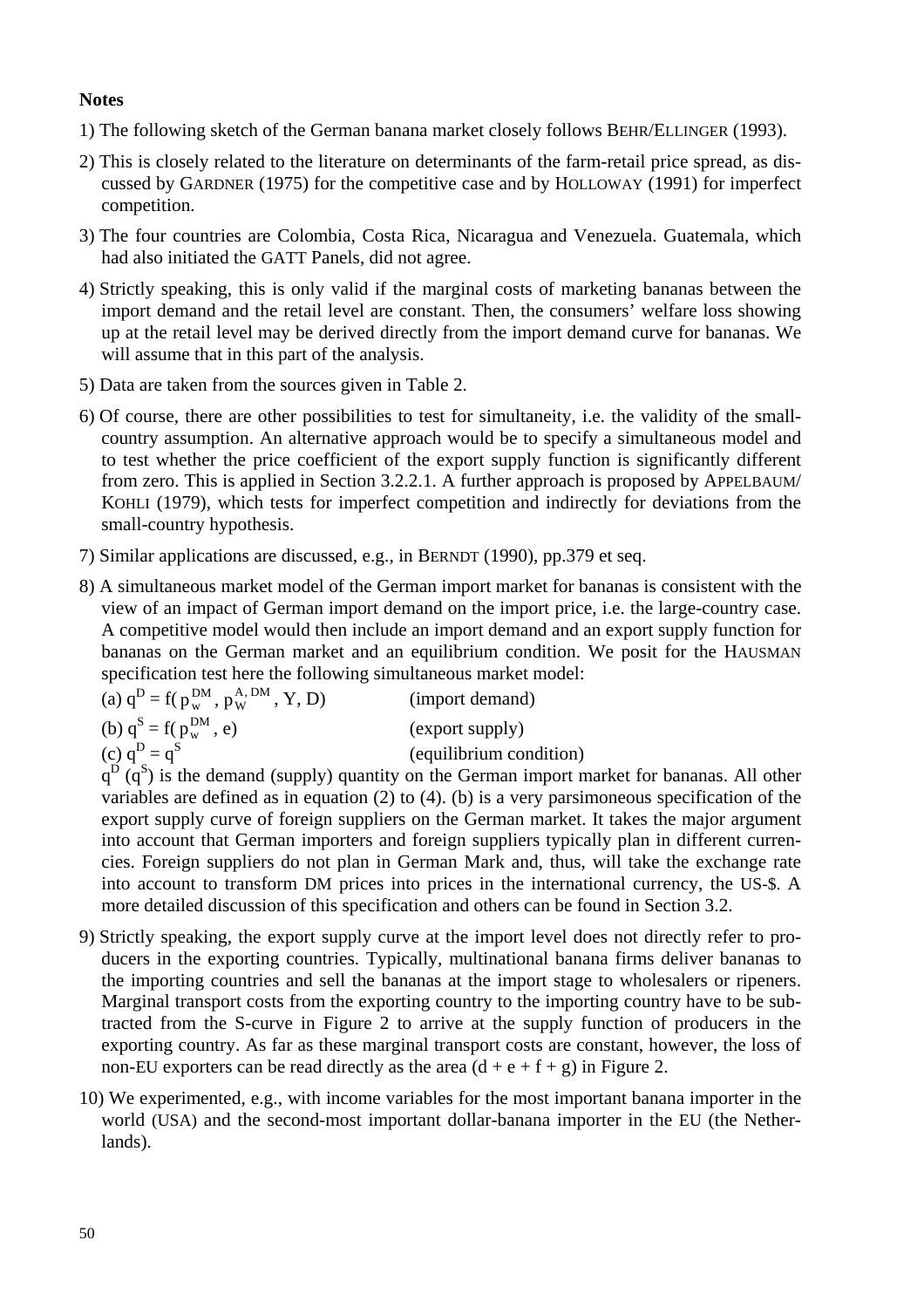- 11) The price coefficient of German import demand for bananas is taken from equation (3) of Table 2 under Frameworks 1 and 2 in order to make the situations more comparable. The assumption seems unproblematic since the estimated price coefficient in equation (5) of Table 4, e.g., does not significantly differ from this estimated price coefficient of import demand.
- 12) In a competitive market, this is the setting which leads to the equilibrium price  $p_I$  and the equilibrium quantity  $q_I$  in Appendix 1.
- 13) To assume the same price coefficient of import demand for the imperfect-competition case seems unproblematic. Equation (1), e.g., in Table 6 yields a very similar magnitude for the price coefficient of import demand within the imperfect-competition model.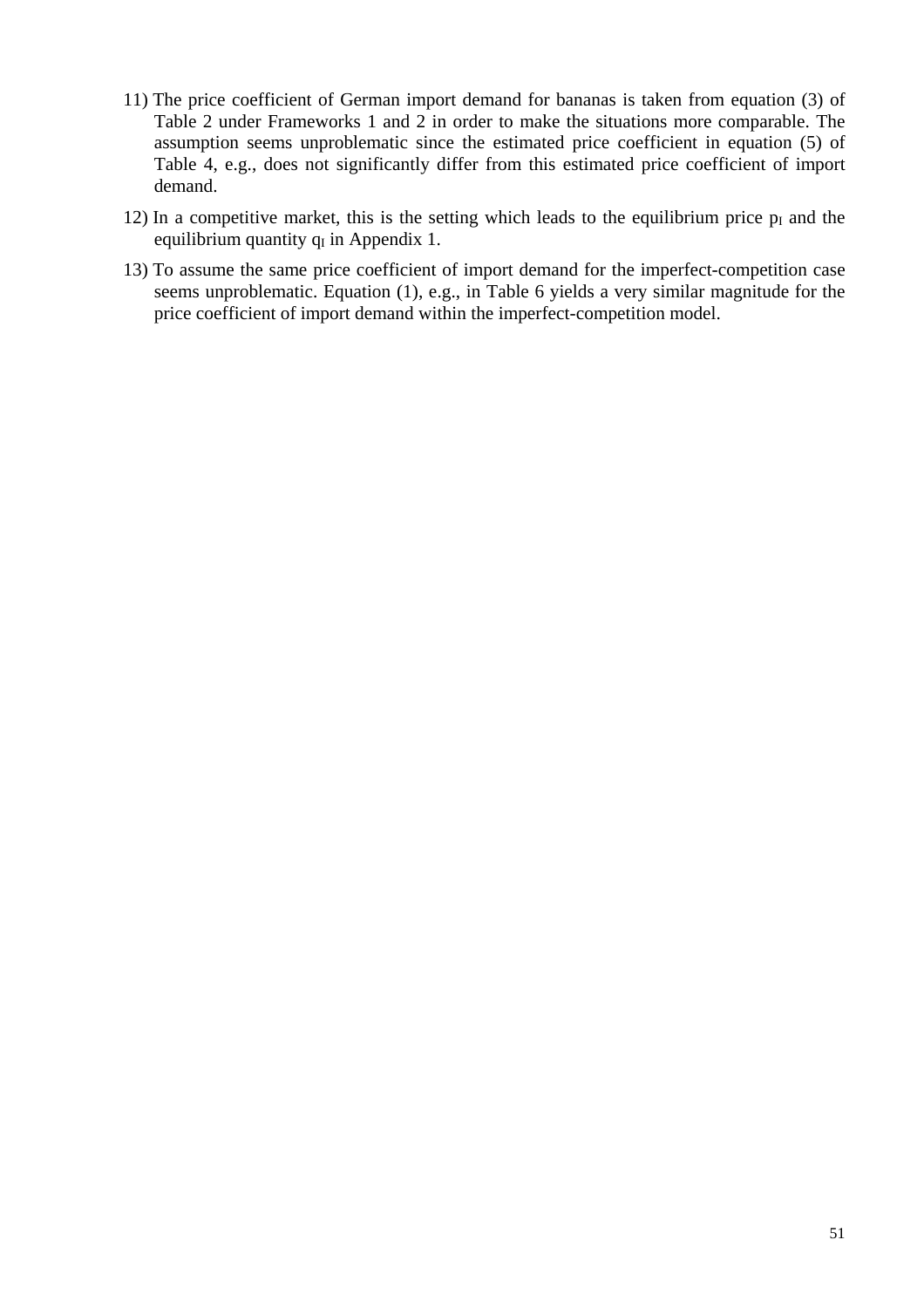#### **Literature**

- APPELBAUM, E. and U.R.KOHLI (1979), Canada-United States Trade: Tests for the Small-openeconomy Hypothesis. "Canadian Journal of Economics", Vol.XII, No.1, pp.1-14.
- ARTHUR, H.B., J.P. HOUCK and G.L. BECKFORD (1968), Tropical Agribusiness Structures and Adjustments-Bananas. (Division of Research Graduate School of Business Administration, Harvard University), Boston.
- BEHR, H.-C. and W. ELLINGER (1993), Die Bananenmarktordnung und ihre Folgen. (Materialien zur Marktberichterstattung, Band 1), Zentrale Markt- und Preisberichtstelle, Bonn.
- BERNDT, E.R. (1990), The Practice of Econometrics: Classic and Contemporary. Addison-Wesley Publishing Company.
- BORRELL, B. (1997), Policy-Making in the EU: The Bananarama Story, the WTO and Policy Transparency. "Australian Journal of Agricultural Economics", Vol.41, No.2, pp.263-276.
- BORRELL, B. and M.-C. YANG (1992), EC Bananarama 1992. The Sequel. The EC Commission Proposal. (Policy Research Working Papers, WPS 958, International Economics Department, The World Bank), Washington, D.C.
- BRESNAHAN, T.F. (1982), The Oligopoly Solution Concept Is Identified. "Economics Letters", Vol.10, pp.87-92.
- BRESNAHAN, T.F. (1989), Empirical Studies of Industries with Market Power. In: SCHMALEN-<br>SEE, R. und R.D. WILLIG (eds.), Handbook of Industrial Organization. Volume II. Amsterdam u.a.: North-Holland, Chapter 17.
- BUNDESMINISTERIUM FÜR ERNÄHRUNG, LANDWIRTSCHAFT UND FORSTEN (ed.), Statistisches Jahrbuch über Ernährung, Landwirtschaft und Forsten. Münster-Hiltrup: Landwirtschaftsverlag, various years.
- CARLTON, D.W. and J.M. PERLOFF (1994), Modern Industrial Organization. Second edition, New York: Harper Collins.
- COMMISSION OF THE EU (1993), Verordnung (EWS) Nr.404/93 des Rates vom 13. Februar 1993 über die gemeinsame Marktorganisation für Bananen. "Amtsblatt der Europäischen Gemeinschaften", Nr.L 47/1, October 25.
- DEODHAR, S.Y. and I.M. SHELDON (1995), Is Foreign Trade (Im)perfectly Competitive?: An Analysis of the German Market for Banana Imports. "Journal of Agricultural Economics", Vol.46, No.3, pp.336-348.
- DEUTSCHE BUNDESBANK, Devisenkursstatistik. Statistische Beihefte zu den Monatsberichten. Frankfurt/Main, various years, various issues.
- DOLE (1997), Unpublished statistics on the banana market. Hamburg.
- ENGLE, R.E. and C.W.J. GRANGER (1987), Cointegration and Error-Correction: Representation, Estimation, and Testing. "Econometrica", Vol.55, pp.251-276.
- FAO(a), FAO Trade Yearbook. Rome, various years.
- FAO(b), Quaterly Bulletin of Statistics. Rome, various years, various issues.
- FAO (1986), The World Banana Economy 1970-1984. Structure, Performance and Prospects. (FAO Economic and Social Development Paper 57), Rome.
- FEENSTRA, R.C. (1992), How Costly is Protectionism? "Journal of Economic Perspectives", Vol.6, No.3, pp.159-178.
- GARDNER, B.L. (1975), The Farm-Retail Price Spread in a Competitive Food Industry. "American Journal of Agricultural Economics", Vol.57, pp.399-409.
- GUYOMARD, H., N. HERRARD, C. LAROCHE and C. LEMOUËL (1996), L'Organisation Commune de Marché de la Banane dans I'Union Européenne: Impact de la Taille du Contingent Tarifaire Appliqués aux Bananes Dollar et Non Traditionelles ACP. Paper presented at the VIIIth Congress of the European Association of Agricultural Economists. "Redefining the Roles for Agriculture", Edinburgh, Scotland, 3-7 September.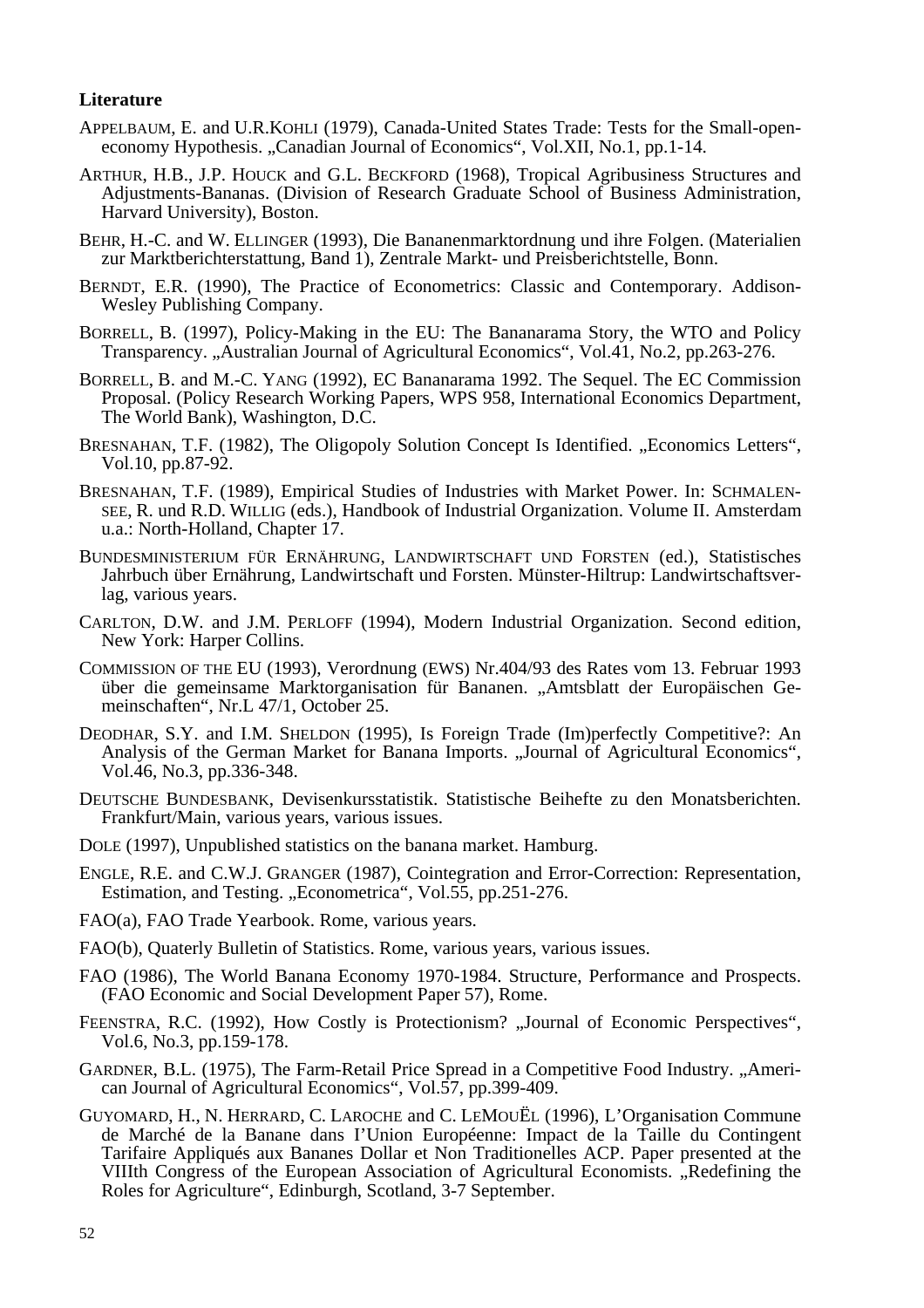- HALL, B.H. and C. CUMMINS (1997), Time Series Processor Version 4.4. User's Guide Including an Introductory Guide. Palo Alto, CA.
- HAUSMAN, J.A. (1978), Specification Tests in Econometrics. "Econometrica", Vol.46, No.6, pp.1251-1272.
- HERRMANN, R. (1999), Economic Impacts of the New European Banana Market Regime: The Case of Germany. "Jahrbücher für Nationalökonomie und Statistik", Vol.218, Nos.1 and 2, pp.63-84.
- HILLMAN, A.L. (1989), The Political Economy of Trade Policy. New York: Harwood Academic Publishers.
- HILLMAN, J.S. (1991), Technical Barriers to Agricultural Trade. Boulder: Westview Press.
- HOLLOWAY, G. (1991), The Farm-Retail Price Spread in an Imperfectly Competitive Food Industry. "American Journal of Agricultural Economics", Vol.73, No.4, pp.979-987.
- HWANG, H. and C. MAI (1988), On the Equivalence of Tariffs and Quotas Under Duopoly. "Journal of International Economics", Vol.24, pp.373-380.
- INTERNATIONAL MONETARY FUND (IMF), International Financial Statistics: Yearbook. Washington, D.C., various years.
- JUST, R.E. and W.S. CHERN (1980), Tomatoes, Technology, and Oligopsony. "Bell Journal of Economics", Vol.11, pp.584-602.
- KERSTEN, L. (1995), Impacts of the EU Banana Market Regulation on International Competition, Trade and Welfare. "European Review of Agricultural Economics", Vol.22, No.3, pp.321-335.
- KOESTER, U. (1977), The Redistributional Effects of the Common Agricultural Financial System. "European Review of Agricultural Economics", Vol.4, No.4, pp.321-345.
- MATTHEWS, A. (1992), The European Community's Banana Policy after 1992. (Discussion Papers in Agricultural Economics, No.13), University of Giessen.
- MCCORRISTON, S. and I.M. SHELDON (1996), Incorporating Industrial Organization into Agricultural Trade Modelling. In: MARTIMORT, D. (ed.), Agricultural Markets: Mechanisms, Failures and Regulations. Amsterdam: Elsevier, pp.313-330.
- MCCORRISTON, S., C.W. MORGAN and A.J. RAYNER (1998), Processing Technology, Market Power and Price Transmission. "Journal of Agricultural Economics", Vol.49, No.2, pp.185-201.
- MCCORRISTON, S., I.M. SHELDON and J.G. HIRSCHBERG (1993), Simulating Changes in Conjectural Variations: Tariff and Quota Nonequivalence in Food Processing. "American Journal of Agricultural Economics", Vol.75, No.5, pp.1221-1225.
- MCCORRISTON, S., I.M. SHELDON and J.G. HIRSCHBERG (1993), Simulating Changes in Conjectural Variations: Tariff and Quota Nonequivalence in Food Processing. "American Journal of Agricultural Economics", Vol.75, No.5, pp.1221-1225.
- MUTH, M.K. (1996), Identifying the Degree of Oligopoly Power in the Beef Packing Industry. Unpublished manuscript, North Carolina State University, Raleigh.
- MUTH, M.K. and M.K. WOHLGENANT (1997), Identifying the Degree of Oligopsony Power in the Beef Packing Industry with Variable Proportions Technology. Unpublished manuscript, North Carolina State University, Raleigh.
- OECD (1996), Indicators of Tariff and Non-tariff Trade Barriers. Paris.
- OECD (1997), Indicators of Tariff and Non-tariff Barriers. Update 1997. Paris.
- PEDLER, R.H. (1994), The Fruit Companies and the Banana Trade Regime (BTR). In: PEDLER, R.H. and M.P.C.M. VAN SCHENDELEN (eds.), Lobbying the European Union: Companies, Trade Associations and Issue Groups. Aldershot, Hants: Dartmouth, pp.67-91.
- RÖDER, C. (1998), Unpublished information on banana consumption by age from "Nationale Verzehrsstudie". Gießen.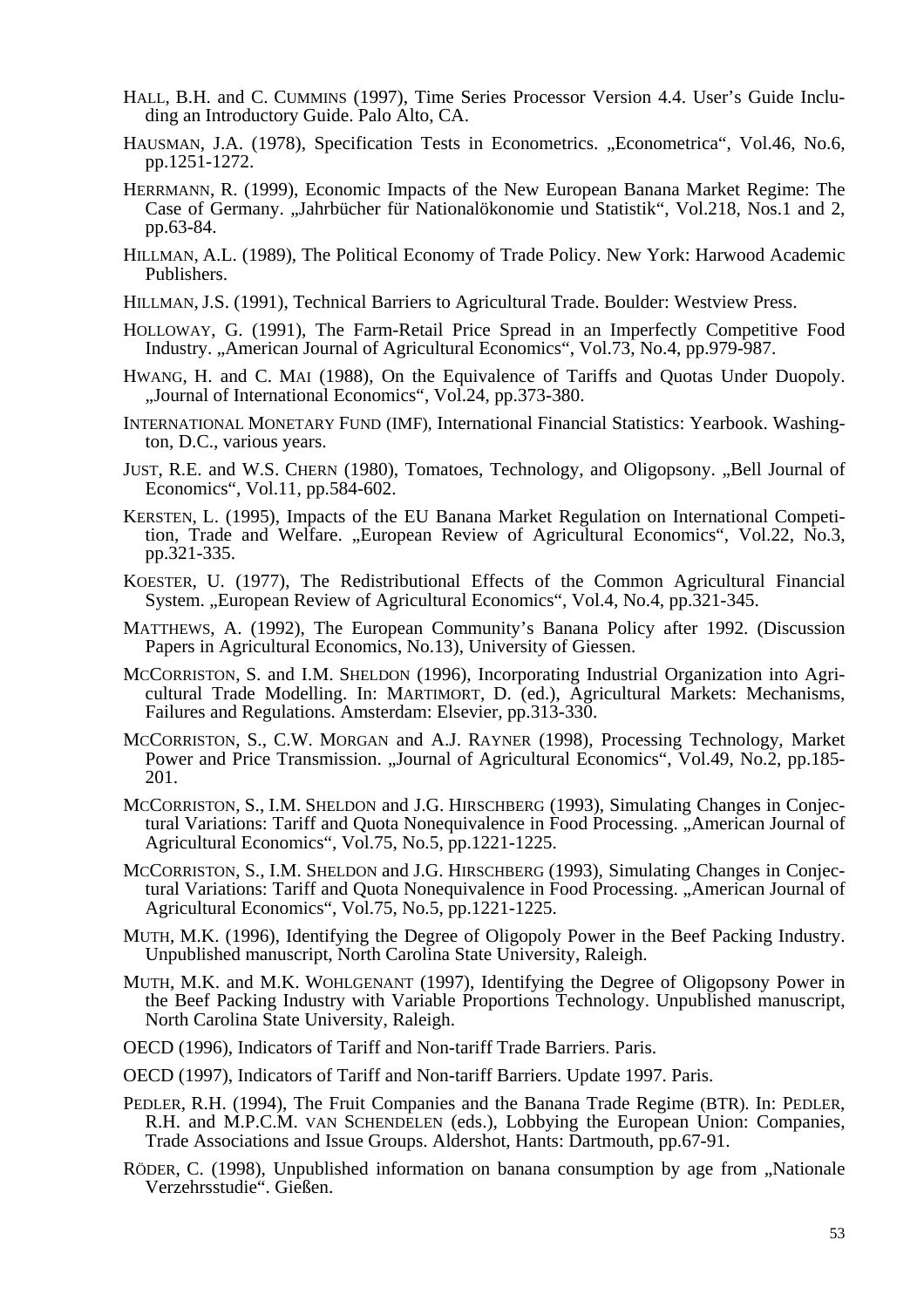- SEXTON, R.J. and N. LAVOIE (1998), Food Processing and Distribution: An Industrial Organization Approach. In: GARDNER, B.L. and G.C. RAUSSER (eds.), Handbook of Agricultural Economics. Forthcoming.
- STATISTISCHES BUNDESAMT, Fachserie 17: Preise. Reihe 11: Preise und Preisindizes im Ausland. Wiesbaden, various years.
- THAGESEN, R. and A. MATTHEWS (1997), The EU's Common Banana Regime. An Initial Evaluation. "Journal of Common Market Studies", Vol.35, No.4, 9. pp.315-327.
- TWEETEN, L. (1992), Agricultural Trade: Principles and Policies. Boulder, CO: Westview Press.
- VALLES, J.-P. (1968), The World Market for Bananas, 1964-72. Outlook for Demand, Supply, and Prices. (Praeger Special Studies in International Economics and Development), New York, Washington, London: Praeger Publishers.
- VOUSDEN, N. (1990), The Economics of Trade Protection. Cambridge: Cambridge University Press.
- WEIß, D. (1995), Preis- und Wechselkurstransmission auf Märkten der Agrar- und Ernährungswirtschaft - Theoretische Analyse und empirische Zusammenhänge am Beispiel des Bananenmarktes. Gießen: Wissenschaftlicher Fachverlag.
- WILSON, J-F. and W.E. TAKACS (1979), Differential Responses to Price and Exchange Rate Influences in the Foreign Trade of Selected Industrial Countries. "The Review of Economics and Statistics", Vol.LXI, pp.267-279.
- ZMP (Zentrale Markt- und Preisberichtstelle), ZMP-Bilanz Obst. Bonn, various years.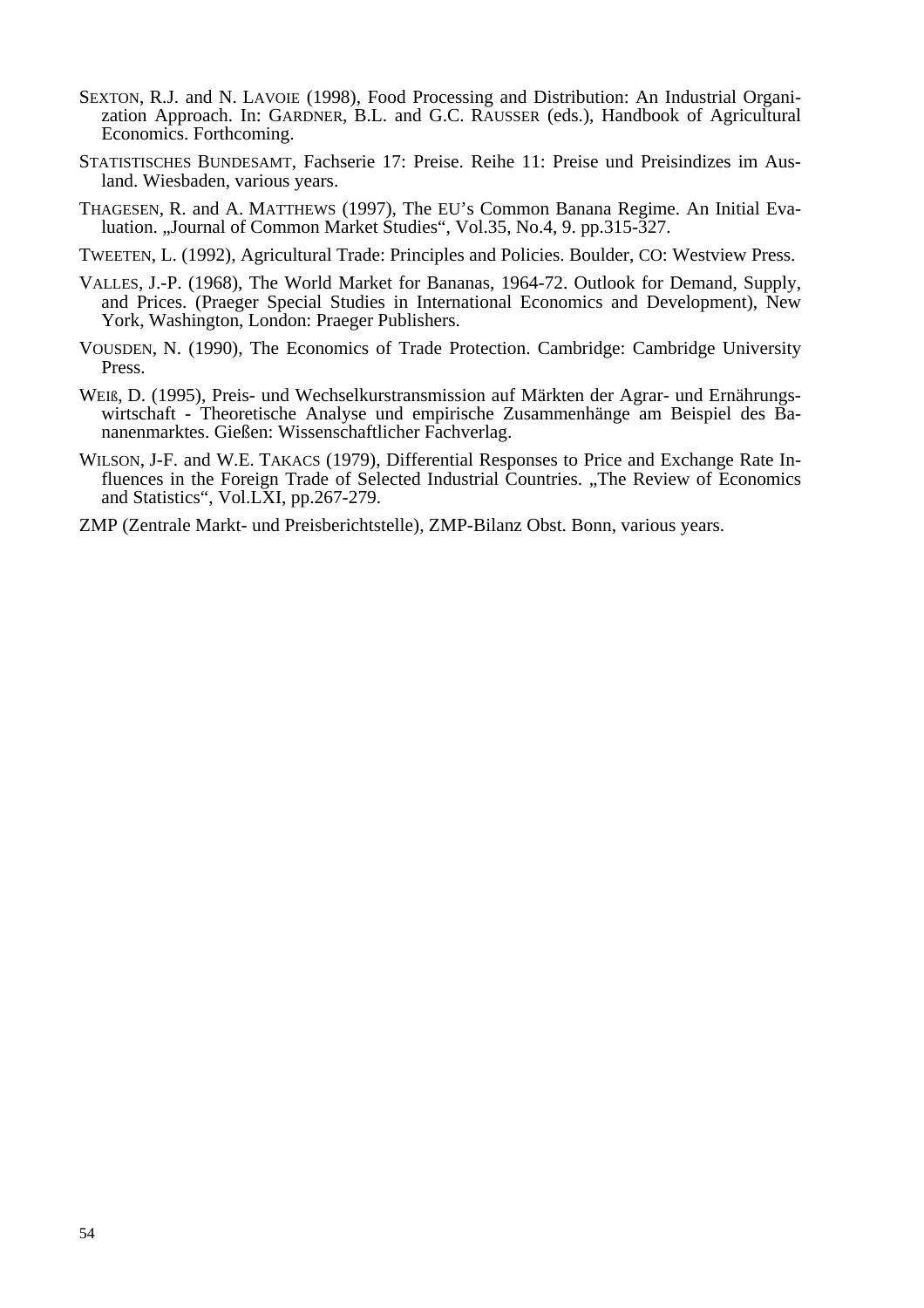Appendix 1: A Stylized Model of the German Banana **Economy under Free Trade and Perfect Competition (Small-country Assumption)**

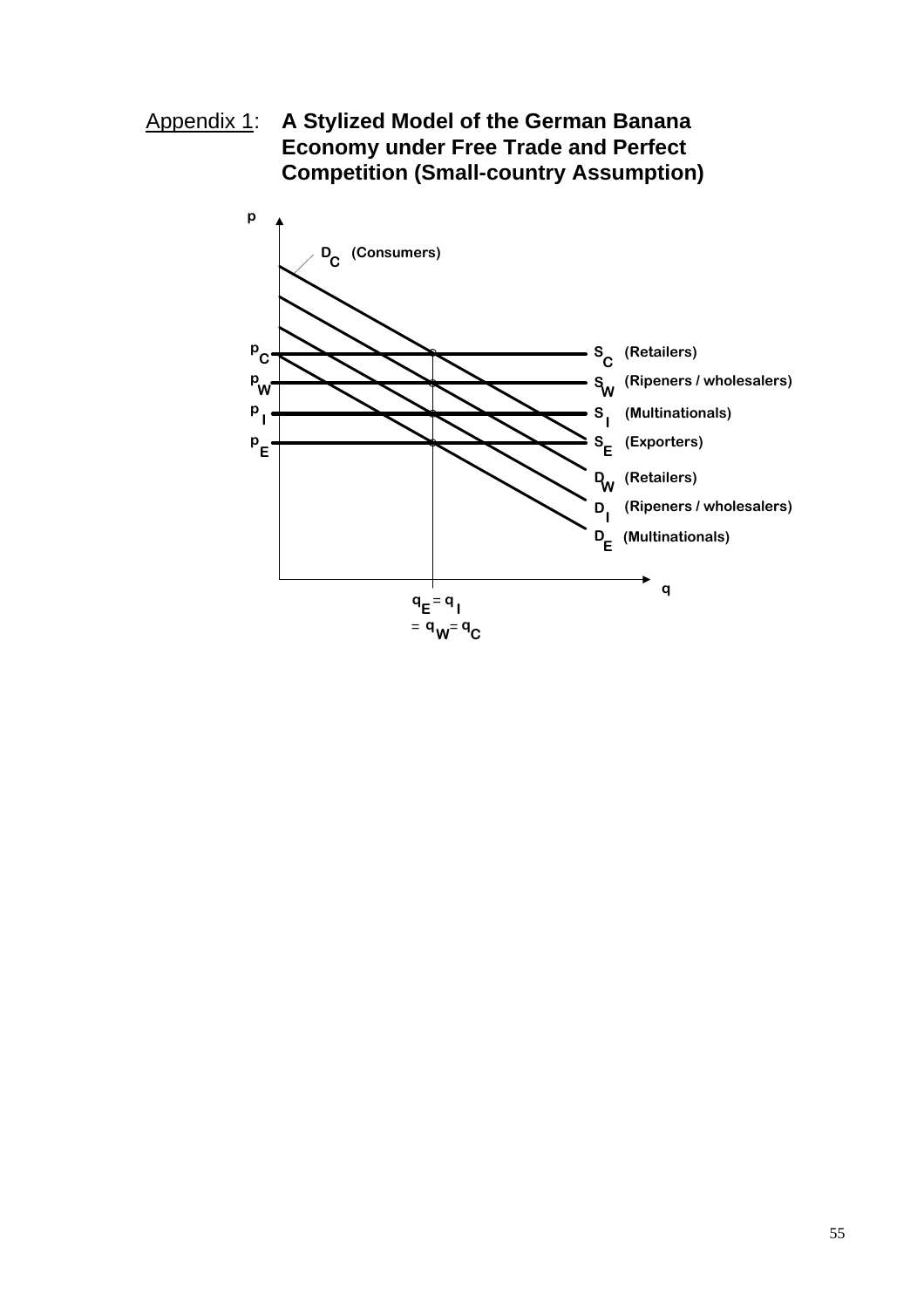Appendix 2: A Stylized Model of the German Banana **Economy under Free Trade and Perfect Competition (Large-country Assumption)**

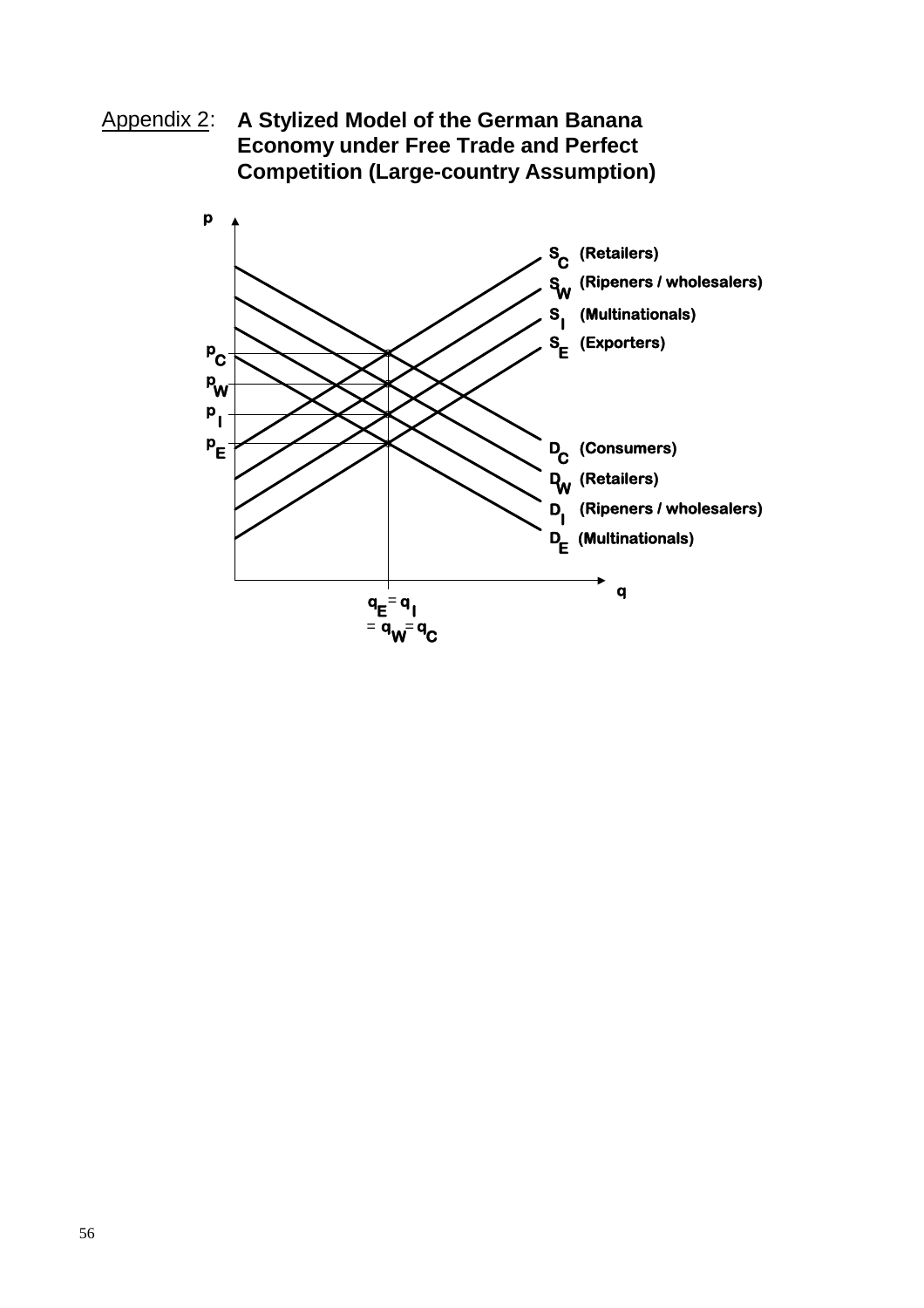## Appendix 3: **Price, Income and Exchange Rate Elasticities on the German Market for Bananas (Import Level)**

|          | Estimated Elasticities <sup>a)</sup>           |                                                        |                                                       |                                                               |
|----------|------------------------------------------------|--------------------------------------------------------|-------------------------------------------------------|---------------------------------------------------------------|
| Years    | Price Elasticity<br>οf<br><b>Import Demand</b> | <b>Income Elasticity</b><br>οf<br><b>Import Demand</b> | <b>Price Elasticity</b><br>of<br><b>Export Supply</b> | <b>Exchange Rate</b><br>Elasticity of<br><b>Export Supply</b> |
| 1977     | $-0.4504$                                      | 0.7794                                                 | 0.7812                                                | $-1.4414$                                                     |
| 1978     | $-0.3835$                                      | 0.7921                                                 | 0.6653                                                | $-1.1796$                                                     |
| 1979     | $-0.4195$                                      | 0.8757                                                 | 0.7277                                                | $-1.1007$                                                     |
| 1980     | $-0.6248$                                      | 1.0501                                                 | 1.0837                                                | $-1.2344$                                                     |
| 1981     | $-0.7712$                                      | 1.1174                                                 | 1.3378                                                | $-1.5659$                                                     |
| 1982     | $-0.7750$                                      | 1.1946                                                 | 1.3444                                                | $-1.7377$                                                     |
| 1983     | $-0.9675$                                      | 1.3826                                                 | 1.6782                                                | $-2.0130$                                                     |
| 1984     | $-0.8315$                                      | 1.2139                                                 | 1.4423                                                | $-1.8779$                                                     |
| 1985     | $-0.8123$                                      | 1.1780                                                 | 1.4090                                                | $-1.8106$                                                     |
| 1986     | $-0.6263$                                      | 1.1091                                                 | 1.0864                                                | $-1.1911$                                                     |
| 1987     | $-0.5872$                                      | 1.0849                                                 | 1.0186                                                | $-0.9319$                                                     |
| 1988     | $-0.4939$                                      | 1.0399                                                 | 0.8567                                                | $-0.8292$                                                     |
| 1989     | $-0.3802$                                      | 0.9719                                                 | 0.6595                                                | $-0.7819$                                                     |
| 1990     | $-0.3108$                                      | 0.8509                                                 | 0.5391                                                | $-0.4997$                                                     |
| 1991     | $-0.2818$                                      | 0.8016                                                 | 0.4888                                                | $-0.4438$                                                     |
| 1992     | $-0.2357$                                      | 0.8495                                                 | 0.4088                                                | $-0.4106$                                                     |
| 1977-92: |                                                |                                                        |                                                       |                                                               |
| $x =$    | $-0.5595$                                      | 1.0182                                                 | 0.9705                                                | $-1.1906$                                                     |
| $s =$    | 0.2233                                         | 0.1800                                                 | 0.3873                                                | 0.5199                                                        |

a) The underlying price, quantitaty, income and exchange rate data are defined and measured as explained in Table 2.

**Source:** Authors' computations with the Market Model 2 in Table 2.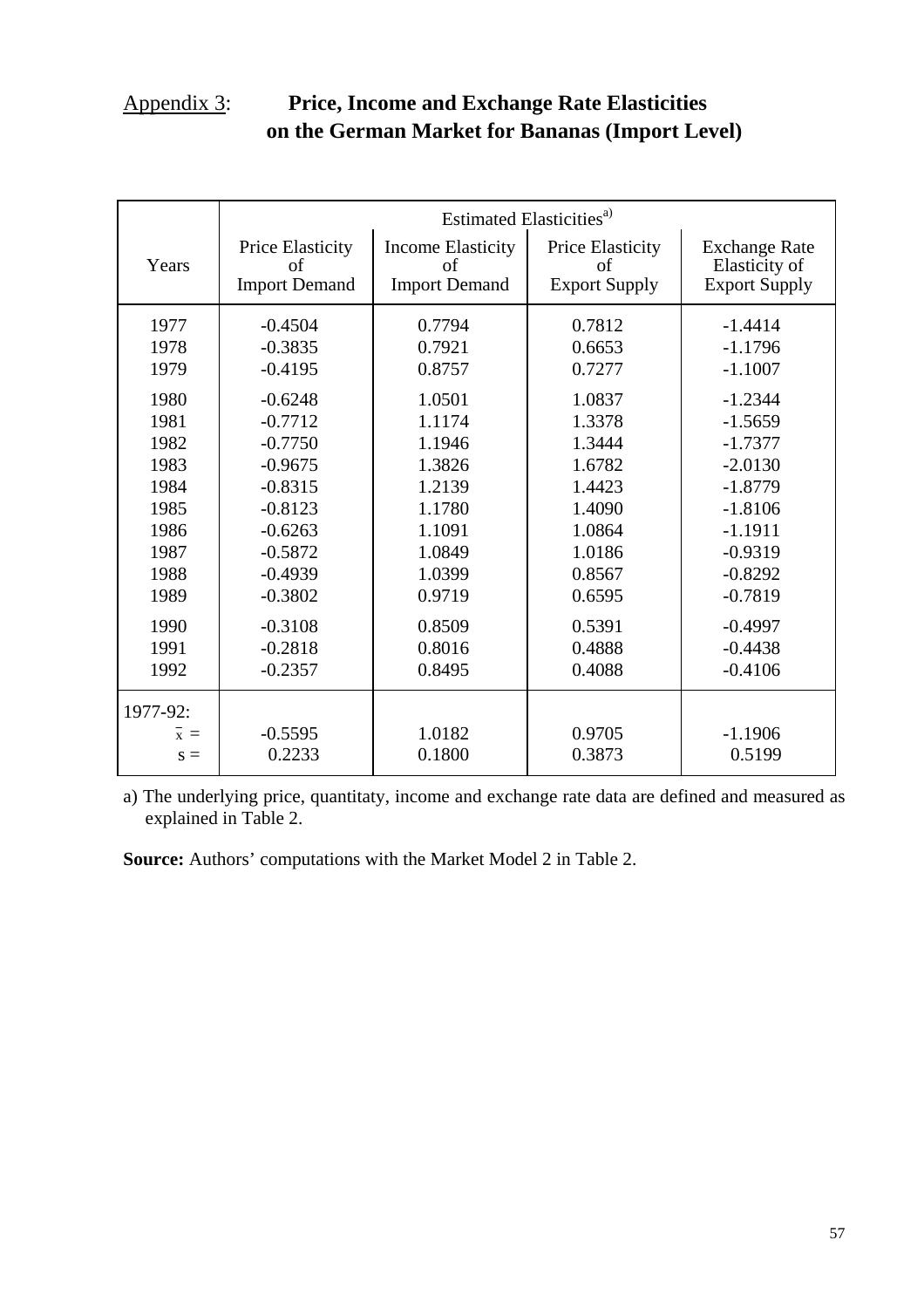## Appendix 4: **Price, Trade and Welfare Impacts of the Tariff-rate Quota Policy on the German Market for Banana Imports in the Largecountry Case with Market Power**

Figure 4 in this Appendix illustrates how the introduction of a tariff-rate quota like the European Banana Regime affected prices, trade and welfare on the German banana market under two major assumptions:

- (i) Importers, who sell bananas at the import stage to wholesalers or ripeners, have some market power.
- (ii) Germany is a large country which affects the world price with its banana import demand.

In the situation without policy, the market equilibrium is given by the price  $p_0$  and the quantity qo. Due to market power on the supply side, aggregate marginal revenues are equal to aggregate marginal costs and lead to the quantity  $q_0$ . Prices are then marked up above marginal costs to  $p_0$ , i.e. the highest price wholesalers and ripeners are willing to pay for the quantity  $q_0$ . The marginal revenue curve is pictured flatter than in the monopoly case in order to indicate a conjectural variation coefficient between 0 and 1. This indicates some oligopoly power of suppliers at the import stage. The aggregate marginal cost function is upward-sloping in the large-country case and it would be derived in a multiregional market model as excess supply curve for bananas in the rest of the world.

In the initial situation, sellers at the import stage realize a profit in the magnitude  $(d + e + f + g)$  $+ h + i + j + k + 1$ ). The area  $(d + e + i + j)$  is the power-related profit, which arises due to marking up the price over marginal costs  $(p_0-MC_0)$  times the quantity  $q_0$ .

A tariff-rate quota is now introduced as in the Common European Banana Policy. A quota is fixed at the European level, and Germany receives  $q_1$  of that European quota. A two-part tariff is introduced:  $t_0$  on all imports up to the quota, and  $(t_0 + t_1)$  as a prohibitive tariff rate above the quota. This leads to the kinked export supply curve S' which has a vertical part between  $MC<sub>o</sub>$ and  $p_2$ . S' intersects now the marginal revenue curve so that the price  $p_1$  is charged according to the demand curve D. Thus, the tariff-rate quota raises the import price from  $p_0$  to  $p_1$  and restricts imports from  $q_0$  to  $q_1$  under imperfect competition and the large-country case.

Which are the welfare impacts of the introduction of the introduction of the Common European Banana Policy on the German market if the initial situation involved market power at the import stage and the large-country case? From the European point of view, impacts on European consumers, traders and the EU budget are relevant. Due to the tariff-quota policy, consumers on the German import market for bananas lose the area  $(a + b + c)$  in consumer surplus. The impacts on European traders are much less clear than under perfect competition. Like under perfect competition, the price charged at the import level increases and quota rents occur. However, the net effect on traders is not necessarily positive as they had already marked up prices above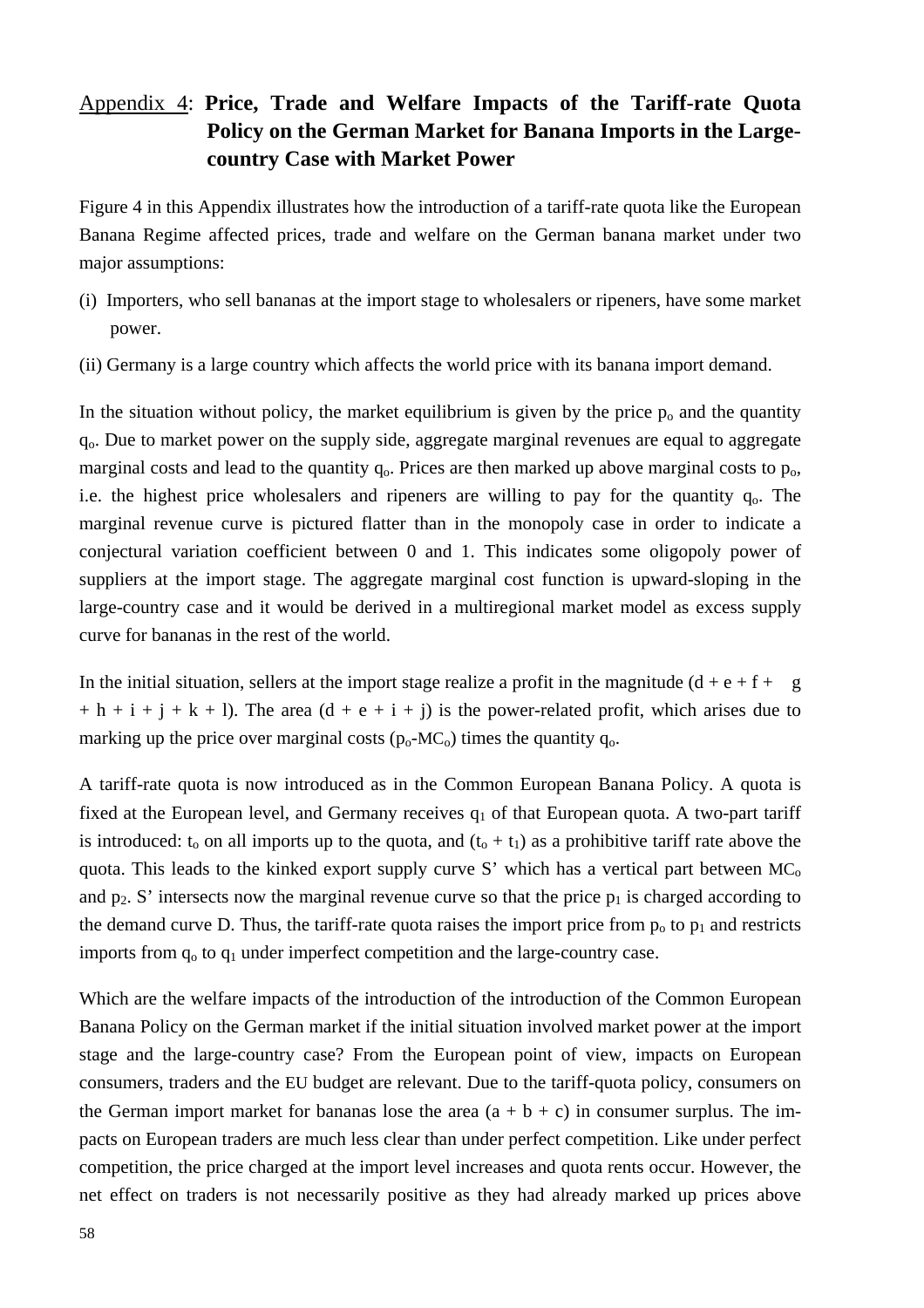marginal costs in the situation without policy and were able to sell a higher quantity. The European traders realize an aggregate welfare effect due to the Common European Banana Policy of  $(a + b - d - e - f - g - h)$ . The area  $(a + b)$  is an additional gain due to the policy-induced price rise. The area (- d -e) is a loss for European traders as a consequence of the policy-induced restriction on imports. The area  $(-f - g - h)$  indicates that a part of profits from the non-policy case are redistributed towards the EU budget due to the new tariff. The EU budget improves by the area  $(g + h)$ . Overall, under market power and the large-country case, a net welfare loss occurs on the German banana market due to the new policy, by the area  $(c + d + e + f)$ .

As far as licences are allocated to importers, the importers get the quota rent and prices paid to exporters will decline from MC<sub>o</sub> to MC<sub>1</sub>.<sup>1)</sup> A welfare loss for exporting countries follows, by the area  $(f + g + h)$ . Hence, when the European and third-country points of view are aggregated to a worldwide evaluation of the changes on the German banana market, the net welfare loss following the new banana policy increases to the area  $(c + d + e + 2f + g + h)$ .

The welfare evaluation from the German point of view is not shown here. It can be derived from the European point of view with the same arguments provided, e.g., in the context of Figure 2 in the text.

l

<sup>&</sup>lt;sup>1)</sup> Strictly speaking, marginal marketing costs from the exporting country to the German border would have to be subtracted from  $MC_0$  and  $MC_1$  in order to get the price for exporters in the exporting countries. As far as the marginal marketing costs are constant, however, welfare effects for exporters can be derived immediately from Figure 5.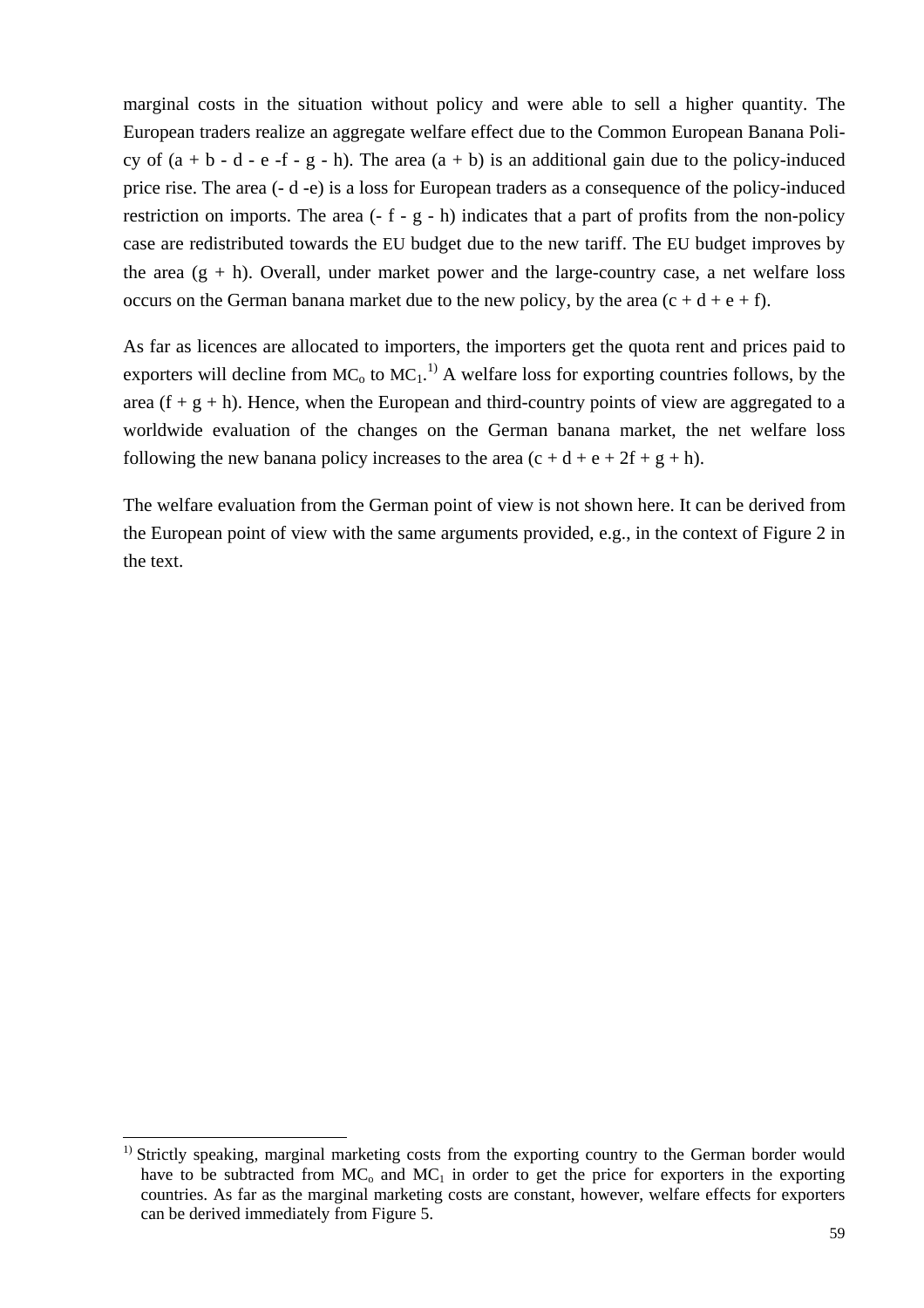**Figure 4: Economic Impacts of the Tariff-rate Quota Policy on the German Market for Banana Imports (Market Power; Large-country Assumption)** 

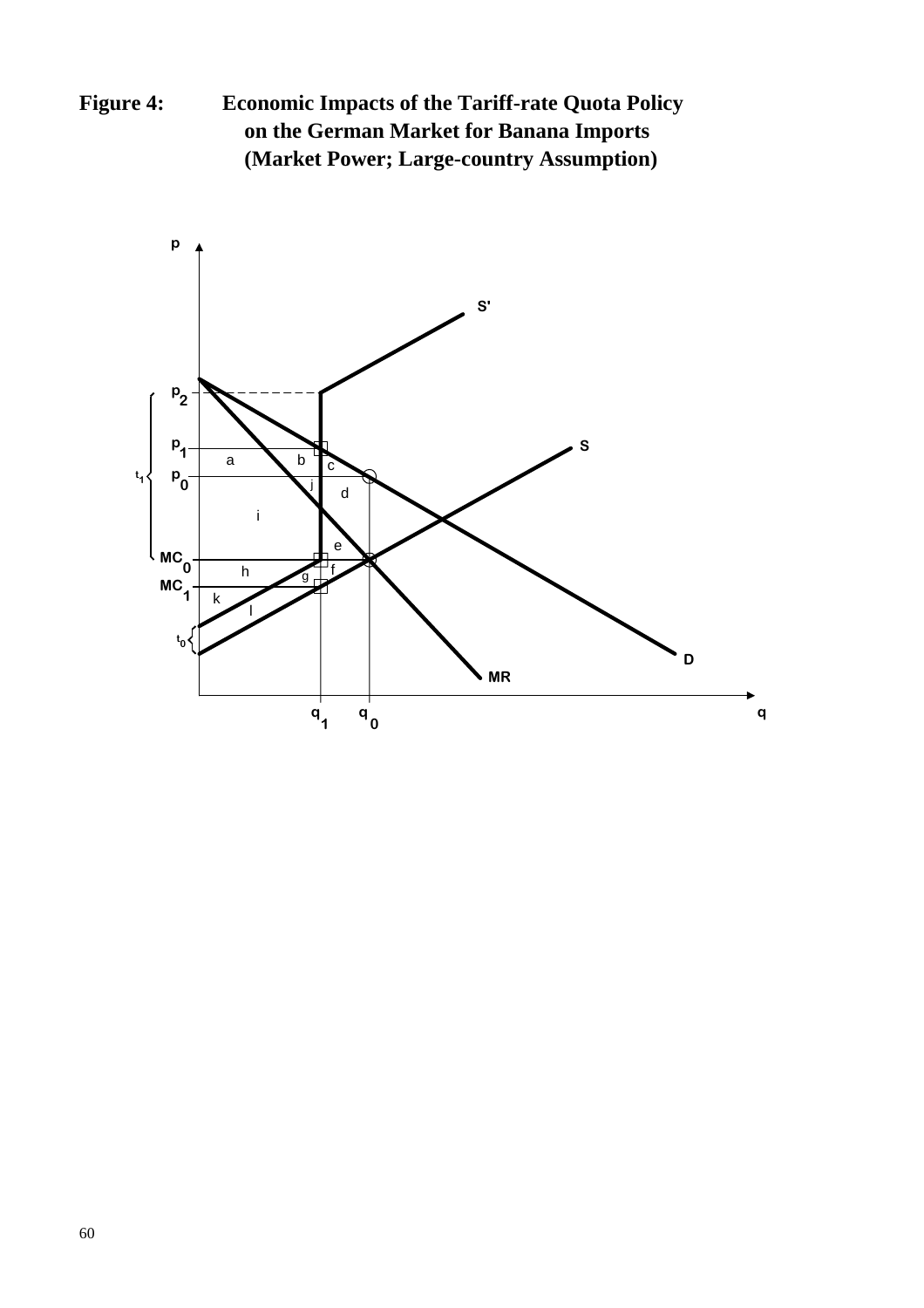

**(i) Parallel Shift of the Demand Curve**

# **(ii) Rotation of the Demand Curve**



**Source:** Modified presentation of CARLTON/PERLOFF (1994), pp. 378 and 379.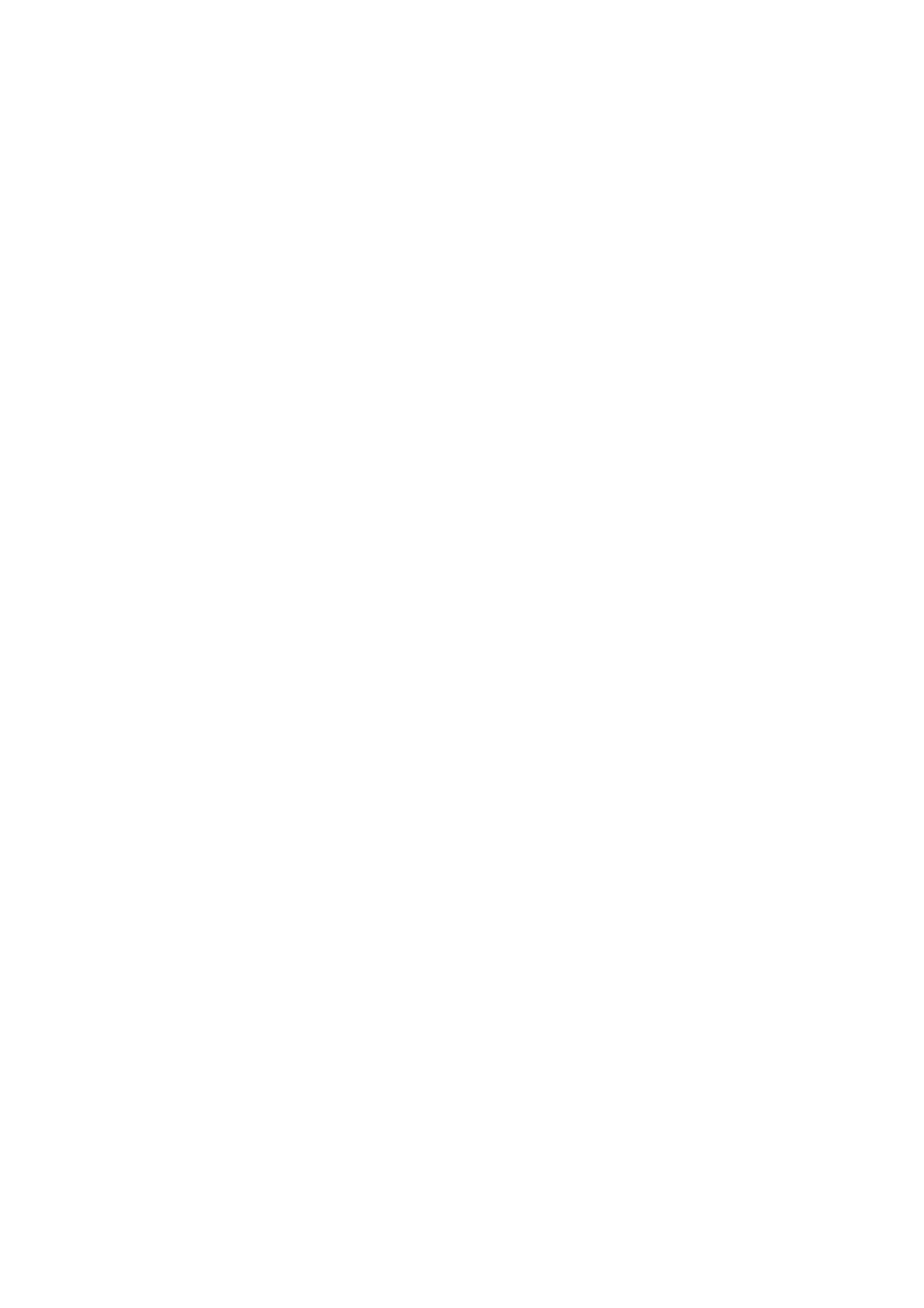#### AGRARÖKONOMISCHE DISKUSSIONSBEITRÄGE

- DISCUSSION PAPERS IN AGRICULTURAL ECONOMICS -

- 1. Roland HERRMANN, The Differential Impact of Prices and Exchange Rates on Food Imports: An Econometric Analysis for Peru. Januar 1990, 16 Seiten. (überarbeitete Fassung erschienen in "Applied Economics", Vol.22 (1990), S.569-577)
- 2. Monika HARTMANN, Peter Michael SCHMITZ, Exchange Rates and EC Agriculture - International and European Monetary Challenges -. Juni 1990, 26 Seiten.
- 3. Carlo PRINZ, Rechtsgrundlagen und internationale Allokation der EG-Nahrungsmittelhilfe. Juni 1990, 33 Seiten. (erschienen in "Jahrbuch für Sozialwissenschaften - Zeitschrift für Wirtschaftswissenschaften", Bd. 42 (1991), H. 3, S.310-335)
- 4. Roland HERRMANN, Economic Effects of Financial Stabilization Schemes in the EC's Development Policy: STABEX, COMPEX and SYSMIN. September 1990. 49 Seiten. (gekürzte Fassung erschienen in SCHULZ, M. (Hrsg.), ACP-EEC: Partners in Cooperation. Breitenbach-Verlag, Saarbrücken, Fort Lauderdale, 1991, S.99-143)
- 5. Rainer MARGGRAF, Allokationseffizienz und Gerechtigkeit. September 1990, 19 Seiten.
- 6. Roland HERRMANN, Carlo PRINZ, Patricia SCHENCK, How Food Aid Affects Food Trade and How Food Trade Matters to the International Allocation of Food Aid. Dezember 1990, 30 Seiten. (etwas geänderte Fassung erschienen in "Journal of Economic Development", Vol.17 (1992), H.1 , S.71-98)
- 7. Peter H. ZACHÄUS, Der Einfluß gesamtwirtschaftlicher Entwicklungen auf den Agrarsektor Nigerias: Eine empirische Analyse mit dem Konzept der wahren Protektion. April 1991, 28 Seiten.
- 8. Roland HERRMANN, Werturteile und wissenschaftliche Agrarpolitik. April 1991, 22 Seiten. (etwas geänderte Fassung erschienen in "Agrarwirtschaft", Jg.40 (1991), H.7, S.199-206)
- 9. Michael FINUS, Ansätze zur Messung des Wertes von Umweltgütern in der Landwirtschaft: Methodische Grundlagen und einige Gedanken zur Anwendbarkeit in der Agrarpolitik. Juni 1991, 26 Seiten. (veränderte Fassung erschienen in "Agrarwirtschaft", Jg.41 (1992), H.12, S.367-374)

- 10. Peter WEHRHEIM, Ökonomische Effekte und Beispiele von Deficiency Payments im Agrarsektor: Ein Literaturüberblick. September 1991, 24 Seiten.
- 11. Patricia SCHENCK, Struktur und Bestimmungsgründe der Agrarprotektion Food Crops versus Cash Crops. November 1991, 30 Seiten. (veränderte Fassung ist erschienen unter Patricia GORN in "Konjunkturpolitik", Jg.38  $(1992)$ , H.2, S.86-112)
- 12. Carlo PRINZ, Eine Erklärung der Verteilung von EG-Nahrungsmittelhilfe auf Entwicklungsländer: Quantitative Analyse für die Periode 1983-89. November 1991, 26 Seiten.
- 13. Alan MATTHEWS, The European Community's Banana Policy after 1992. Februar 1992, 28 Seiten.
- 14. Robert LINDE, Allokations- und Verteilungswirkungen des Wasserpfennigs. Dezember 1991, 18 Seiten.
- 15. Patricia GORN, Roland HERRMANN, Benedikt SCHALK, The Importance of Direct and Indirect Policies for Agricultural Protection in Developing Countries: Analysis of Time Series for Wheat, Rice and Coffee. Juli 1992, 40 Seiten. (revidierte und stark gekürzte Fassung ist erschienen unter dem Titel "The Pattern of Protection for Food Crops and Cash Crops in Developing Countries" in "European Review of Agricultural Economics", Vol.20 (1993), H.2, S.291-314)
- 16. Dietmar WEIß, Der internationale Preiszusammenhang im Lichte von Kointegrationsmodellen: Eine methodische Einführung am Beispiel des "law of one price" bei agrarischen Rohstoffen. September 1992, 39 Seiten.
- 17. Francis M. KAI-KAI, The Food Price Dilemma: Welfare Analysis of Rice Policy in Sierra Leone in the 1980s. Juni 1993, 18 Seiten.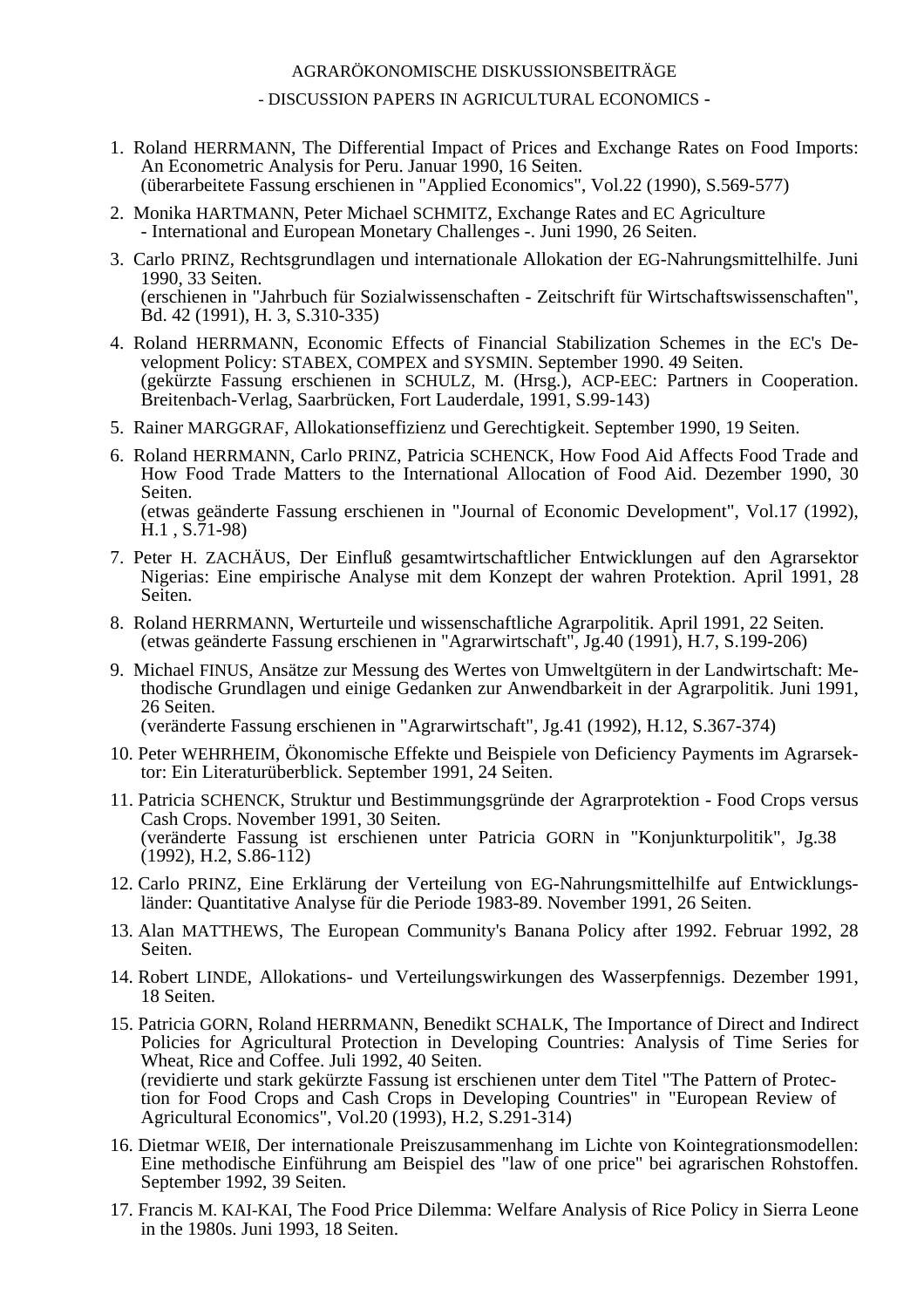- 18. Matthias SCHLUND, Transportsubventionen für Exportgetreide als Instrument der kanadischen Agrarpolitik: Geschichte, Darstellung und ökonomische Bewertung. Juni 1993, 23 Seiten. (veränderte Fassung erschienen in "Zeitschrift für Kanada-Studien", Jg.14 (1994), H.1, S.139-152)
- 19. Roland HERRMANN, Ökonomische Wirkungen traditioneller und neuer agrarpolitischer Instrumente in Kanada. Juli 1993, 67 Seiten. (überarbeitete und stark gekürzte Fassung erschienen unter dem Titel "Agrarpolitik in Kanada - Beschreibung, Wirkungsanalyse und Lehre aus den dortigen Erfahrungen für die agrarpolitische Reformdiskussion" in "Berichte über Landwirtschaft", Jg.72 (1994), S.295- 326)
- 20. Peter WEHRHEIM, The Integration of the EFTA Member States, Sweden, Finland, Norway, Austria and Switzerland into the EC: Impacts on Agriculture. August 1993, 22 Seiten.
- 21. Roland HERRMANN, Methoden zur Messung von Agrarprotektion. September 1993, 15 Seiten. (etwas geänderte Fassung erschienen in "WiSu"-Das Wirtschaftsstudium", Jg.22 (1993), H.10, S.861-874)
- 22. Marie Leigh LIVINGSTON, Designing Water Institutions: Market Failures and Institutional Response. November 1993, 25 Seiten.
- 23. Charlotte HAGNER, Nachfrage nach Produkten des ökologischen Landbaus Stand der Literatur und Ergebnisse einer ökonometrischen Nachfrageanalyse für Müsliprodukte. Januar 1994, 45 Seiten. (überarbeitete und stark gekürzte Fassung erschienen unter dem Titel "Die Nachfrage nach Müsliprodukten - Gibt es eine zusätzliche marginale Zahlungsbereitschaft für die Eigenschaft "Bio"?" in "Agrarwirtschaft", Jg.43 (1994), H.10, S.362-368)
- 24. Roland HERRMANN und Dietmar WEIß, A Welfare Analysis of the EC-ACP Sugar Protocol. Februar 1994, 33 Seiten. (veränderte und gekürzte Fassung erschienen in "The Journal of Development Studies", Vol.31 (1995), No.6, S.918-941)
- 25. Roland HERRMANN, Ausmaß und Struktur der Agrarprotektion im weltweiten Vergleich. Juni 1994, 16 Seiten. (etwas geänderte Fassung erschienen in "WiSu - Das Wirtschaftsstudium", Jg.23 (1994), H.4, S.377-386)
- 26. Patricia GORN, Der politische Markt für Agrarprotektion Theoretische Erklärung und empirische Schätzungen im internationalen Querschnittsvergleich. Juli 1994, 27 Seiten. (eine veränderte und gekürzte Fassung erschienen in "Agrarwirtschaft", Jg.43 (1994), H.12, S.430-442)
- 27. Roland HERRMANN und Hellen OMMEH, Exchange Rate Devaluation and the Contribution of Agriculture to the Current Account: The Case of Kenya. August 1994, 30 Seiten. (leicht veränderte Fassung erschienen in "Quarterly Journal of International Agriculture (Zeitschrift für ausländische Landwirtschaft)", Vol.34 (1995), No.1, S.6-31)
- 28. Ernst-August NUPPENAU, Land Reform and Government Expenditures for Emerging Small-Scale Farmers: A Mathematical Analysis of Optimal Timing. März 1995, 22 Seiten.
- 29. Charlotte HAGNER, Instrumente zur Förderung des ökologischen Landbaus und der Extensivierung in der Landwirtschaft. März 1995, 44 Seiten.
- 30. Nikolaus GOTSCH, Roland HERRMANN und Günter PETER, Wie beeinflußt eine Spezialisierung der Entwicklungsländer auf Agrarexporte die Armutssituation? Dezember 1995, 50 Seiten. (leicht veränderte Fassung erschienen in "Berichte über Landwirtschaft", Bd.74 (1996), S.298- 326)
- 31. Jörg FÜHRER, Regionenspezifische Akzeptanz des Hessischen Kulturlandschaftsprogramms. Empirischer Befund und ökonomische Bestimmungsfaktoren. Januar 1996, 33 Seiten.
- 32. Roland HERRMANN, Axel REINHARDT und Christel ZAHN, Wie beeinflußt die Marktstruktur das Marktergebnis? - Ein empirischer Test am Beispiel von Produktinnovationen in der Ernährungswirtschaft. Januar 1996, 26 Seiten. (etwas veränderte und gekürzte Fassung erschienen in "Agrarwirtschaft", Jg.45 (1996), H.4/5, S.186-196)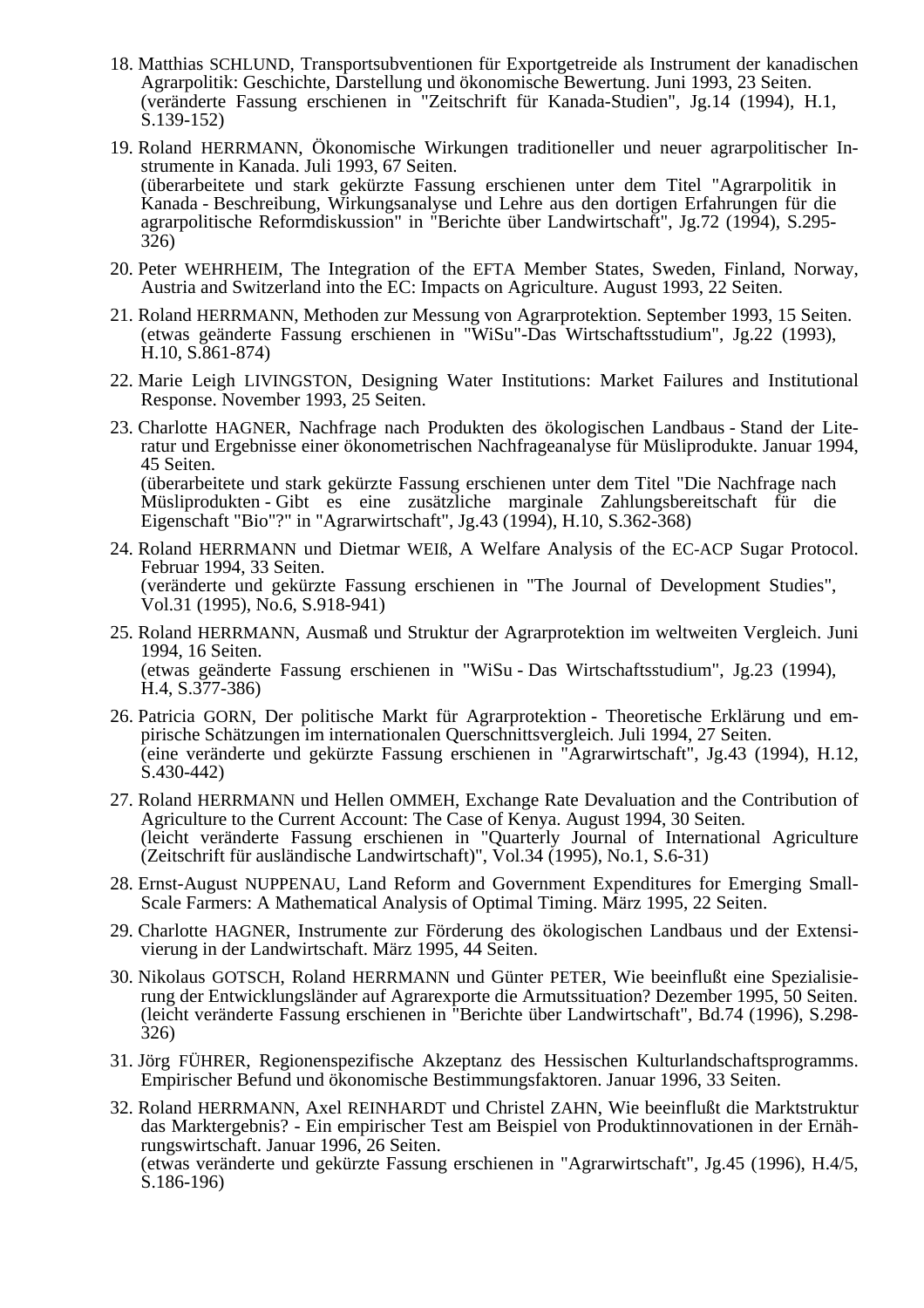- 33. Nikolaus GOTSCH, Future Biological-technological Progress in Cocoa: Results of a Delphi Survey. März 1996, 40 Seiten. (ein Teil wurde veröffentlicht unter dem Titel "Cocoa Crop Protection: An Expert Forecast on Future Progress, Research Priorities and Policy with the Help of the Delphi Survey" in "Crop Protection", Vol.16 (1997), No.3, S.227-233)
- 34. Charlotte HAGNER, Tee und Baumwolle aus kontrolliert biologischem Anbau Wie hat sich der Markt in Deutschland entwickelt? Mai 1996, 37 Seiten.
- 35. G. Cornelis VAN KOOTEN, Jennifer WOHL und Arlene ELLS, Fuzzy Measures for a Fuzzy Concept: A New Approach to Nonmarket Valuation. Juni 1996, 27 Seiten.
- 36. G. Cornelis VAN KOOTEN, Benefits of Improving Water Quality in Southwestern British Columbia: An Application of Economic Valuation Methods. Juli 1996, 15 Seiten.
- 37. Claudia RÖDER, Zum Zusammenhang von Wissen und Ernährung eine empirische Analyse. September 1996, 34 Seiten. (veränderte Fassung ist erschienen unter dem Titel "Nahrungsmittelnachfrage, Ernährungsqualität und die Rolle von ernährungsbezogenen Einstellungen und Wissen" in "Zeitschrift für Gesundheitswissenschaften", Jg.7, Heft 1, S.53-74)
- 38. Roland HERRMANN, Economic Implications of the New European Banana Market Regime: The Case of Germany. November 1996, 26 Seiten.
- 39. P. Michael SCHMITZ und Michaela HOFFMANN, Landwirtschaft und Makroökonomie Abbildung ausgewählter Zusammenhänge mit einem VAR-Modell. November 1996, 29 Seiten.
- 40. Roland HERRMANN, The Distribution of Product Innovations in the Food Industry: Economic Determinants and Empirical Tests for Germany. Dezember 1996, 22 Seiten. (etwas veränderte Fassung erschienen in "Agribusiness - An International Journal", Vol.13 (1997), No.3 (May/June), S.319-334)
- 41. Manfred WIEBELT, Allgemeine Wirtschaftspolitik und Agrarsektorentwicklung in Entwicklungsländern - Eine allgemeine Gleichgewichtsanalyse. Februar 1997, 31 Seiten. (als erweiterte Fassung erschienen unter dem Titel "Wie beeinflußt die allgemeine Wirtschaftspolitik die Landwirtschaft? Transmissionsmechanismen und ihre quantitative Bedeutung" in "Berichte über Landwirtschaft", Band 75 (1997), Heft 4, S.515-538)
- 42. Kerstin PFAFF und Eva BEIMDICK, Der internationale Teemarkt: Marktüberblick, Protektionsanalyse und Entwicklung ökologisch erzeugten Tees. Februar 1997, 38 Seiten.
- 43. Anke GIERE, Roland HERRMANN und Katja BÖCHER, Wie beeinflussen Ernährungsinformationen den Nahrungsmittelkonsum im Zeitablauf? Konstruktion eines Ernährungsinformationsindexes und ökonometrische Analyse des deutschen Butterverbrauchs. Mai 1997, 44 Seiten.<br>(gekürzte und geänderte Fassung erschienen unter dem Titel "Ernährungsinformationen und

Nahrungsmittelkonsum: Theoretische Überlegungen und empirische Analyse am Beispiel des deutschen Buttermarktes" in "Agrarwirtschaft", Jg.46 (1997), Heft 8/9, S.283-293)

- 44. Joachim KÖHNE, Die Bedeutung von Preisverzerrungen für das Wirtschaftswachstum der Reformländer in Mittel- und Osteuropa. September 1997, 16 Seiten.
- 45. Christoph R. WEISS, Firm Heterogeneity and Demand Fluctuations: A Theoretical Model and Empirical Results. September 1997, 16 Seiten.
- 46. Roland HERRMANN und Claudia RÖDER, Some Neglected Issues in Food Demand Analysis: Retail-Level Demand, Health Information and Product Quality. Oktober 1997, 27 Seiten. (überarbeitete Fassung erschienen in "Australian Journal of Agricultural and Resource Economics", Vol.42, No.4, 1998, S.341-367)
- 47. Timothy JOSLING, The WTO, Agenda 2000 and the Next Steps in Agricultural Policy Reform. Mai 1998, 46 Seiten.
- 48. Kerstin PFAFF, Marktstruktur- und Preisasymmetrieanalyse der Fleischbranche in Mittelhessen. September 1998, 60 Seiten.
- 49. Kerstin PFAFF und Marc-C. KRAMB, Veterinärhygiene- und Tierseuchenrecht: Bedeutender Standortnachteil für Erzeuger und Schlachthöfe in Hessen? Oktober 1998, 22 Seiten.
- 50. Axel REINHARDT, Determinanten der Investitionsaktivitäten der Ernährungsindustrie. Empirische Ergebnisse für die deutsche Fruchtsaftindustrie. Dezember 1998, 34 Seiten.